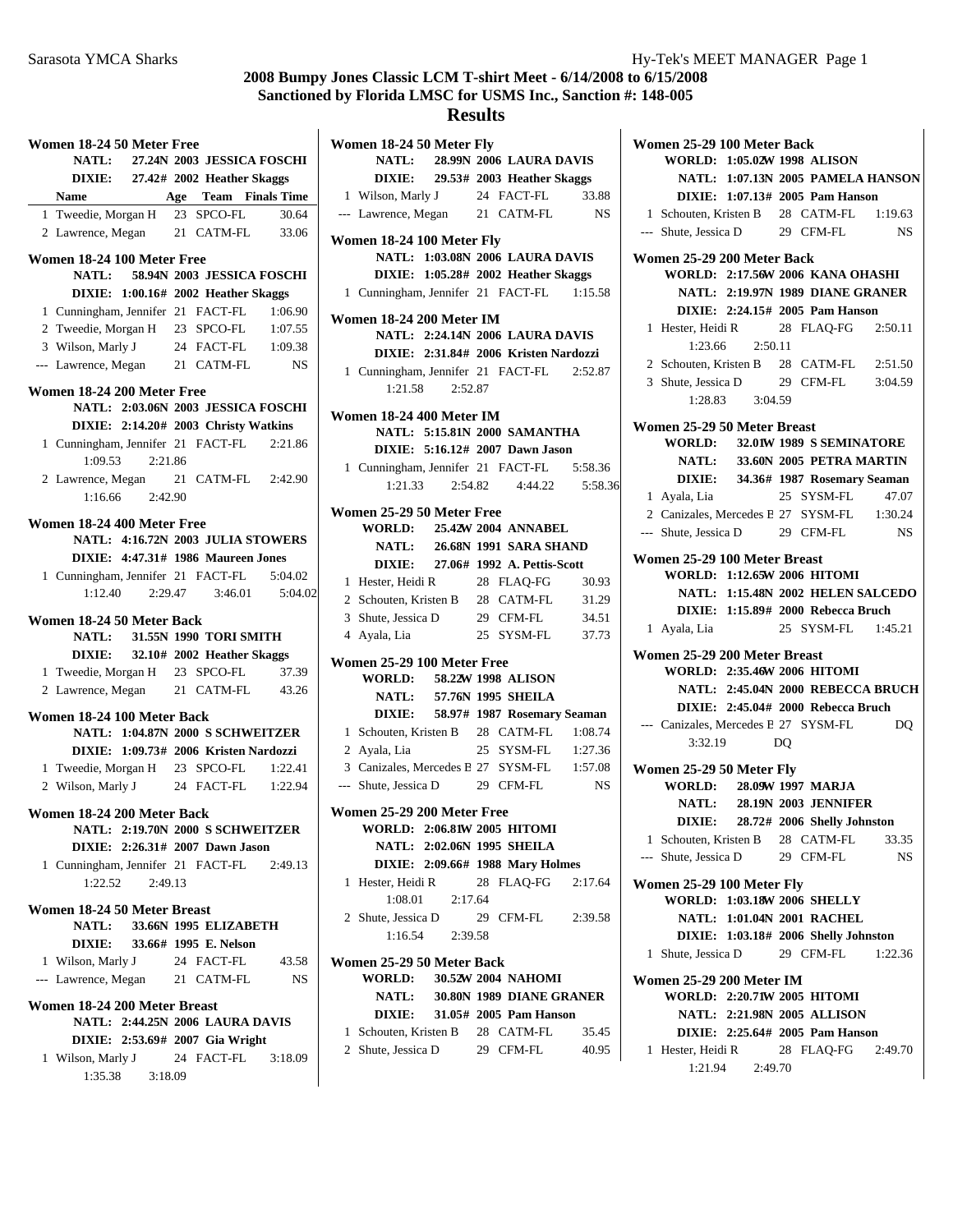#### **Results**

|        | Women 30-34 50 Meter Free                                       |                     |    |                                       |                                     |
|--------|-----------------------------------------------------------------|---------------------|----|---------------------------------------|-------------------------------------|
|        | WORLD: 25.99W 2002 TONI JEFFS                                   |                     |    |                                       |                                     |
|        |                                                                 |                     |    |                                       | NATL: 26.18N 2004 KATRINA RADKE     |
|        |                                                                 |                     |    | DIXIE: 26.25# 2000 Angel Martino      |                                     |
|        | 1 Wince, Brandy                                                 |                     |    | 33 SYSM-FL 31.47                      |                                     |
|        | --- Cartier, Lisa C                                             |                     |    | 30 FACT-FL                            | <b>NS</b>                           |
|        |                                                                 |                     |    |                                       |                                     |
|        | Women 30-34 100 Meter Free<br>WORLD: 57.09W 2000 ANGEL MARTINO  |                     |    |                                       |                                     |
|        |                                                                 |                     |    |                                       |                                     |
|        |                                                                 |                     |    |                                       | NATL: 57.09N 2000 ANGEL MARTINO     |
|        |                                                                 |                     |    | DIXIE: 57.09# 2000 Angel Martino      |                                     |
|        | 1 Wince, Brandy 33 SYSM-FL 1:10.95                              |                     |    |                                       |                                     |
|        | Women 30-34 200 Meter Free                                      |                     |    |                                       |                                     |
|        | <b>WORLD: 2:07.84W 1989 BETH KNIGHT</b>                         |                     |    |                                       |                                     |
|        |                                                                 |                     |    |                                       | NATL: 2:06.80N 1996 K PIPES-NEILSEN |
|        |                                                                 |                     |    | DIXIE: 2:08.26# 2000 Angel Martino    |                                     |
|        | --- Cartier, Lisa C 30 FACT-FL                                  |                     |    |                                       | NS NS                               |
|        | Women 30-34 100 Meter Back                                      |                     |    |                                       |                                     |
|        | <b>WORLD: 1:05.42W 1996 D GRANER</b>                            |                     |    |                                       |                                     |
|        |                                                                 |                     |    | <b>NATL: 1:05.42N 1996 D GRANER</b>   |                                     |
|        |                                                                 |                     |    | DIXIE: 1:09.85# 2002 Elizabeth Ardoin |                                     |
|        | 1 Wince, Brandy 33 SYSM-FL 1:20.59                              |                     |    |                                       |                                     |
|        |                                                                 |                     |    |                                       |                                     |
|        | Women 30-34 50 Meter Fly                                        |                     |    |                                       |                                     |
|        | WORLD: 27.59W 2000 ANGEL MARTINO                                |                     |    |                                       |                                     |
|        |                                                                 |                     |    |                                       | NATL: 27.59N 2000 ANGEL MARTINO     |
|        |                                                                 |                     |    | DIXIE: 27.59# 2000 Angel Martino      |                                     |
|        | 1 Wince, Brandy 33 SYSM-FL 33.99                                |                     |    |                                       |                                     |
|        | Women 30-34 200 Meter IM                                        |                     |    |                                       |                                     |
|        | <b>WORLD: 2:24.12W 2004 NADINE DAY</b>                          |                     |    |                                       |                                     |
|        |                                                                 |                     |    |                                       | NATL: 2:23.12N 1996 K PIPES-NEILSEN |
|        |                                                                 |                     |    | DIXIE: 2:30.05# 2007 Janel Lobur      |                                     |
|        | 1 Wince, Brandy 33 SYSM-FL 2:55.48                              |                     |    |                                       |                                     |
|        |                                                                 | $1:19.21$ $2:55.48$ |    |                                       |                                     |
|        | --- Cartier, Lisa C 30 FACT-FL NS                               |                     |    |                                       |                                     |
|        |                                                                 |                     |    |                                       |                                     |
|        | Women 35-39 50 Meter Free                                       |                     |    |                                       |                                     |
|        | WORLD: 25.98W 2006 DARA TORRES<br>NATL: 25.98N 2006 DARA TORRES |                     |    |                                       |                                     |
|        |                                                                 |                     |    |                                       |                                     |
|        |                                                                 |                     |    | <b>DIXIE:</b> 25.98# 2006 Dara Torres |                                     |
| 1      | Dougherty, Kathryn J 35 SYSM-FL                                 |                     |    |                                       | 29.47                               |
| 2      | Day, Nadine K                                                   |                     |    | 38 UNAT-IL                            | 29.54                               |
| 3      | Gnerre, Beverly L                                               |                     | 38 | SYSM-FL                               | 35.38                               |
| 4      | Tucker, Mary G                                                  |                     | 38 | SYSM-FL                               | 36.10                               |
| 5      | Bowers, Christine P                                             |                     | 36 | SYSM-FL                               | 36.43                               |
|        | Women 35-39 100 Meter Free                                      |                     |    |                                       |                                     |
|        | <b>WORLD:</b>                                                   |                     |    | 58.38W 1998 TRACIE MOLL               |                                     |
|        | <b>NATL:</b>                                                    |                     |    | 58.87N 1995 S NEILSON-BELL            |                                     |
|        | <b>DIXIE:</b>                                                   |                     |    | 59.21# 2001 Tracie Moll               |                                     |
|        | Day, Nadine K                                                   |                     |    | 38 UNAT-IL                            | 1:04.59                             |
| 1<br>2 |                                                                 |                     |    | 36 SYSM-FL                            | 1:12.74                             |
|        |                                                                 |                     |    |                                       |                                     |
|        | Butcher, Heather J                                              |                     |    |                                       |                                     |
| 3      | Gnerre, Beverly L                                               |                     |    | 38 SYSM-FL                            | 1:20.95                             |
| 4      | Tucker, Mary G                                                  |                     | 38 | SYSM-FL                               | 1:25.03                             |

**Women 35-39 200 Meter Free WORLD: 2:06.94W 1997 K PIPES-NEILSEN NATL: 2:06.62N 1998 K PIPES-NEILSEN DIXIE: 2:07.64# 2006 Sheila Taormina** 1 Day, Nadine K 38 UNAT-IL 2:17.44 1:07.30 2:17.44 2 Bowers, Christine P 36 SYSM-FL 2:59.61 1:26.67 2:59.61 **Women 35-39 400 Meter Free WORLD: 4:26.17W 1997 K PIPES-NEILSEN NATL: 4:26.17N 1997 K PIPES-NEILSEN DIXIE:** 4:32.57# 2006 Sheila Taormina 1 Day, Nadine K 38 UNAT-IL 5:28.66 1:11.14 2:39.32 4:13.03 5:28.66 **Women 35-39 50 Meter Back WORLD:** 30.40W 2006 **SHERI HART NATL:** 30.40N 2006 **SHERI HART DIXIE:** 33.23# 2004 Sylvia Buxton 1 35.18 Day, Nadine K 38 UNAT-IL 2 Gnerre, Beverly L 38 SYSM-FL 46.13 3 Bowers, Christine P 36 SYSM-FL 47.22 4 Tucker, Mary G 38 SYSM-FL 47.72 --- Dougherty, Kathryn J 35 SYSM-FL NS **Women 35-39 100 Meter Back WORLD: 1:06.04W 2006 SHERI HART NATL: 1:05.41N 1997 K PIPES-NEILSEN DIXIE: 1:12.48# 1994 Lynn Doughty** 1 Day, Nadine K 38 UNAT-IL 1:14.92 2 Gnerre, Beverly L 38 SYSM-FL 1:39.30 --- Dougherty, Kathryn J 35 SYSM-FL NS **Women 35-39 200 Meter Back WORLD: 2:18.20W 1997 K PIPES-NEILSEN NATL: 2:18.20N 1997 K PIPES-NEILSEN DIXIE: 2:37.53# 2004 Birgit Lohberg** 1 2:40.48 Day, Nadine K 38 UNAT-IL 1:17.86 2:40.48 2 Gnerre, Beverly L 38 SYSM-FL 3:30.65 1:44.65 3:30.65 **Women 35-39 50 Meter Breast WORLD:** 33.64W 2004 SYLVIA GERASCH **NATL:** 33.91N 2001 **CAROLINE DIXIE:** 36.95# 1997 Rosemary Seaman 1 37.92 Day, Nadine K 38 UNAT-IL 2 38.58 Dougherty, Kathryn J 35 SYSM-FL 3 Butcher, Heather J 36 SYSM-FL 44.33 4 Gnerre, Beverly L 38 SYSM-FL 54.02 **Women 35-39 100 Meter Breast WORLD: 1:13.81W 2001 CAROLINE NATL: 1:13.81N 2001 CAROLINE** 

**DIXIE:** 1:22.46# 1987 Deb Walker

1 Dougherty, Kathryn J 35 SYSM-FL 1:26.36

|              | Women 35-39 200 Meter Breast               |         |          |                                      |          |
|--------------|--------------------------------------------|---------|----------|--------------------------------------|----------|
|              | <b>WORLD: 2:41.76W 2001 CAROLINE</b>       |         |          |                                      |          |
|              |                                            |         |          | <b>NATL: 2:41.76N 2001 CAROLINE</b>  |          |
|              |                                            |         |          | DIXIE: 2:58.89# 2007 Linda Visser    |          |
| $\mathbf{1}$ | Day, Nadine K 38 UNAT-IL 3:01.20           |         |          |                                      |          |
|              | 1:27.53                                    | 3:01.20 |          |                                      |          |
|              |                                            |         |          |                                      |          |
|              | Women 35-39 50 Meter Fly<br><b>WORLD:</b>  |         |          | 28.32W 1999 TRACIE MOLL              |          |
|              | <b>NATL:</b>                               |         |          | 28.32N 1999 TRACIE MOLL              |          |
|              |                                            |         |          |                                      |          |
|              |                                            |         |          | DIXIE: 28.32# 1999 Tracie Moll       |          |
|              | 1 Day, Nadine K                            |         |          | 38 UNAT-IL                           | 31.90    |
|              | 2 Butcher, Heather J 36 SYSM-FL            |         |          |                                      | 34.65    |
|              | 3 Gnerre, Beverly L 38 SYSM-FL             |         |          |                                      | 44.99    |
|              | <b>Women 35-39 200 Meter IM</b>            |         |          |                                      |          |
|              | WORLD: 2:25.31W 1997 K PIPES-NEILSEN       |         |          |                                      |          |
|              |                                            |         |          | NATL: 2:22.42N 1997 K PIPES-NEILSEN  |          |
|              |                                            |         |          | DIXIE: 2:32.17# 2000 Laureen Welting |          |
|              | 1 Gnerre, Beverly L 38 SYSM-FL 3:26.62     |         |          |                                      |          |
|              | $1:40.35$ $3:26.62$                        |         |          |                                      |          |
|              |                                            |         |          |                                      |          |
|              | Women 35-39 400 Meter IM                   |         |          |                                      |          |
|              | WORLD: 5:07.21W 1997 K PIPES-NEILSEN       |         |          |                                      |          |
|              |                                            |         |          | NATL: 5:02.67N 1998 K PIPES-NEILSEN  |          |
|              |                                            |         |          | DIXIE: 5:26.07# 2000 Laureen Welting |          |
|              | 1 Butcher, Heather J 36 SYSM-FL            |         |          |                                      | 6:41.78  |
|              |                                            |         |          | 1:25.29 3:15.96 5:12.11 6:41.78      |          |
|              |                                            |         |          |                                      |          |
|              |                                            |         |          |                                      |          |
|              | Women 40-44 50 Meter Free<br><b>WORLD:</b> |         |          | 26.60W 2007 EDITH                    |          |
|              |                                            |         |          | NATL: 26.88N 2003 MARIA DOELGER      |          |
|              |                                            |         |          | DIXIE: 24.53# 2007 Dara Torres       |          |
| 1            |                                            |         |          | 43 SYSM-FL                           | 29.71    |
|              | Buxton, Sylvia                             |         |          |                                      |          |
|              | 2 Carmichael, Larissa 41 SYSM-FL           |         |          |                                      | 29.92    |
|              | 3 Hamel, Laura                             |         |          | 44 SYSM-FL                           | 32.16    |
|              | 4 Repassy, Lisa N                          |         |          | 42 SYSM-FL                           | 33.50    |
|              | 5 Cattermole, Wendy 40 SYSM-FL             |         |          |                                      | 34.02    |
|              | 6 Bender, Kristin L                        |         |          | 44 CATM-FL                           | 34.33    |
|              | 7 Ferron, Pam C                            |         |          | 42 ACTT-FL                           | 36.06    |
| 8            | Ellingham, Patricia M 41 CATM-FL           |         |          |                                      | 37.49    |
|              | 9 Blankenship, Georgia 43 SYSM-FL 37.70    |         |          |                                      |          |
|              | --- Dean, Paige E                          |         |          | 44 SYSM-FL                           | NS       |
|              | --- Montgomery, Courtna 44 GOLD-FG         |         |          |                                      | NS       |
|              | --- Lent, Mary M                           |         |          | 44 ORLM-FL                           | NS       |
|              | Women 40-44 100 Meter Free                 |         |          |                                      |          |
|              | WORLD:                                     |         |          | 58.43W 2003 MARIA DOELGER            |          |
|              | <b>NATL:</b>                               |         |          | 58.43N 2003 MARIA DOELGER            |          |
|              | <b>DIXIE:</b>                              |         |          |                                      |          |
| 1            |                                            |         | 41       | 54.45# 2007 Dara Torres              |          |
|              | Carmichael, Larissa                        |         |          | SYSM-FL                              | 1:06.51  |
| 2            | Buxton, Sylvia                             |         | 43       | SYSM-FL                              | 1:07.91  |
| 3            | Howle, Stacey E                            |         |          | 42 SYSM-FL                           | 1:17.08  |
| 4            | Blankenship, Georgia 43 SYSM-FL            |         |          |                                      | 1:26.73  |
|              | --- Montgomery, Courtna 44 GOLD-FG         |         |          |                                      | NS       |
|              | --- Bender, Kristin L                      |         |          | 44 CATM-FL                           | NS       |
|              | --- Repassy, Lisa N<br>--- Lent, Mary M    |         | 42<br>44 | SYSM-FL<br>ORLM-FL                   | NS<br>NS |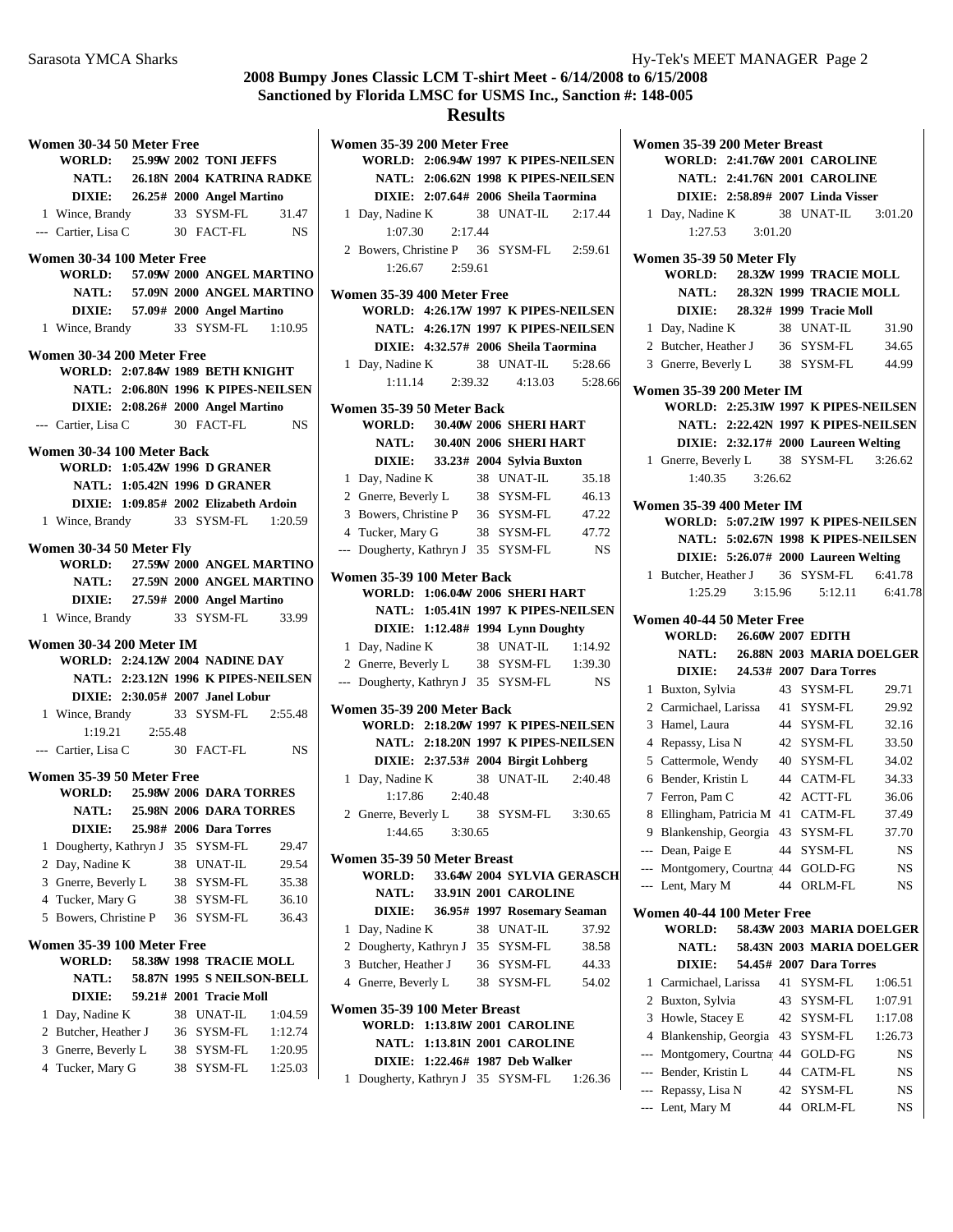## **Results**

|                | Women 40-44 200 Meter Free                |                               |            |
|----------------|-------------------------------------------|-------------------------------|------------|
|                | WORLD: 2:09.28W 2005 K PIPES-NEILSEN      |                               |            |
|                | NATL: 2:09.00N 2003 K PIPES-NEILSEN       |                               |            |
|                | DIXIE: 2:13.38# 2004 Charlotte Petersen   |                               |            |
|                | 1 Carmichael, Larissa 41 SYSM-FL          |                               | 2:24.12    |
|                | $1:11.37$ $2:24.12$                       |                               |            |
|                | 2 Repassy, Lisa N                         | 42 SYSM-FL                    | 2:44.35    |
|                | 1:19.22<br>2:44.35                        |                               |            |
|                | 3 Cattermole, Wendy 40 SYSM-FL            |                               | 2:50.07    |
|                | 1:21.20 2:50.07                           |                               |            |
|                |                                           | 42 ACTT-FL                    | 2:53.88    |
|                | 4 Ferron, Pam C                           |                               |            |
|                | 1:22.18<br>2:53.88                        |                               |            |
|                | 5 Blankenship, Georgia 43 SYSM-FL         |                               | 3:11.80    |
|                | 1:32.32<br>3:11.80                        |                               |            |
|                | 6 Zappa, Flavia L                         | 41 SPM-FL                     | 3:32.42    |
|                | 1:44.24<br>3:32.42                        |                               |            |
|                | --- Montgomery, Courtna 44 GOLD-FG        |                               | <b>NS</b>  |
|                | --- Lent, Mary M 44 ORLM-FL               |                               | NS         |
|                | Women 40-44 400 Meter Free                |                               |            |
|                | WORLD: 4:28.24W 2002 K PIPES-NEILSEN      |                               |            |
|                | NATL: 4:28.24N 2002 K PIPES-NEILSEN       |                               |            |
|                | DIXIE: 4:40.36# 2004 Charlotte Petersen   |                               |            |
|                |                                           |                               |            |
|                | 1 Hamel, Laura                            | 44 SYSM-FL                    | 5:54.11    |
|                | 2:49.24<br>1:18.70                        | 4:22.03                       | 5:54.11    |
|                | 2 Ferron, Pam C                           | 42 ACTT-FL 6:08.16            |            |
|                | 3:00.13<br>1:26.39                        | 4:35.16                       | 6:08.16    |
|                | 3 Bender, Kristin L 44 CATM-FL 6:36.40    |                               |            |
|                | 1:32.60<br>3:14.82                        | 4:57.53                       | 6:36.40    |
|                | 4 Blankenship, Georgia 43 SYSM-FL 6:54.35 |                               |            |
|                |                                           |                               |            |
|                |                                           | 5:11.28                       | 6:54.35    |
|                | 1:38.71 3:25.68                           |                               | 7:22.31    |
|                | 5 Zappa, Flavia L 41 SPM-FL               | 5:32.76                       | 7:22.31    |
|                | 1:44.93<br>3:39.24                        |                               |            |
|                | --- Lent, Mary M                          | 44 ORLM-FL                    | <b>SCR</b> |
|                | --- Carmichael, Larissa 41 SYSM-FL        |                               | <b>SCR</b> |
|                | --- Montgomery, Courtna 44 GOLD-FG        |                               | <b>SCR</b> |
|                | --- Repassy, Lisa N                       | 42 SYSM-FL                    | <b>SCR</b> |
|                | Women 40-44 50 Meter Back                 |                               |            |
|                | WORLD: 31.99W 2004 BEVERLEY               |                               |            |
|                | NATL:                                     | 32.19N 2002 K PIPES-NEILSEN   |            |
|                | <b>DIXIE:</b>                             | 32.31# 2004 Susan Walsh       |            |
| 1              | Buxton, Sylvia                            | 43 SYSM-FL                    | 35.21      |
| $\mathfrak{2}$ | Repassy, Lisa N                           | 42 SYSM-FL                    | 40.80      |
| 3              | Blankenship, Georgia                      | 43 SYSM-FL                    | 47.12      |
| $\overline{4}$ | Bender, Kristin L                         | 44 CATM-FL                    | 47.17      |
| 5              |                                           | 41 CATM-FL                    | 48.84      |
|                | Ellingham, Patricia M                     | 44 SYSM-FL                    | NS         |
| $---$          | --- Dean, Paige E                         |                               |            |
|                | Montgomery, Courtna 44 GOLD-FG            |                               | NS         |
|                | Women 40-44 100 Meter Back                |                               |            |
|                | <b>WORLD:</b>                             | 1:08.66W 2004 K PIPES-NEILSEN |            |
|                | <b>NATL:</b>                              | 1:07.69N 2003 K PIPES-NEILSEN |            |
|                | DIXIE: 1:11.23# 2006 Susan Walsh          |                               |            |
| 1              | Buxton, Sylvia                            | 43 SYSM-FL                    | 1:17.14    |
| 2              | Howle, Stacey E                           | 42 SYSM-FL                    | 1:35.17    |

|   | --- Montgomery, Courtna 44 GOLD-FG  |                     |    |                                                  | <b>NS</b>                                   |
|---|-------------------------------------|---------------------|----|--------------------------------------------------|---------------------------------------------|
|   | Women 40-44 200 Meter Back          |                     |    |                                                  |                                             |
|   |                                     |                     |    |                                                  | WORLD: 2:25.91W 2003 K PIPES-NEILSEN        |
|   |                                     |                     |    |                                                  | NATL: 2:23.64N 2003 K PIPES-NEILSEN         |
|   |                                     |                     |    | DIXIE: 2:37.11# 2006 Charlotte Petersen          |                                             |
|   | 1 Buxton, Sylvia                    |                     |    | 43 SYSM-FL                                       | 2:52.38                                     |
|   |                                     | $1:24.07$ $2:52.38$ |    |                                                  |                                             |
|   | 2 Zappa, Flavia L                   |                     |    | 41 SPM-FL                                        | 4:55.25                                     |
|   | --- Dean, Paige E                   |                     |    | 44 SYSM-FL                                       | <b>NS</b>                                   |
|   | --- Montgomery, Courtna 44 GOLD-FG  |                     |    |                                                  | <b>NS</b>                                   |
|   | Women 40-44 50 Meter Breast         |                     |    |                                                  |                                             |
|   |                                     |                     |    |                                                  | WORLD: 33.25W 2006 S VON DER LIPPE          |
|   |                                     |                     |    |                                                  | NATL: 33.25N 2006 S VON DER LIPPE           |
|   |                                     |                     |    | DIXIE: 38.16# 1992 Deb Walker                    |                                             |
|   | 1 Buxton, Sylvia                    |                     |    | 43 SYSM-FL                                       | 40.29                                       |
|   | 2 Hamel, Laura                      |                     |    | 44 SYSM-FL                                       | 42.85                                       |
|   | 3 Howle, Stacey E                   |                     | 42 | SYSM-FL                                          | 50.39                                       |
|   | 4 Blankenship, Georgia 43           |                     |    | SYSM-FL                                          | 52.63                                       |
|   | --- Lent, Mary M                    |                     |    | 44 ORLM-FL                                       | <b>NS</b>                                   |
|   | --- Dean, Paige E                   |                     | 44 | SYSM-FL                                          | NS                                          |
|   | --- Bender, Kristin L               |                     |    | 44 CATM-FL                                       | <b>NS</b>                                   |
|   | --- Repassy, Lisa N                 |                     |    | 42 SYSM-FL                                       | <b>NS</b>                                   |
|   | Women 40-44 100 Meter Breast        |                     |    |                                                  |                                             |
|   |                                     |                     |    | WORLD: 1:13.82W 2002 CAROLINE                    |                                             |
|   |                                     |                     |    |                                                  | NATL: 1:13.34N 2006 S VON DER LIPPE         |
|   |                                     |                     |    | DIXIE: 1:22.72# 1992 Deb Walker                  |                                             |
|   | 1 Hamel, Laura                      |                     |    | 44 SYSM-FL                                       | 1:32.79                                     |
|   | 2 Cattermole, Wendy 40 SYSM-FL      |                     |    |                                                  | 1:36.13                                     |
|   | --- Lent, Mary M                    |                     |    | 44 ORLM-FL                                       | <b>NS</b>                                   |
|   | Women 40-44 200 Meter Breast        |                     |    |                                                  |                                             |
|   |                                     |                     |    |                                                  | <b>WORLD: 2:38.44W 2006 S VON DER LIPPE</b> |
|   |                                     |                     |    |                                                  | NATL: 2:38.44N 2006 S VON DER LIPPE         |
|   |                                     |                     |    | DIXIE: 2:59.92# 2000 Dara Wilbur                 |                                             |
|   | 1 Hamel, Laura                      |                     |    | 44 SYSM-FL 3:24.81                               |                                             |
|   |                                     |                     |    |                                                  |                                             |
|   | --- Lent, Mary M                    |                     |    | 44 ORLM-FL                                       | <b>NS</b>                                   |
|   | Women 40-44 50 Meter Fly            |                     |    |                                                  |                                             |
|   | WORLD:                              |                     |    |                                                  | 28.62W 2006 S VON DER LIPPE                 |
|   | <b>NATL:</b>                        |                     |    |                                                  | 28.62N 2006 S VON DER LIPPE                 |
|   |                                     |                     |    | DIXIE: 29.79# 2006 Susan Walsh                   |                                             |
| 1 | Buxton, Sylvia                      |                     |    | 43 SYSM-FL                                       | 31.04                                       |
|   | 2 Blankenship, Georgia 43 SYSM-FL   |                     |    |                                                  | 48.31                                       |
|   | --- Lent, Mary M                    |                     |    | 44 ORLM-FL                                       | <b>NS</b>                                   |
|   |                                     |                     |    |                                                  |                                             |
|   | Women 40-44 100 Meter Fly           |                     |    |                                                  |                                             |
|   |                                     |                     |    |                                                  | <b>WORLD: 1:03.38W 2006 S VON DER LIPPE</b> |
|   |                                     |                     |    |                                                  | NATL: 1:03.38N 2006 S VON DER LIPPE         |
| 1 | Buxton, Sylvia                      |                     |    | DIXIE: 1:10.22# 1986 Martha Martin<br>43 SYSM-FL | 1:10.17#                                    |
|   | 2 Zappa, Flavia L 41 SPM-FL 2:26.23 |                     |    |                                                  |                                             |
|   |                                     |                     |    |                                                  |                                             |

|                | Women 40-44 200 Meter IM                |                                         |            |
|----------------|-----------------------------------------|-----------------------------------------|------------|
|                | WORLD: 2:26.83W 2004 K PIPES-NEILSEN    |                                         |            |
|                |                                         | NATL: 2:25.03N 2007 S VON DER LIPPE     |            |
|                |                                         | DIXIE: 2:37.76# 2006 Charlotte Petersen |            |
|                | 1 Zappa, Flavia L 41 SPM-FL 4:31.60     |                                         |            |
|                | $2:25.55$ $4:31.60$                     |                                         |            |
|                | Women 40-44 400 Meter IM                |                                         |            |
|                | WORLD: 5:09.83W 2004 K PIPES-NEILSEN    |                                         |            |
|                |                                         | NATL: 5:09.83N 2004 K PIPES-NEILSEN     |            |
|                |                                         | DIXIE: 5:52.80# 2003 Anna Delozier      |            |
|                | 1 Hamel, Laura                          | 44 SYSM-FL 6:45.82                      |            |
|                |                                         | 1:39.79 3:27.86 5:19.45                 | 6:45.82    |
|                | Women 45-49 50 Meter Free               |                                         |            |
|                | WORLD: 27.76W 2006 BRIGITTE HEUER       |                                         |            |
|                |                                         | NATL: 27.44N 2007 SUSAN WALSH           |            |
|                |                                         | DIXIE: 27.44# 2007 Susan Walsh          |            |
|                |                                         |                                         |            |
|                | 1 Fedako, Cathy A                       | 47 SYSM-FL                              | 31.27      |
|                | 2 Bennett, Ellen K                      | 45 SYSM-FL                              | 31.73      |
|                | 3 Tilton, Leslie                        | 46 SYSM-FL                              | 33.80      |
|                | 4 Griffiths, Yvonne                     | 48 SYSM-FL                              | 35.82      |
|                | 5 Morgan, Patricia A                    | 48 SYSM-FL                              | 37.39      |
|                | --- LaFrance, Danette                   | 48 SYSM-FL                              | NS         |
|                | Women 45-49 100 Meter Free              |                                         |            |
|                | WORLD: 1:00.95W 2005 BETH LUTZ          |                                         |            |
|                |                                         | NATL: 59.79N 2007 K PIPES-NEILSEN       |            |
|                |                                         | DIXIE: 1:00.16# 2007 Susan Walsh        |            |
|                | 1 Fedako, Cathy A                       | 47 SYSM-FL 1:10.14                      |            |
|                |                                         |                                         |            |
|                | 2 Morgan, Patricia A 48 SYSM-FL 1:32.17 |                                         |            |
|                | Women 45-49 200 Meter Free              |                                         |            |
|                | WORLD: 2:12.76W 2005 BETH LUTZ          |                                         |            |
|                |                                         | NATL: 2:11.44N 2007 K PIPES-NEILSEN     |            |
|                |                                         | DIXIE: 2:24.85# 2007 Beth McGee         |            |
|                | 1 Bennett, Ellen K 45 SYSM-FL 2:26.33   |                                         |            |
|                | $1:11.03$ $2:26.33$                     |                                         |            |
| $---$          | Tilton, Leslie 46 SYSM-FL               |                                         | NS         |
|                |                                         |                                         |            |
|                | Women 45-49 400 Meter Free              |                                         |            |
|                | WORLD: 4:39.20W 2003 S HEIM-BOWEN       |                                         |            |
|                |                                         | NATL: 4:38.29N 2007 K PIPES-NEILSEN     |            |
|                |                                         | DIXIE: 5:01.42# 2007 Kerri Roussain     |            |
| 1              | Kessler, Laura L                        | 48 O*H*-LE                              | 5:14.07    |
|                | 1:15.90<br>2:35.43                      | 3:55.68                                 | 5:14.07    |
|                | 2 Bennett, Ellen K                      | 45 SYSM-FL                              | 5:18.95    |
|                | 1:16.77                                 | 2:40.27<br>4:01.14                      | 5:18.95    |
|                | --- Tilton, Leslie                      | 46 SYSM-FL                              | NS         |
| $\overline{a}$ | Fedako, Cathy A                         | 47 SYSM-FL                              | <b>SCR</b> |
|                | Women 45-49 50 Meter Back               |                                         |            |
|                | <b>WORLD:</b>                           | 32.65W 2006 VERA CAPKOVA                |            |
|                | <b>NATL:</b>                            | 31.85N 2007 SUSAN WALSH                 |            |
|                | <b>DIXIE:</b>                           | 31.85# 2007 Susan Walsh                 |            |
| 1              | Bennett, Ellen K                        | 45 SYSM-FL                              | 38.23      |
|                |                                         |                                         |            |
|                | 2 Griffiths, Yvonne                     | 48 SYSM-FL                              | 43.28      |
|                | 3 Morgan, Patricia A                    | 48 SYSM-FL                              | 49.99      |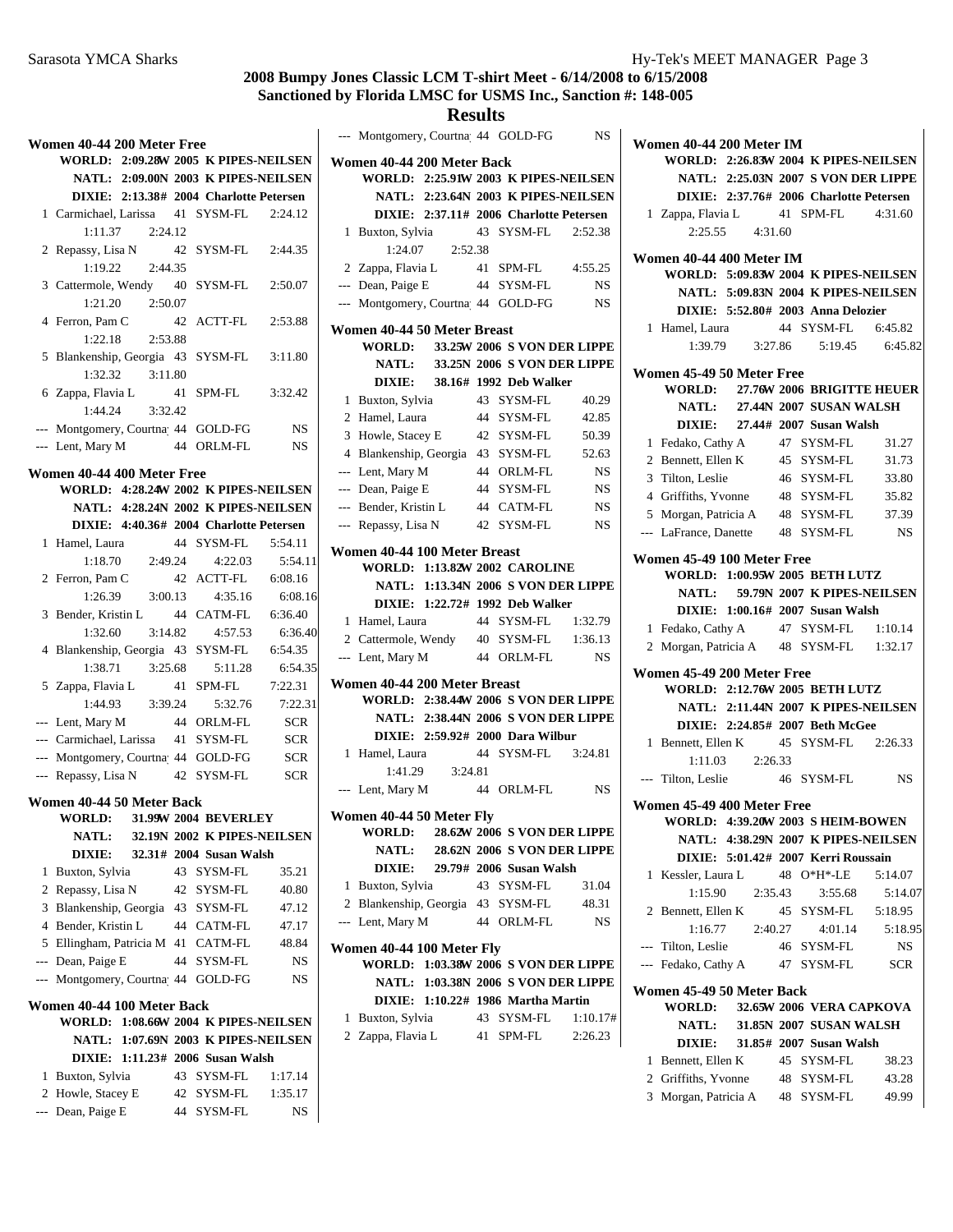## **Results**

|                | Women 45-49 100 Meter Back             |         |  |                                               |                                     |
|----------------|----------------------------------------|---------|--|-----------------------------------------------|-------------------------------------|
|                | WORLD: 1:11.18W 2006 VERA CAPKOVA      |         |  |                                               |                                     |
|                |                                        |         |  | NATL: 1:09.66N 2007 SUSAN WALSH               |                                     |
|                |                                        |         |  | DIXIE: 1:09.66# 2007 Susan Walsh              |                                     |
|                | 1 Kessler, Laura L                     |         |  | 48 O*H*-LE                                    | 1:24.26                             |
|                | 2 Bennett, Ellen K                     |         |  | 45 SYSM-FL                                    | 1:25.71                             |
|                | 3 Griffiths, Yvonne 48 SYSM-FL 1:33.91 |         |  |                                               |                                     |
|                | Women 45-49 50 Meter Breast            |         |  |                                               |                                     |
|                | WORLD: 34.74W 2001 MAGGIE KELLY        |         |  |                                               |                                     |
|                |                                        |         |  | <b>NATL: 33.98N 2007 CAROLINE</b>             |                                     |
|                |                                        |         |  | DIXIE: 38.09# 2007 Ruth Battle                |                                     |
|                | 1 Kessler, Laura L 48 O*H*-LE          |         |  |                                               | 40.83                               |
|                | 2 Bennett, Ellen K 45 SYSM-FL 41.12    |         |  |                                               |                                     |
|                | 3 Griffiths, Yvonne 48 SYSM-FL         |         |  |                                               | 45.07                               |
|                | --- LaFrance, Danette 48 SYSM-FL       |         |  |                                               | <b>NS</b>                           |
|                | Women 45-49 100 Meter Breast           |         |  |                                               |                                     |
|                | WORLD: 1:18.19W 2001 MAGGIE KELLY      |         |  |                                               |                                     |
|                |                                        |         |  | <b>NATL: 1:15.65N 2007 CAROLINE</b>           |                                     |
|                |                                        |         |  | DIXIE: 1:23.54# 1997 Deb Walker               |                                     |
|                | 1 Kessler, Laura L 48 O*H*-LE          |         |  |                                               | 1:28.44                             |
|                | 2 Griffiths, Yvonne 48 SYSM-FL 1:36.90 |         |  |                                               |                                     |
|                | --- LaFrance, Danette 48 SYSM-FL       |         |  |                                               | <b>NS</b>                           |
|                | Women 45-49 200 Meter Breast           |         |  |                                               |                                     |
|                | <b>WORLD: 2:55.96W 2003 JENNY</b>      |         |  |                                               |                                     |
|                |                                        |         |  | <b>NATL: 2:45.20N 2007 CAROLINE</b>           |                                     |
|                |                                        |         |  | DIXIE: 3:01.69# 1997 Deb Walker               |                                     |
|                | 1 Bennett, Ellen K 45 SYSM-FL 3:15.15  |         |  |                                               |                                     |
|                |                                        |         |  |                                               |                                     |
|                | Women 45-49 50 Meter Fly               |         |  |                                               |                                     |
|                | <b>WORLD:</b>                          |         |  | 30.30W 2001 ANGELA                            |                                     |
|                | <b>NATL:</b>                           |         |  |                                               | 29.68N 2007 K PIPES-NEILSEN         |
|                |                                        |         |  | DIXIE: 29.84# 2007 Susan Walsh                |                                     |
|                | 1 Kessler, Laura L                     |         |  | 48 O*H*-LE                                    | 35.52                               |
|                | 2 Griffiths, Yvonne 48 SYSM-FL         |         |  |                                               | 40.11                               |
|                | --- Bennett, Ellen K 45 SYSM-FL        |         |  |                                               | <b>NS</b>                           |
|                | Women 45-49 200 Meter IM               |         |  |                                               |                                     |
|                |                                        |         |  |                                               | WORLD: 2:32.46W 2005 JILL HERNANDEZ |
|                |                                        |         |  |                                               | NATL: 2:31.06N 2007 K PIPES-NEILSEN |
|                | Kessler, Laura L                       |         |  | DIXIE: 2:46.03# 1997 Deb Walker<br>48 O*H*-LE | 2:54.49                             |
| 1              | 1:24.99                                | 2:54.49 |  |                                               |                                     |
| $\overline{a}$ | Bennett, Ellen K                       |         |  | 45 SYSM-FL                                    | NS                                  |
|                |                                        |         |  |                                               |                                     |
|                | Women 50-54 50 Meter Free              |         |  | 28.22W 2001 LAURA VAL                         |                                     |
|                | <b>WORLD:</b><br><b>NATL:</b>          |         |  | 28.22N 2001 LAURA VAL                         |                                     |
|                | <b>DIXIE:</b>                          |         |  | 30.15# 2006 Pat Sargeant                      |                                     |
| 1              | Doyle, Deanna                          |         |  | 50 SYSM-FL                                    | 31.53                               |
| 2              | Gettelfinger, Cheryl M 51 ISF-IN       |         |  |                                               | 33.98                               |
| 3              | Miller-Moss, Traudi A 51 GSC-FL        |         |  |                                               | 34.29                               |
|                | 4 Donoghue, Dawn A                     |         |  | 50 SYSM-FL                                    | 37.34                               |
| 5              | McGarvey, Cynthia M 50 FACT-FL         |         |  |                                               | 40.45                               |
|                |                                        |         |  | 54 SYSM-FL                                    | 42.37                               |
| 6              | Saef, Karen B                          |         |  |                                               |                                     |

|                | Women 50-54 100 Meter Free             |               |    |                                     |          |
|----------------|----------------------------------------|---------------|----|-------------------------------------|----------|
|                | WORLD: 1:01.13W 2001 LAURA VAL         |               |    |                                     |          |
|                |                                        |               |    | NATL: 1:01.13N 2001 LAURA VAL       |          |
|                |                                        |               |    | DIXIE: 1:06.02# 2002 Susan Halfacre |          |
| 1              | Gettelfinger, Cheryl M 51 ISF-IN       |               |    |                                     | 1:16.15  |
| $\overline{2}$ | Miller-Moss, Traudi A 51 GSC-FL        |               |    |                                     | 1:18.66  |
| 3              | Donoghue, Dawn A 50 SYSM-FL            |               |    |                                     | 1:23.99  |
|                | 4 Cunningham, Jill                     |               |    | 50 FACT-FL                          | 1:24.78  |
|                | 5 Saef, Karen B                        |               |    | 54 SYSM-FL 1:38.30                  |          |
|                | 6 Moucha, Sue A                        |               |    | 50 UNAT-FL 2:35.35                  |          |
|                | --- McGarvey, Cynthia M 50 FACT-FL     |               |    |                                     | NS       |
|                | Women 50-54 200 Meter Free             |               |    |                                     |          |
|                | WORLD: 2:15.37W 2001 LAURA VAL         |               |    |                                     |          |
|                |                                        |               |    | NATL: 2:15.37N 2001 LAURA VAL       |          |
|                |                                        |               |    | DIXIE: 2:26.27# 2002 Susan Halfacre |          |
| 1              | Cunningham, Jill                       |               |    | 50 FACT-FL                          | 3:02.33  |
|                | 1:28.88                                | 3:02.33       |    |                                     |          |
|                | 2 Donoghue, Dawn A 50 SYSM-FL 3:09.97  |               |    |                                     |          |
|                | 1:27.05                                | 3:09.97       |    |                                     |          |
|                | 3 McGarvey, Cynthia M 50 FACT-FL       |               |    |                                     | 3:42.08  |
|                | 1:46.96                                | 3:42.08       |    |                                     |          |
|                | 4 Moucha, Sue A                        |               |    | 50 UNAT-FL                          | 5:26.79  |
|                | 2:39.24                                | 5:26.79       |    |                                     |          |
|                | Women 50-54 400 Meter Free             |               |    |                                     |          |
|                | WORLD: 4:47.93W 2002 LAURA VAL         |               |    |                                     |          |
|                |                                        |               |    | NATL: 4:47.93N 2002 LAURA VAL       |          |
|                |                                        |               |    | DIXIE: 5:05.16# 2002 Susan Halfacre |          |
| 1              | Gettelfinger, Cheryl M 51 ISF-IN       |               |    |                                     | 6:04.23  |
|                | 1:26.35                                | 2:59.59       |    | 4:33.11                             | 6:04.23  |
| $\overline{2}$ | Cunningham, Jill 50 FACT-FL            |               |    |                                     | 6:29.28  |
|                | 1:32.46                                |               |    | 3:11.70  4:52.68                    | 6:29.28  |
| 3              | Donoghue, Dawn A 50                    |               |    | SYSM-FL                             | 7:07.01  |
|                | $1:39.05$ $3:27.44$                    |               |    | 5:17.73                             | 7:07.01  |
|                | 4 Saef, Karen B                        |               |    | 54 SYSM-FL                          | 7:16.51  |
|                | 1:44.06 3:35.92                        |               |    | 5:27.75                             | 7:16.51  |
| 5              | McGarvey, Cynthia M 50 FACT-FL 8:20.85 |               |    |                                     |          |
|                |                                        |               |    | 2:01.98 4:12.69 6:22.69             | 8:20.85  |
| 6              | Moucha, Sue A                          |               |    | 50 UNAT-FL 10:58.15                 |          |
|                | 2:43.54                                | 5:29.43       |    | 8:16.33                             | 10:58.15 |
|                |                                        |               |    |                                     |          |
|                | Women 50-54 50 Meter Back<br>WORLD:    | 32.87W 2002 J |    |                                     |          |
|                |                                        | 32.87N 2002 J |    |                                     |          |
|                | NATL:                                  |               |    |                                     |          |
|                | <b>DIXIE:</b>                          |               |    | 35.51# 2002 Susan Halfacre          |          |
| 1              | Doyle, Deanna                          |               | 50 | SYSM-FL                             | 37.33    |
| 2              | Mann, Melinda J                        |               | 52 | WMAC-W                              | 38.70    |
| 3              | Larson, Linda L                        |               | 53 | <b>FLAO-FG</b>                      | 46.12    |
| 4              | Cunningham, Jill                       |               | 50 | FACT-FL                             | 48.02    |
| 5              | Donoghue, Dawn A                       |               | 50 | SYSM-FL                             | 50.28    |
|                | 6 Saef, Karen B                        |               | 54 | SYSM-FL                             | 53.65    |

7 Moucha, Sue A 50 UNAT-FL 1:25.54

|       | Women 50-54 100 Meter Back                                  |                 |                                                                     |                                   |
|-------|-------------------------------------------------------------|-----------------|---------------------------------------------------------------------|-----------------------------------|
|       | WORLD: 1:14.19W 2005 KAREN                                  |                 |                                                                     |                                   |
|       |                                                             |                 | NATL: 1:14.19N 2005 KAREN                                           |                                   |
|       |                                                             |                 | DIXIE: 1:18.30# 2002 Susan Halfacre                                 |                                   |
|       | 1 Doyle, Deanna                                             |                 | 50 SYSM-FL                                                          | 1:23.09                           |
|       | 2 Cunningham, Jill                                          |                 | 50 FACT-FL                                                          | 1:44.29                           |
|       | 3 Saef, Karen B                                             |                 | 54 SYSM-FL                                                          | 1:55.23                           |
|       | 4 Moucha, Sue A                                             |                 | 50 UNAT-FL                                                          | 2:51.39                           |
|       |                                                             |                 |                                                                     |                                   |
|       | Women 50-54 200 Meter Back                                  |                 |                                                                     |                                   |
|       | WORLD: 2:43.14W 2006 PATTY LANDERS                          |                 |                                                                     |                                   |
|       |                                                             |                 |                                                                     | NATL: 2:43.14N 2006 PATTY LANDERS |
|       |                                                             |                 | DIXIE: 2:56.62# 2002 Susan Halfacre                                 |                                   |
|       | 1 Larson, Linda L                                           |                 | 53 FLAQ-FG                                                          | 3:27.78                           |
|       | 2 Cunningham, Jill                                          |                 | 50 FACT-FL                                                          | 3:35.99                           |
|       |                                                             | 1:46.98 3:35.99 |                                                                     |                                   |
|       | 3 Moucha, Sue A                                             |                 | 50 UNAT-FL 6:05.08                                                  |                                   |
|       |                                                             | 2:57.12 6:05.08 |                                                                     |                                   |
|       | Women 50-54 50 Meter Breast                                 |                 |                                                                     |                                   |
|       | WORLD: 37.51W 2006 MELINDA MANN                             |                 |                                                                     |                                   |
|       |                                                             |                 | NATL: 37.51N 2006 MELINDA MANN                                      |                                   |
|       | <b>DIXIE:</b>                                               |                 | 38.47# 2005 Deb Walker                                              |                                   |
| 1     | Mann, Melinda J                                             |                 | 52 WMAC-W                                                           | 38.78                             |
|       | 2 Gettelfinger, Cheryl M 51 ISF-IN                          |                 |                                                                     | 42.50                             |
|       | 3 Doyle, Deanna                                             |                 | 50 SYSM-FL                                                          | 42.73                             |
|       | 4 Miller-Moss, Traudi A 51 GSC-FL                           |                 |                                                                     | 46.18                             |
|       | 5 Cunningham, Jill                                          |                 | 50 FACT-FL                                                          | 51.08                             |
|       | 6 Moucha, Sue A                                             |                 | 50 UNAT-FL 1:21.44                                                  |                                   |
|       | McGarvey, Cynthia M 50 FACT-FL                              |                 |                                                                     | <b>NS</b>                         |
| $---$ |                                                             |                 |                                                                     |                                   |
|       | Women 50-54 100 Meter Breast                                |                 |                                                                     |                                   |
|       | WORLD: 1:23.47W 2006 DAGMAR FRESE                           |                 |                                                                     |                                   |
|       |                                                             |                 | NATL: 1:24.36N 2006 MELINDA MANN                                    |                                   |
|       |                                                             |                 | DIXIE: 1:27.07# 2003 Deb Walker                                     |                                   |
|       | 1 Mann, Melinda J                                           |                 |                                                                     | 52 WMAC-W 1:24.35N                |
|       | 2 Gettelfinger, Cheryl M 51 ISF-IN                          |                 |                                                                     | 1:33.58                           |
| 3     | Miller-Moss, Traudi A 51 GSC-FL 1:40.51                     |                 |                                                                     |                                   |
|       |                                                             |                 |                                                                     |                                   |
|       | Women 50-54 200 Meter Breast<br>WORLD: 3:03.23W 2004 ULRIKE |                 |                                                                     |                                   |
|       |                                                             |                 |                                                                     |                                   |
|       |                                                             |                 | NATL: 3:08.65N 2007 KAREN MELICK<br>DIXIE: 3:10.20# 2003 Deb Walker |                                   |
|       |                                                             |                 |                                                                     | 52 WMAC-W 3:09.24#                |
| 1     | Mann, Melinda J                                             | 3:09.24         |                                                                     |                                   |
|       | 1:31.84                                                     |                 |                                                                     |                                   |
|       | 2 Gettelfinger, Cheryl M 51 ISF-IN                          |                 |                                                                     | 3:21.77                           |
|       | 1:37.61                                                     | 3:21.77         |                                                                     |                                   |
|       | 3 Harrelson, Jo Ann A 52 SPM-FL                             |                 |                                                                     | 3:40.37                           |
|       | 1:48.48                                                     | 3:40.37         |                                                                     |                                   |
|       | 4 Moucha, Sue A                                             |                 | 50 UNAT-FL 5:48.65                                                  |                                   |
|       |                                                             | 2:53.90 5:48.65 |                                                                     |                                   |
|       | Women 50-54 50 Meter Fly                                    |                 |                                                                     |                                   |
|       | <b>WORLD:</b>                                               |                 | 30.24W 2004 ANGELA                                                  |                                   |
|       |                                                             |                 | 30.72N 2001 LAURA VAL                                               |                                   |
|       |                                                             |                 |                                                                     |                                   |
|       | <b>NATL:</b>                                                |                 |                                                                     |                                   |
|       | 1 Miller-Moss, Traudi A 51 GSC-FL                           |                 | DIXIE: 33.66# 2005 Elaine Fincham                                   | 47.40                             |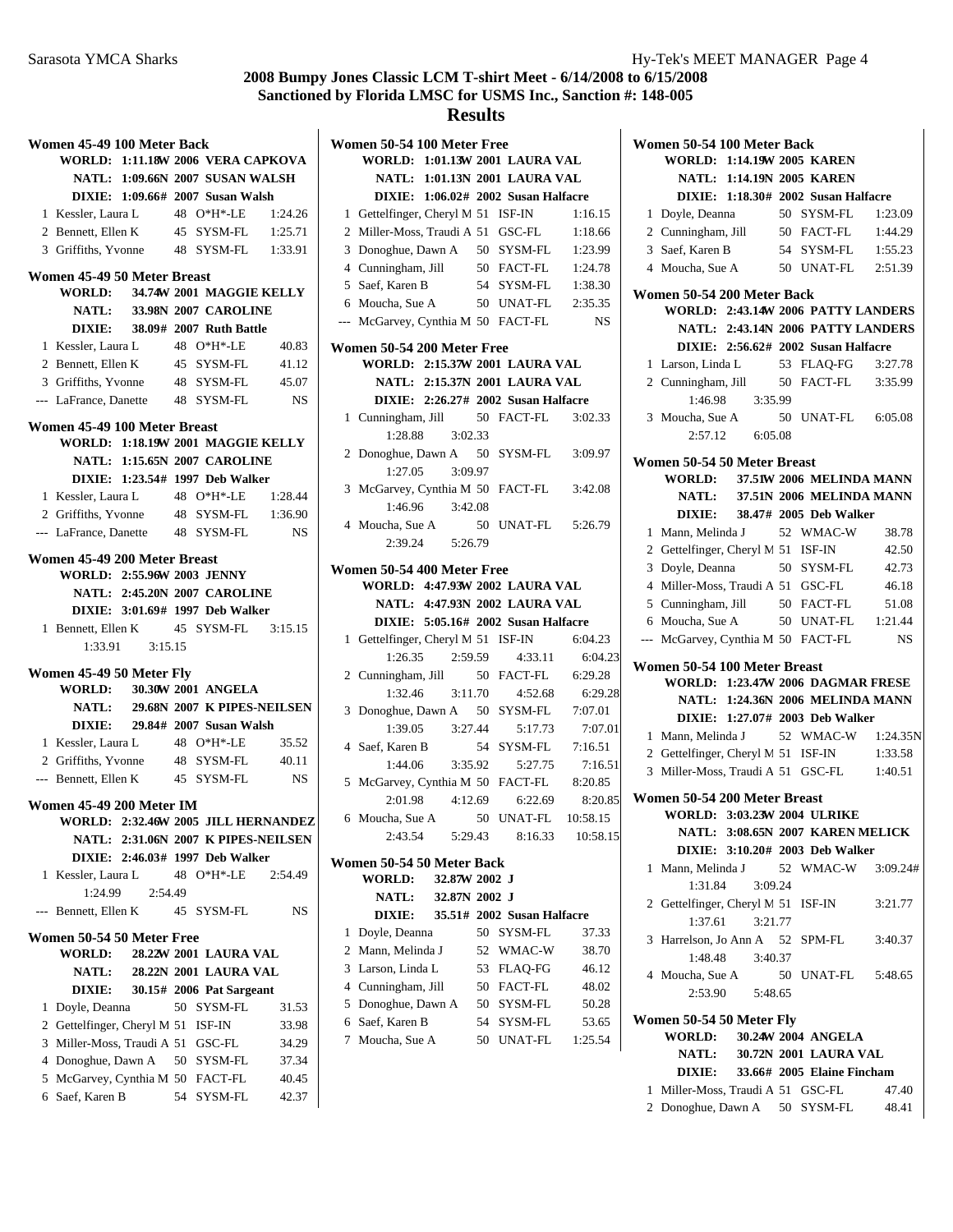| (Women 50-54 50 Meter Fly)       |                     |    |                                         |            |
|----------------------------------|---------------------|----|-----------------------------------------|------------|
| 3 Saef, Karen B                  |                     |    | 54 SYSM-FL 55.75                        |            |
| Women 50-54 100 Meter Fly        |                     |    |                                         |            |
|                                  |                     |    | WORLD: 1:07.81W 2001 LAURA VAL          |            |
|                                  |                     |    | NATL: 1:07.81N 2001 LAURA VAL           |            |
|                                  |                     |    | DIXIE: 1:17.18# 1998 Anne Grams         |            |
|                                  |                     |    | 1 Mann, Melinda J 52 WMAC-W 1:12.38#    |            |
| Women 50-54 200 Meter Fly        |                     |    |                                         |            |
|                                  |                     |    | WORLD: 2:31.55W 2001 LAURA VAL          |            |
|                                  |                     |    | NATL: 2:31.55N 2001 LAURA VAL           |            |
|                                  |                     |    | DIXIE: 2:58.47# 2005 Elaine Fincham     |            |
|                                  |                     |    | 1 Harrelson, Jo Ann A 52 SPM-FL 3:48.13 |            |
|                                  | 1:49.58 3:48.13     |    |                                         |            |
| <b>Women 50-54 200 Meter IM</b>  |                     |    |                                         |            |
|                                  |                     |    | WORLD: 2:41.31W 2002 LAURA VAL          |            |
|                                  |                     |    | NATL: 2:41.31N 2002 LAURA VAL           |            |
|                                  |                     |    | DIXIE: 2:53.92# 2005 Peggy McDonnell    |            |
| 1 Mann, Melinda J                |                     |    | 52 WMAC-W 2:47.12#                      |            |
| 1:22.45                          | 2:47.12             |    |                                         |            |
|                                  |                     |    | 2 Gettelfinger, Cheryl M 51 ISF-IN      | 3:21.48    |
|                                  | $1:44.62$ $3:21.48$ |    |                                         |            |
|                                  |                     |    | 3 Miller-Moss, Traudi A 51 GSC-FL       | 3:29.04    |
|                                  | 1:44.44 3:29.04     |    |                                         |            |
|                                  |                     |    | 4 Cunningham, Jill 50 FACT-FL 3:30.27   |            |
|                                  | 1:45.46 3:30.27     |    |                                         |            |
| 5 Larson, Linda L                |                     |    | 53 FLAQ-FG 3:36.77                      |            |
| 1:41.63                          | 3:36.77             |    |                                         |            |
| 6 Moucha, Sue A                  |                     |    | 50 UNAT-FL 5:52.73                      |            |
|                                  | $3:03.75$ $5:52.73$ |    |                                         |            |
| --- Saef, Karen B                |                     |    | 54 SYSM-FL                              | DQ         |
| 1:59.27                          |                     | DO |                                         |            |
|                                  |                     |    |                                         |            |
| <b>Women 50-54 400 Meter IM</b>  |                     |    |                                         |            |
|                                  |                     |    | <b>WORLD: 5:42.80W 2002 LAURA VAL</b>   |            |
|                                  |                     |    | NATL: 5:42.80N 2002 LAURA VAL           |            |
|                                  |                     |    | DIXIE: 6:17.05# 2006 Peggy McDonnell    |            |
|                                  |                     |    | 1 Mann, Melinda J 52 WMAC-W 6:04.94#    |            |
|                                  |                     |    | $1:22.66$ $3:03.12$ $4:43.01$           | 6:04.94    |
|                                  |                     |    | 2 Harrelson, Jo Ann A 52 SPM-FL         | 7:19.40    |
| 1:49.11                          | 3:47.84             |    | 5:42.08                                 | 7:19.40    |
| 3 Moucha, Sue A                  |                     |    | 50 UNAT-FL                              | 12:10.53   |
| 3:19.08                          | 6:24.43             |    | 9:23.30                                 | 12:10.53   |
| Gettelfinger, Cheryl M 51 ISF-IN |                     |    |                                         | <b>SCR</b> |
| Women 55-59 50 Meter Free        |                     |    |                                         |            |
| <b>WORLD:</b>                    |                     |    | 29.39W 2006 LAURA VAL                   |            |
|                                  |                     |    | NATL: 28.84N 2007 LAURA VAL             |            |
| <b>DIXIE:</b>                    |                     |    | 31.67# 2003 Francine Williamson         |            |
| 1 Sargeant, Pat A                |                     |    | 55 GOLD-FG                              | 30.18#     |
| 2 Geiger, Pam                    |                     |    | 56 SPM-FL                               | 38.17      |
| 3 Samies, Jean                   |                     |    | 55 SYSM-FL                              | 53.21      |
|                                  |                     |    |                                         |            |
|                                  |                     |    |                                         |            |

| <b>Results</b> |                                       |                       |  |                                          |                 |
|----------------|---------------------------------------|-----------------------|--|------------------------------------------|-----------------|
|                | Women 55-59 100 Meter Free            |                       |  |                                          |                 |
|                |                                       |                       |  | WORLD: 1:02.63W 2006 LAURA VAL           |                 |
|                |                                       |                       |  | NATL: 1:02.02N 2007 LAURA VAL            |                 |
|                |                                       |                       |  | DIXIE: 1:09.55# 2003 Francine Williamson |                 |
|                | 1 Sargeant, Pat A                     |                       |  | 55 GOLD-FG                               | 1:07.68#        |
|                | 2 Trainor, Suzette 56 SYSM-FL 1:19.50 |                       |  |                                          |                 |
|                | --- Samies, Jean                      |                       |  | 55 SYSM-FL                               | <b>NS</b>       |
|                |                                       |                       |  |                                          |                 |
|                | Women 55-59 200 Meter Free            |                       |  |                                          |                 |
|                |                                       |                       |  | <b>WORLD: 2:18.04W 2006 LAURA VAL</b>    |                 |
|                |                                       |                       |  | <b>NATL: 2:18.04N 2006 LAURA VAL</b>     |                 |
|                |                                       |                       |  | DIXIE: 2:33.18# 2004 Francine Williamson |                 |
|                | 1 Sargeant, Pat A                     |                       |  | 55 GOLD-FG 2:27.49#                      |                 |
|                |                                       | 1:13.88 2:27.49       |  |                                          |                 |
|                | 2 Geiger, Pam                         |                       |  | 56 SPM-FL                                | 3:00.41         |
|                |                                       | $1:25.10$ $3:00.41$   |  |                                          |                 |
|                | 3 Samies, Jean                        |                       |  | 55 SYSM-FL 4:24.60                       |                 |
|                |                                       | 2:06.34 4:24.60       |  |                                          |                 |
|                | Women 55-59 400 Meter Free            |                       |  |                                          |                 |
|                |                                       |                       |  | WORLD: 4:50.72W 2006 LAURA VAL           |                 |
|                |                                       |                       |  | NATL: 4:50.72N 2006 LAURA VAL            |                 |
|                |                                       |                       |  | DIXIE: 5:27.95# 2006 Anne Leborwit       |                 |
|                |                                       |                       |  |                                          |                 |
|                | 1 Sargeant, Pat A                     | 2:39.73               |  | 55 GOLD-FG                               | 5:22.28#        |
|                | 1:16.67                               |                       |  | 4:02.19                                  | 5:22.28         |
|                | 2 Walker, Deb W                       |                       |  | 57 FACT-FL 5:29.96                       |                 |
|                |                                       | $1:18.10$ $2:42.02$   |  | 4:06.56                                  | 5:29.96         |
|                | 3 Geiger, Pam                         |                       |  | 56 SPM-FL                                | 6:21.88         |
|                |                                       | 1:30.59 3:07.34       |  |                                          | 4:45.34 6:21.88 |
| $---$          | Samies, Jean                          |                       |  | 55 SYSM-FL                               | <b>NS</b>       |
|                | Women 55-59 50 Meter Back             |                       |  |                                          |                 |
|                | <b>WORLD:</b>                         |                       |  | 34.12W 2006 LAURA VAL                    |                 |
|                |                                       |                       |  | NATL: 33.96N 2007 LAURA VAL              |                 |
|                |                                       |                       |  | DIXIE: 39.51# 2005 Anne Laborwit         |                 |
|                | 1 Walker, Deb W 57 FACT-FL            |                       |  |                                          | 40.63           |
|                | 2 Samies, Jean                        |                       |  | 55 SYSM-FL 57.28                         |                 |
|                |                                       |                       |  |                                          |                 |
|                | Women 55-59 100 Meter Back            |                       |  |                                          |                 |
|                |                                       |                       |  | WORLD: 1:16.31W 2006 LAURA VAL           |                 |
|                |                                       |                       |  | NATL: 1:16.31N 2006 LAURA VAL            |                 |
|                |                                       |                       |  | DIXIE: 1:24.05# 2006 Anne Laborwit       |                 |
|                | 1 Sargeant, Pat A                     |                       |  | 55 GOLD-FG                               | 1:27.07         |
|                | 2 Walker, Deb W                       |                       |  | 57 FACT-FL                               | 1:28.26         |
|                | --- Samies, Jean                      |                       |  | 55 SYSM-FL                               | NS.             |
|                | Women 55-59 200 Meter Back            |                       |  |                                          |                 |
|                | WORLD: 2:51.07W 2002 B                |                       |  |                                          |                 |
|                |                                       | NATL: 2:51.07N 2002 B |  |                                          |                 |
|                |                                       |                       |  | DIXIE: 3:00.78# 2006 Anne Laborwit       |                 |
|                | 1 Samies, Jean                        |                       |  | 55 SYSM-FL 4:38.38                       |                 |
|                | 2:10.94                               | 4:38.38               |  |                                          |                 |
|                |                                       |                       |  |                                          |                 |
|                | Women 55-59 50 Meter Breast           |                       |  |                                          |                 |
|                | <b>WORLD:</b>                         |                       |  | 38.30W 2001 JAN WICKS                    |                 |
|                |                                       |                       |  |                                          |                 |
|                |                                       |                       |  | NATL: 39.91N 1991 JAYNE BRUNER           |                 |
|                |                                       |                       |  | DIXIE: 41.11# 2006 Deb Walker            |                 |

|              |                                      | 2 Trainor, Suzette 56 SYSM-FL 44.33<br>3 Samuelson, Martha J 59 SYSM-FL 49.64 |  |  |  |  |  |  |
|--------------|--------------------------------------|-------------------------------------------------------------------------------|--|--|--|--|--|--|
|              | Women 55-59 100 Meter Breast         |                                                                               |  |  |  |  |  |  |
|              | <b>WORLD: 1:27.40W 2006 JENNIFER</b> |                                                                               |  |  |  |  |  |  |
|              |                                      | NATL: 1:29.88N 1992 JAYNE BRUNER                                              |  |  |  |  |  |  |
|              |                                      | DIXIE: 1:30.72# 2007 Deb Walker                                               |  |  |  |  |  |  |
|              | 1 Walker, Deb W                      | 57 FACT-FL  1:29.37N                                                          |  |  |  |  |  |  |
|              |                                      | 2 Samuelson, Martha J 59 SYSM-FL 1:52.78                                      |  |  |  |  |  |  |
|              | Women 55-59 200 Meter Breast         |                                                                               |  |  |  |  |  |  |
|              | <b>WORLD: 3:09.28W 2006 JENNIFER</b> |                                                                               |  |  |  |  |  |  |
|              | <b>NATL: 3:18.16N 2007 BARBARA</b>   |                                                                               |  |  |  |  |  |  |
|              | DIXIE: 3:19.37# 2006 Deb Walker      |                                                                               |  |  |  |  |  |  |
|              | 1 Walker, Deb W                      | 57 FACT-FL 3:17.40N                                                           |  |  |  |  |  |  |
|              | $1:35.92$ $3:17.40$                  |                                                                               |  |  |  |  |  |  |
|              |                                      | 2 Samuelson, Martha J 59 SYSM-FL 4:05.53                                      |  |  |  |  |  |  |
|              | $1:56.85$ $4:05.53$                  |                                                                               |  |  |  |  |  |  |
|              | Women 55-59 50 Meter Fly             |                                                                               |  |  |  |  |  |  |
|              | WORLD: 32.10W 2006 LAURA VAL         |                                                                               |  |  |  |  |  |  |
|              |                                      | NATL: 31.83N 2007 LAURA VAL                                                   |  |  |  |  |  |  |
|              |                                      | DIXIE: 36.78# 2004 Anne Grams                                                 |  |  |  |  |  |  |
|              | 1 Sargeant, Pat A                    | 55 GOLD-FG<br>33.66#                                                          |  |  |  |  |  |  |
|              | 2 Trainor, Suzette 56 SYSM-FL        | 41.05                                                                         |  |  |  |  |  |  |
|              | <b>Women 55-59 200 Meter IM</b>      |                                                                               |  |  |  |  |  |  |
|              |                                      | <b>WORLD: 2:53.15W 2006 CHARLOTTE</b>                                         |  |  |  |  |  |  |
|              |                                      | NATL: 2:48.30N 2007 LAURA VAL                                                 |  |  |  |  |  |  |
|              |                                      | DIXIE: 3:11.62# 2004 Anne Grams                                               |  |  |  |  |  |  |
|              |                                      | 1 Sargeant, Pat A 55 GOLD-FG 2:58.24#                                         |  |  |  |  |  |  |
|              | 1:23.37 2:58.24                      |                                                                               |  |  |  |  |  |  |
|              | 2 Geiger, Pam                        | 56 SPM-FL<br>3:32.54                                                          |  |  |  |  |  |  |
|              | 1:42.10 3:32.54                      |                                                                               |  |  |  |  |  |  |
|              | Women 60-64 50 Meter Free            |                                                                               |  |  |  |  |  |  |
|              | <b>WORLD: 31.40W 2006 LYNETTE</b>    |                                                                               |  |  |  |  |  |  |
|              |                                      | NATL: 31.60N 2006 CAROLYN BOAK                                                |  |  |  |  |  |  |
|              |                                      | DIXIE: 34.97# 1999 Jayne Lambke                                               |  |  |  |  |  |  |
|              | 1 Webb, Linda                        | 63 FLAQ-FG 36.39                                                              |  |  |  |  |  |  |
|              | 2 Wilson, Meegan J 60 FACT-FL        | 38.26                                                                         |  |  |  |  |  |  |
| 3            | Kuna, Marney E                       | 64 SYSM-FL<br>46.24                                                           |  |  |  |  |  |  |
|              | 4 Delaney, Florence 64 FACT-FL       | 49.41                                                                         |  |  |  |  |  |  |
|              | Women 60-64 100 Meter Free           |                                                                               |  |  |  |  |  |  |
|              | <b>WORLD: 1:10.29W 2004 CHRISTEL</b> |                                                                               |  |  |  |  |  |  |
|              |                                      | NATL: 1:10.60N 2006 CAROLYN BOAK                                              |  |  |  |  |  |  |
|              |                                      | DIXIE: 1:19.52# 1999 Jayne Lambke                                             |  |  |  |  |  |  |
|              | 1 Wilson, Meegan J 60 FACT-FL        | 1:23.65                                                                       |  |  |  |  |  |  |
|              | 2 Kuna, Marney E                     | 64 SYSM-FL<br>1:46.51                                                         |  |  |  |  |  |  |
|              | 3 Delaney, Florence 64 FACT-FL       | 1:51.62                                                                       |  |  |  |  |  |  |
|              | Women 60-64 200 Meter Free           |                                                                               |  |  |  |  |  |  |
|              | WORLD: 2:31.98W 2006 B               |                                                                               |  |  |  |  |  |  |
|              | NATL: 2:31.98N 2006 B                |                                                                               |  |  |  |  |  |  |
|              |                                      | DIXIE: 2:56.22# 2007 Betty Veater                                             |  |  |  |  |  |  |
| $\mathbf{1}$ | Wilson, Meegan J 60 FACT-FL          | 3:12.19                                                                       |  |  |  |  |  |  |
|              | 1:34.79 3:12.19                      |                                                                               |  |  |  |  |  |  |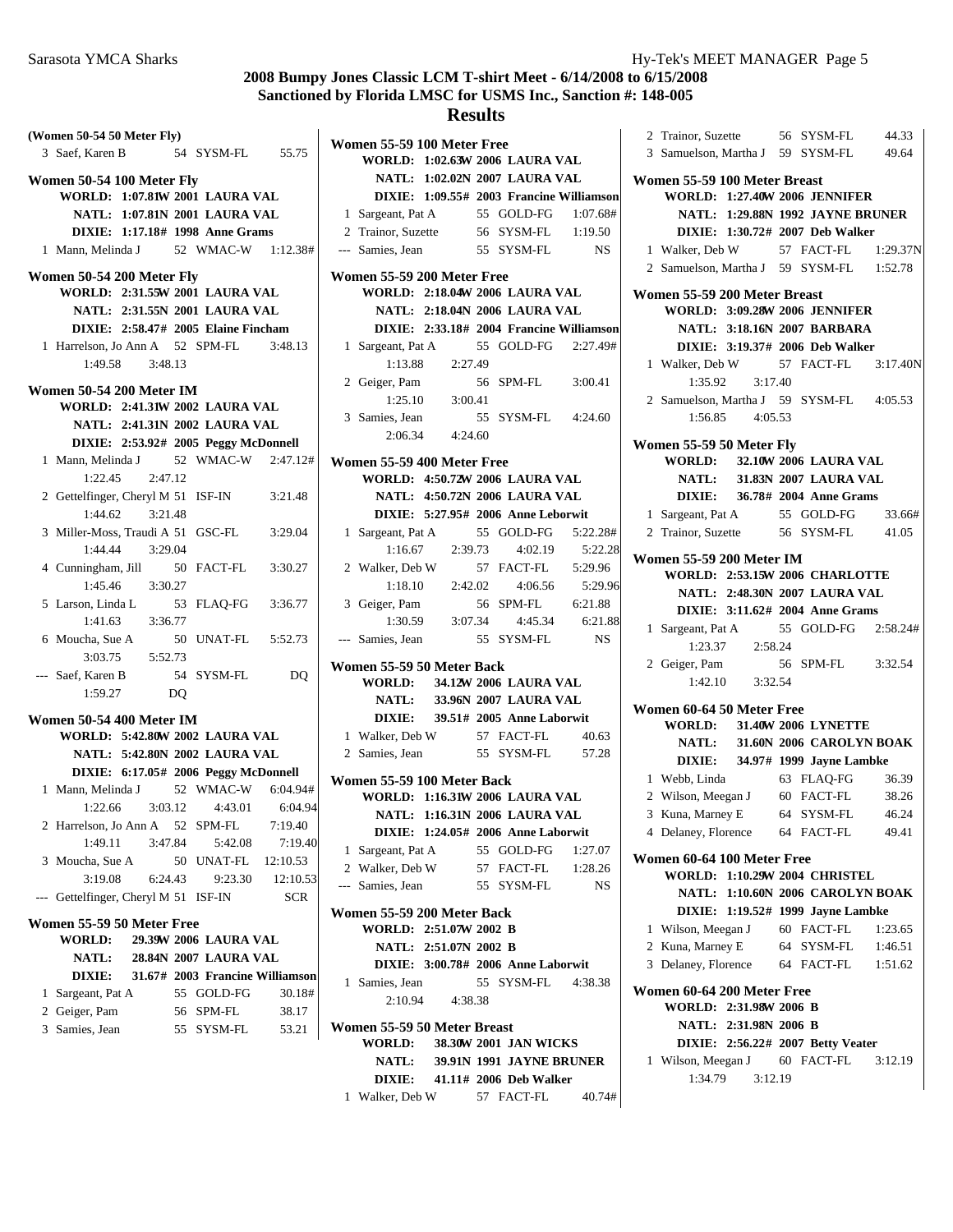| (Women 60-64 200 Meter Free)                         |                          |          |                                                           |  |
|------------------------------------------------------|--------------------------|----------|-----------------------------------------------------------|--|
| 2 Webb, Linda                                        | 63 FLAO-FG               | 3:21.30  | Women 65-69 50 Meter Free<br><b>WORLD:</b><br>32.52W 2005 |  |
| 1:35.31<br>3:21.30                                   |                          |          | <b>NATL:</b><br>33.55N 2000                               |  |
| 3 Kuna, Marney E 64 SYSM-FL                          |                          | 3:57.48  | DIXIE:<br>35.07# 1995                                     |  |
| 1:53.58<br>3:57.48                                   |                          |          | 1 Meyers, Susan L<br>66 I                                 |  |
| 4 Delaney, Florence 64 FACT-FL                       |                          | 4:02.55  | 65 F                                                      |  |
| 1:55.28<br>4:02.55                                   |                          |          | 2 Bradley, Marianne E                                     |  |
|                                                      |                          |          | 3 Allen, Jean M<br>68 F<br>65 F                           |  |
| Women 60-64 400 Meter Free<br>WORLD: 5:21.79W 2006 B |                          |          | 4 Trevison, Ellie<br>68 F                                 |  |
| NATL: 5:21.79N 2006 B                                |                          |          | 5 Hutinger, Margie<br>66 0<br>--- Fuller, JoAnn           |  |
| DIXIE: 6:13.87# 2007 Betty Veater                    |                          |          |                                                           |  |
|                                                      | 64 FACT-FL               | 8:39.75  | Women 65-69 100 Meter Fre                                 |  |
| 1 Delaney, Florence<br>2:02.62<br>4:17.13            | 6:32.23                  | 8:39.75  | WORLD: 1:12.00W 2005                                      |  |
|                                                      |                          |          | NATL: 1:16.84N 1992                                       |  |
| Women 60-64 50 Meter Back                            |                          |          | DIXIE: 1:22.91# 1995                                      |  |
| <b>WORLD:</b>                                        | 35.79W 2006 B            |          | 66 I<br>1 Meyers, Susan L                                 |  |
| NATL: 35.79N 2006 B                                  |                          |          | 2 Bradley, Marianne E 65 F                                |  |
| DIXIE: 42.58# 2007 Jeannie Mitchell                  |                          |          | 3 Hutinger, Margie<br>68 F                                |  |
| 1 Webb, Linda                                        | 63 FLAQ-FG               | 50.49    | Women 65-69 200 Meter Fre                                 |  |
| 2 Wilson, Meegan J                                   | 60 FACT-FL               | 54.13    | WORLD: 2:42.91W 2004                                      |  |
| 3 Kuna, Marney E                                     | 64 SYSM-FL               | 58.89    | NATL: 2:48.51N 1992                                       |  |
| 4 Delaney, Florence 64 FACT-FL                       |                          | 1:09.35  | DIXIE: 3:04.99# 1994                                      |  |
| Women 60-64 50 Meter Breast                          |                          |          | 1 Meyers, Susan L<br>66 I                                 |  |
| <b>WORLD:</b>                                        | 38.48W 2002 MONIKA       |          | 1:33.11<br>3:20.53                                        |  |
| NATL: 41.43N 1998 JAYNE BRUNER                       |                          |          | 2 Bradley, Marianne E<br>65 F                             |  |
| <b>DIXIE:</b>                                        | 45.46# 1998 Sally Newell |          | 1:50.39<br>3:44.36                                        |  |
| 1 Wilson, Meegan J                                   | 60 FACT-FL               | 44.30#   | 3 Hutinger, Margie<br>68 I                                |  |
| 2 Delaney, Florence 64 FACT-FL                       |                          | 1:25.09  | 2:29.61<br>5:09.24                                        |  |
|                                                      |                          |          | 65 F<br>4 Trevison, Ellie                                 |  |
| Women 60-64 100 Meter Breast                         |                          |          | 2:24.70<br>5:10.53                                        |  |
| WORLD: 1:27.64W 2002 BONNIE PRONK                    |                          |          |                                                           |  |
| NATL: 1:32.37N 1999 JOANN LEILICH                    |                          |          | Women 65-69 400 Meter Fre                                 |  |
| DIXIE: 1:38.70# 2002 Elaine Bromwich                 |                          |          | WORLD: 5:46.27W 2003                                      |  |
| 1 Wilson, Meegan J 60 FACT-FL                        |                          | 1:39.59  | NATL: 5:54.90N 1998                                       |  |
| 2 Webb, Linda 63 FLAQ-FG                             |                          | 1:45.24  | DIXIE: 6:27.48# 1994                                      |  |
| Women 60-64 200 Meter Breast                         |                          |          | 1 Meyers, Susan L<br>66 I                                 |  |
| <b>WORLD: 3:14.49W 2002 BONNIE PRONK</b>             |                          |          | 3:33.77<br>1:41.03                                        |  |
| NATL: 3:23.62N 1999 JOANN LEILICH                    |                          |          | 2 Bradley, Marianne E<br>65 I                             |  |
| DIXIE: 3:40.52# 1995 Ann McGuire                     |                          |          | 3:59.69<br>1:55.25<br>68 F                                |  |
| 1 Wilson, Meegan J 60 FACT-FL                        |                          | 3:37.21# | 3 Vetter, Helen L                                         |  |
| 1:46.11<br>3:37.21                                   |                          |          | 2:22.53<br>4:57.07                                        |  |
| Women 60-64 50 Meter Fly                             |                          |          | 4 Trevison, Ellie<br>65 F<br>2:35.41<br>5:25.19           |  |
| <b>WORLD:</b>                                        | 33.47W 2004 JUDY WILSON  |          |                                                           |  |
| <b>NATL:</b>                                         | 35.62N 2002 JOY WARD     |          | 5 Hutinger, Margie<br>68 F<br>2:37.59<br>5:28.49          |  |
| <b>DIXIE:</b>                                        | 39.85# 1992 Roxie Motter |          |                                                           |  |
| 1 Wilson, Meegan J                                   | 60 FACT-FL               | 41.72    | Women 65-69 50 Meter Back                                 |  |
|                                                      |                          |          | 38.84W 2006<br><b>WORLD:</b>                              |  |
| Women 60-64 200 Meter IM                             |                          |          | <b>NATL:</b><br>39.85N 1992                               |  |
| <b>WORLD: 2:58.08W 2006 BRIGITTE</b>                 |                          |          | 45.46# 2006<br><b>DIXIE:</b>                              |  |
| NATL: 3:00.74N 2006 CAROLYN BOAK                     |                          |          | 1 Vetter, Helen L<br>68 I                                 |  |
| DIXIE: 3:33.33# 1989 June Krauser                    |                          |          | 2 Allen, Jean M<br>68 F                                   |  |
| 1 Wilson, Meegan J                                   | 60 FACT-FL               | 3:31.42# | --- Hutinger, Margie<br>68 F                              |  |
| 1:47.28<br>3:31.42                                   |                          |          |                                                           |  |

|              | <b>WORLD:</b>                            |                 |         | 32.52W 2005 CHRISTEL              |           |
|--------------|------------------------------------------|-----------------|---------|-----------------------------------|-----------|
|              |                                          |                 |         | NATL: 33.55N 2000 JAYNE BRUNER    |           |
|              |                                          |                 |         | DIXIE: 35.07# 1995 M. Timmons     |           |
| 1            | Meyers, Susan L                          |                 |         | 66 ISF-IN                         | 39.35     |
|              | 2 Bradley, Marianne E 65 FACT-FL         |                 |         |                                   | 44.23     |
|              | 3 Allen, Jean M                          |                 |         | 68 FMM-FL                         | 56.19     |
|              | 4 Trevison, Ellie                        |                 |         | 65 FACT-FL                        | 57.19     |
|              | 5 Hutinger, Margie                       |                 |         | 68 FMM-FL                         | 1:04.25   |
| $---$        | Fuller, JoAnn                            |                 |         | 66 CATM-FL                        | <b>NS</b> |
|              | Women 65-69 100 Meter Free               |                 |         |                                   |           |
|              | <b>WORLD: 1:12.00W 2005 CHRISTEL</b>     |                 |         |                                   |           |
|              |                                          |                 |         | NATL: 1:16.84N 1992 CLARA WALKER  |           |
|              |                                          |                 |         | DIXIE: 1:22.91# 1995 M. Timmons   |           |
| 1            | Meyers, Susan L                          |                 |         | 66 ISF-IN                         | 1:28.90   |
|              | 2 Bradley, Marianne E 65 FACT-FL 1:43.52 |                 |         |                                   |           |
| 3            | Hutinger, Margie                         |                 |         | 68 FMM-FL 2:25.26                 |           |
|              | Women 65-69 200 Meter Free               |                 |         |                                   |           |
|              | WORLD: 2:42.91W 2004 YOSHIKO OSAKI       |                 |         |                                   |           |
|              |                                          |                 |         | NATL: 2:48.51N 1992 CLARA WALKER  |           |
|              |                                          |                 |         | DIXIE: 3:04.99# 1994 June Krauser |           |
| 1            | Meyers, Susan L 66                       |                 |         | ISF-IN                            | 3:20.53   |
|              | 1:33.11                                  | 3:20.53         |         |                                   |           |
|              | 2 Bradley, Marianne E 65 FACT-FL         |                 |         |                                   | 3:44.36   |
|              | 1:50.39                                  | 3:44.36         |         |                                   |           |
| 3            | Hutinger, Margie 68 FMM-FL               |                 |         |                                   | 5:09.24   |
|              | 2:29.61                                  | 5:09.24         |         |                                   |           |
| 4            | Trevison, Ellie                          |                 |         | 65 FACT-FL                        | 5:10.53   |
|              |                                          | 2:24.70 5:10.53 |         |                                   |           |
|              | Women 65-69 400 Meter Free               |                 |         |                                   |           |
|              | WORLD: 5:46.27W 2003 YOSHIKO OSAKI       |                 |         |                                   |           |
|              |                                          |                 |         | NATL: 5:54.90N 1998 LAVELLE       |           |
|              |                                          |                 |         | DIXIE: 6:27.48# 1994 June Krauser |           |
| $\mathbf{1}$ | Meyers, Susan L 66 ISF-IN                |                 |         |                                   | 7:21.22   |
|              | 1:41.03                                  |                 | 3:33.77 | 5:29.24                           | 7:21.22   |
|              | 2 Bradley, Marianne E 65 FACT-FL         |                 |         |                                   | 7:55.77   |
|              | 1:55.25                                  |                 |         | 3:59.69 6:02.06                   | 7:55.77   |
| 3            | Vetter, Helen L                          |                 |         | 68 FACT-FL 10:02.82               |           |
|              | 2:22.53                                  | 4:57.07         |         | 7:32.59                           | 10:02.82  |
|              | 4 Trevison, Ellie                        |                 | 65      | <b>FACT-FL</b>                    | 10:52.21  |
|              | 2:35.41                                  | 5:25.19         |         | 8:14.25                           | 10:52.21  |
| 5            | Hutinger, Margie                         |                 | 68      | FMM-FL                            | 11:13.26  |
|              | 2:37.59                                  | 5:28.49         |         | 8:20.92                           | 11:13.26  |
|              | Women 65-69 50 Meter Back                |                 |         |                                   |           |
|              | WORLD:                                   |                 |         | 38.84W 2006 SILVANA DE            |           |
|              | <b>NATL:</b>                             |                 |         | 39.85N 1992 CLARA WALKER          |           |
|              | <b>DIXIE:</b>                            |                 |         | 45.46# 2006 Diane Williams        |           |
| 1            | Vetter, Helen L                          |                 |         | 68 FACT-FL                        | 1:04.13   |
|              | 2 Allen, Jean M                          |                 |         | 68 FMM-FL                         | 1:09.51   |
|              | --- Hutinger, Margie                     |                 | 68      | <b>FMM-FL</b>                     | NS        |
|              |                                          |                 |         |                                   |           |

| Women 65-69 100 Meter Back                |                                          |
|-------------------------------------------|------------------------------------------|
|                                           | WORLD: 1:27.51W 2002 PAM HUTCHINGS       |
|                                           | NATL: 1:30.97N 1991 CLARA WALKER         |
|                                           | DIXIE: 1:38.56# 2002 Sally Newell        |
| 1 Carroll, Theo                           | 65 SYSM-FL 2:23.98                       |
|                                           | 2 Allen, Jean M 68 FMM-FL 2:24.57        |
| --- Hutinger, Margie 68 FMM-FL            | NS <sub>N</sub>                          |
| Women 65-69 200 Meter Back                |                                          |
|                                           | WORLD: 3:13.06W 2002 PAM HUTCHINGS       |
|                                           | <b>NATL: 3:16.02N 1998 LAVELLE</b>       |
|                                           | DIXIE: 3:32.32# 2002 Sally Newell        |
| 1                                         | Bradley, Marianne E 65 FACT-FL 4:15.58   |
| 2:07.11 4:15.58                           |                                          |
| 2 Carroll, Theo                           | 65 SYSM-FL 4:59.25                       |
| 2:24.25 4:59.25                           |                                          |
| Meyers, Susan L 66 ISF-IN<br>$---$        | NS NS                                    |
|                                           |                                          |
| Women 65-69 50 Meter Breast               |                                          |
| <b>WORLD:</b>                             | 42.78W 2002 SHOKO                        |
|                                           | NATL: 43.57N 2005 JOANN LEILICH          |
|                                           | <b>DIXIE:</b> 45.81# 2002 Sally Newell   |
| 1 Allen, Jean M                           | 68 FMM-FL<br>1:00.82                     |
|                                           | 2 Bradley, Marianne E 65 FACT-FL 1:03.02 |
| 3 Carroll, Theo                           | 65 SYSM-FL 1:07.76                       |
| Women 65-69 100 Meter Breast              |                                          |
|                                           | WORLD: 1:35.56W 2007 BONNIE PRONK        |
|                                           | NATL: 1:36.29N 2007 JOANN LEILICH        |
|                                           | DIXIE: 1:41.56# 2006 Margit Jebe         |
| 1 Allen, Jean M                           | 68 FMM-FL 2:10.33                        |
| 2 Carroll, Theo                           | 65 SYSM-FL 2:25.83                       |
| Women 65-69 200 Meter Breast              |                                          |
|                                           | WORLD: 3:26.98W 2005 JOANN LEILICH       |
|                                           | NATL: 3:26.98N 2005 JOANN LEILICH        |
|                                           | DIXIE: 3:47.20# 2006 Margit Jebe         |
| Meyers, Susan L 66 ISF-IN<br>1            | 4:09.79                                  |
| 1:59.67 4:09.79                           |                                          |
|                                           | 68 FMM-FL 4:36.91                        |
| 2 Allen, Jean M 68<br>2:14.65 4:36.91     |                                          |
| 3 Carroll, Theo                           | 65 SYSM-FL<br>5:21.09                    |
| 2:31.75<br>5:21.09                        |                                          |
|                                           |                                          |
| Women 65-69 50 Meter Fly<br><b>WORLD:</b> | 35.77W 2006 CHRISTEL                     |
| <b>NATL:</b>                              | 38.47N 2007 JOY WARD                     |
| <b>DIXIE:</b>                             | 43.32# 1995 June Krauser                 |
| Bradley, Marianne E 65 FACT-FL<br>1       | 58.57                                    |
|                                           |                                          |
| Women 65-69 100 Meter Fly                 |                                          |
|                                           | WORLD: 1:27.73W 2003 YOSHIKO OSAKI       |
|                                           | <b>NATL: 1:35.57N 2004 SALLY BOLAR</b>   |
|                                           | DIXIE: 1:39.12# 1994 June Krauser        |
| 1 Vetter, Helen L                         | 68 FACT-FL<br>2:45.07                    |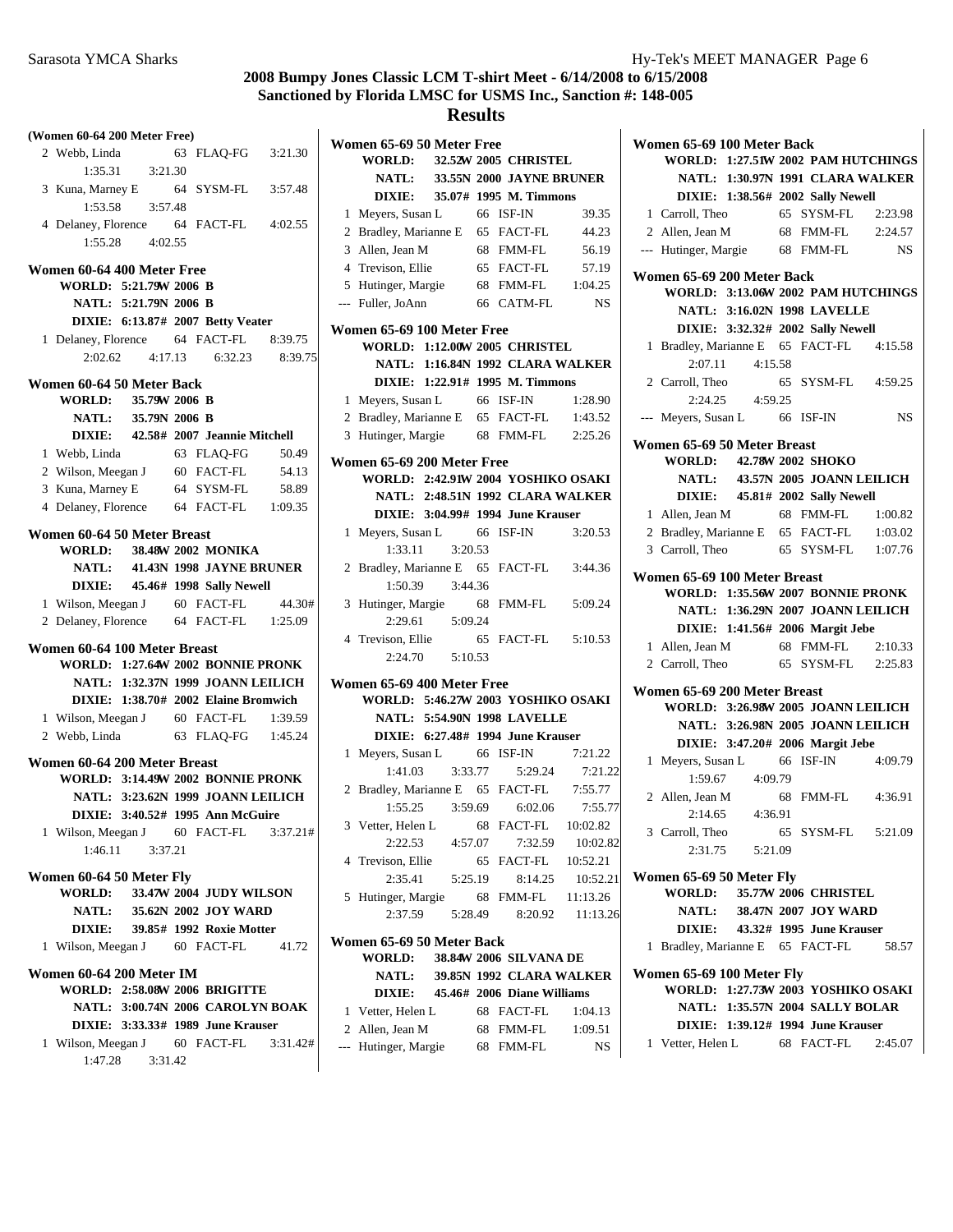#### **Results**

| Women 65-69 200 Meter Fly                |                      |    |                                         |            | Women 70-74 400 Meter Free  |                        |       |  |
|------------------------------------------|----------------------|----|-----------------------------------------|------------|-----------------------------|------------------------|-------|--|
|                                          |                      |    | WORLD: 3:31.05W 2005 YOSHIKO OSAKI      |            | WORLD: 6:05.25W 2004.       |                        |       |  |
|                                          |                      |    | <b>NATL: 3:36.25N 1994 JUNE KRAUSER</b> |            |                             | NATL: 6:11.92N 2003    |       |  |
|                                          |                      |    | DIXIE: 3:36.25# 1994 June Krauser       |            |                             | DIXIE: 6:34.05# 1997.  |       |  |
| 1 Meyers, Susan L 66 ISF-IN              |                      |    |                                         | 4:22.28    | 1 Bond, Patricia M          |                        | 70 FM |  |
| 2:04.90                                  | 4:22.28              |    |                                         |            | 1:43.08                     | 3:33.79                |       |  |
|                                          |                      |    |                                         |            | 2 Tullman, Patricia A 71 FM |                        |       |  |
| Women 65-69 200 Meter IM                 |                      |    |                                         |            | 1:52.70                     | 3:57.73                |       |  |
|                                          |                      |    | WORLD: 3:08.85W 2006 CHRISTEL           |            | 3 Henderson, Martha J 72 F/ |                        |       |  |
|                                          |                      |    | NATL: 3:19.01N 1991 CLARA WALKER        |            | 2:02.60                     | 4:11.55                |       |  |
|                                          |                      |    | DIXIE: 3:32.62# 1995 June Krauser       |            | 4 Prokopi, Doris C 73 FM    |                        |       |  |
| 1 Meyers, Susan L                        |                      |    | 66 ISF-IN                               | 3:47.07    | 2:05.89                     | 4:23.22                |       |  |
| 1:53.67                                  | 3:47.07              |    |                                         |            | 5 Vijil, Rosie              |                        | 74 FM |  |
| 2 Bradley, Marianne E 65 FACT-FL 4:28.21 |                      |    |                                         |            | 2:59.73                     |                        |       |  |
|                                          | $2:12.43 \t 4:28.21$ |    |                                         |            |                             |                        |       |  |
| Women 65-69 400 Meter IM                 |                      |    |                                         |            | Women 70-74 50 Meter Back   |                        |       |  |
|                                          |                      |    | WORLD: 6:46.46W 2005 YOSHIKO OSAKI      |            | WORLD: 41.90W 2005 :        |                        |       |  |
|                                          |                      |    | NATL: 7:09.69N 1992 CLARA WALKER        |            | <b>NATL:</b>                | 42.29N 1996 1          |       |  |
|                                          |                      |    | DIXIE: 7:25.32# 1995 June Krauser       |            | <b>DIXIE:</b>               | 44.53# 1992 1          |       |  |
| 1 Bradley, Marianne E 65 FACT-FL         |                      |    |                                         | 10:24.27   | 1 Bond, Patricia M          |                        | 70 FM |  |
|                                          |                      |    | 8:12.25                                 | 10:24.27   | 2 Prokopi, Doris C          |                        | 73 FM |  |
| --- Meyers, Susan L 66 ISF-IN            |                      |    |                                         | <b>SCR</b> | Women 70-74 100 Meter Back  |                        |       |  |
|                                          |                      |    |                                         |            | WORLD: 1:33.49W 2005 S      |                        |       |  |
| Women 70-74 50 Meter Free                |                      |    |                                         |            |                             | NATL: 1:34.84N 2007 1  |       |  |
|                                          |                      |    | <b>WORLD: 34.64W 2004 JANE ASHER</b>    |            |                             | DIXIE: 1:43.63# 1994 1 |       |  |
|                                          |                      |    | NATL: 35.28N 1999 GAIL ROPER            |            | 1 Prokopi, Doris C 73 FM    |                        |       |  |
| <b>DIXIE:</b>                            |                      |    | 38.02# 2000 Jean Troy                   |            | 2 Henderson, Martha J 72 F/ |                        |       |  |
| 1 Tullman, Patricia A 71 FMM-FL          |                      |    |                                         | 42.73      |                             |                        |       |  |
| 2 Wear, Barbara                          |                      |    | 73 FACT-FL                              | 59.75      | Women 70-74 200 Meter Back  |                        |       |  |
| 3 Vijil, Rosie                           |                      |    | 74 FMM-FL                               | 1:11.06    | WORLD: 3:22.49W 2005        |                        |       |  |
| Women 70-74 100 Meter Free               |                      |    |                                         |            |                             | NATL: 3:28.69N 1995 1  |       |  |
|                                          |                      |    | <b>WORLD: 1:17.94W 2004 JANE ASHER</b>  |            |                             | DIXIE: 3:46.59# 1996   |       |  |
|                                          |                      |    | NATL: 1:19.94N 1999 GAIL ROPER          |            | 1 Tullman, Patricia A       |                        | 71 FM |  |
|                                          |                      |    | DIXIE: 1:25.89# 1995 Florence Carr      |            | 2:03.05                     | 4:13.35                |       |  |
| 1 Henderson, Martha J 72 FACT-FL         |                      |    |                                         | 1:50.53    | 2 Prokopi, Doris C          |                        | 73 FM |  |
| 2 Wear, Barbara                          |                      |    | 73 FACT-FL                              | 2:17.76    |                             | $2:18.49$ $4:41.16$    |       |  |
| 3 Vijil, Rosie                           |                      |    | 74 FMM-FL                               | 2:46.77    | --- Bond, Patricia M 70 FM  |                        |       |  |
|                                          |                      |    |                                         |            | 1:51.14                     |                        | DQ    |  |
| Women 70-74 200 Meter Free               |                      |    |                                         |            | Women 70-74 50 Meter Breas  |                        |       |  |
|                                          |                      |    | <b>WORLD: 2:50.27W 2002 JANE ASHER</b>  |            | <b>WORLD:</b>               | 43.45W 2005            |       |  |
|                                          |                      |    | <b>NATL: 2:57.28N 2003 LAVELLE</b>      |            | NATL:                       | 46.80N 2005 1          |       |  |
|                                          |                      |    | DIXIE: 3:06.98# 1997 June Krauser       |            | <b>DIXIE:</b>               | 49.69# 2000 :          |       |  |
| 1 Bond, Patricia M                       |                      |    | 70 FMM-FL                               | 3:26.49    | 1 Prokopi, Doris C          |                        | 73 FM |  |
| 1:40.36                                  | 3:26.49              |    |                                         |            | 2 Vijil, Rosie              |                        | 74 FM |  |
| 2 Tullman, Patricia A                    |                      | 71 | FMM-FL                                  | 3:34.45    | 3 Wear, Barbara             |                        | 73 F/ |  |
| 1:44.51                                  | 3:34.45              |    |                                         |            |                             |                        |       |  |
| 3 Henderson, Martha J                    |                      |    | 72 FACT-FL                              | 3:59.61    | Women 70-74 100 Meter Brea  |                        |       |  |
| 1:59.94                                  | 3:59.61              |    |                                         |            | WORLD: 1:38.08W 2005 :      |                        |       |  |
| 4 Wear, Barbara                          |                      |    | 73 FACT-FL                              | 4:46.13    |                             | NATL: 1:44.40N 2005 1  |       |  |
| 2:21.84                                  | 4:46.13              |    |                                         |            |                             | DIXIE: 1:51.69# 2000 S |       |  |
| 5 Vijil, Rosie                           |                      |    | 74 FMM-FL                               | 5:43.64    | 1 Prokopi, Doris C          |                        | 73 FM |  |
| 2:48.61                                  | 5:43.64              |    |                                         |            | 2 Vijil, Rosie              |                        | 74 FN |  |
|                                          |                      |    |                                         |            | $W_{\alpha\alpha\alpha}$ D. |                        | 72E   |  |

**WORLD: 6:05.25W 2004 JANE ASHER NATL: 6:11.92N 2003 LAVELLE DIXIE:** 6:34.05# 1997 June Krauser 1 Bond, Patricia M 70 FMM-FL 7:11.68 1:43.08 3:33.79 5:24.35 7:11.68 2 Tullman, Patricia A 71 FMM-FL 7:55.64 1:52.70 3:57.73 5:59.18 7:55.64 3 Henderson, Martha J 72 FACT-FL 8:22.59 2:02.60 4:11.55 8:22.59 6:19.08 4 9:00.15 Prokopi, Doris C 73 FMM-FL 2:05.89 4:23.22 6:42.39 9:00.15 5 12:03.66 Vijil, Rosie 74 FMM-FL 2:59.73 9:12.08 12:03.66 **Women 70-74 50 Meter Back WORLD:** 41.90W 2005 **SHOKO NATL:** 42.29N 1996 **DORIS DIXIE:** 44.53# 1992 **Bunny Cederlund** 1 Bond, Patricia M 70 FMM-FL 53.23 2 58.92 Prokopi, Doris C 73 FMM-FL **Women 70-74 100 Meter Back WORLD: 1:33.49W 2005 SHOKO NATL: 1:34.84N 2007 BETSY JORDAN DIXIE:** 1:43.63# 1994 **Bunny Cederlund** 1 Prokopi, Doris C 73 FMM-FL 2:13.12 2 Henderson, Martha J 72 FACT-FL 2:17.34 **Women 70-74 200 Meter Back WORLD: 3:22.49W 2005 VIVIANN NATL: 3:28.69N 1995 DORIS DIXIE:** 3:46.59# 1996 June Krauser 1 Tullman, Patricia A 71 FMM-FL 4:13.35 2:03.05 4:13.35 2 Prokopi, Doris C 73 FMM-FL 4:41.16 2:18.49 4:41.16 --- Bond, Patricia M 70 FMM-FL DQ 1:51.14 DQ **Women 70-74 50 Meter Breast WORLD:** 43.45W 2005 SHOKO **NATL:** 46.80N 2005 DIANE STOWELL **DIXIE:** 49.69# 2000 Sylvia Eisele 1 Prokopi, Doris C 73 FMM-FL 59.44 2 Vijil, Rosie 74 FMM-FL 1:14.07 3 Wear, Barbara 73 FACT-FL 1:20.22 **Women 70-74 100 Meter Breast WORLD: 1:38.08W 2005 SHOKO NATL: 1:44.40N 2005 DIANE STOWELL DIXIE:** 1:51.69# 2000 Sylvia Eisele 1 Prokopi, Doris C 73 FMM-FL 2:14.54 2 2:41.87 Vijil, Rosie 74 FMM-FL 3 2:49.92 Wear, Barbara 73 FACT-FL

|              | Women 70-74 200 Meter Breast                                     |                                 |       |
|--------------|------------------------------------------------------------------|---------------------------------|-------|
|              | WORLD: 3:34.32W 2005 SHOKO                                       |                                 |       |
|              | NATL: 3:46.18N 2004 DIANE STOWELL                                |                                 |       |
|              | DIXIE: 4:03.64# 2000 Sylvia Eisele                               |                                 |       |
|              | 1 Prokopi, Doris C 73 FMM-FL 4:52.93                             |                                 |       |
|              | 2:18.71 4:52.93                                                  |                                 |       |
|              | 2 Vijil, Rosie                                                   | 74 FMM-FL 5:42.82               |       |
|              | $2:50.27$ $5:42.82$                                              |                                 |       |
|              |                                                                  |                                 |       |
|              | Women 70-74 50 Meter Fly<br><b>WORLD:</b> 39.77W 2002 JANE ASHER |                                 |       |
|              |                                                                  |                                 |       |
|              | NATL: 41.26N 2000 GAIL ROPER                                     |                                 |       |
|              | DIXIE: 44.11# 1997 June Krauser                                  |                                 |       |
|              | 1 Henderson, Martha J 72 FACT-FL                                 |                                 | 56.90 |
|              | 2 Prokopi, Doris C 73 FMM-FL 1:09.72                             |                                 |       |
|              | Women 70-74 100 Meter Fly                                        |                                 |       |
|              | <b>WORLD: 1:40.85W 1996 JUNE KRAUSER</b>                         |                                 |       |
|              | NATL: 1:40.85N 1996 JUNE KRAUSER                                 |                                 |       |
|              | DIXIE: 1:40.85# 1996 June Krauser                                |                                 |       |
|              | 1 Tullman, Patricia A 71 FMM-FL 2:05.29                          |                                 |       |
|              | 2 Henderson, Martha J 72 FACT-FL 2:16.17                         |                                 |       |
|              |                                                                  |                                 |       |
|              | <b>Women 70-74 200 Meter IM</b>                                  |                                 |       |
|              | <b>WORLD: 3:26.41W 2002 JANE ASHER</b>                           |                                 |       |
|              | <b>NATL: 3:32.94N 1999 GAIL ROPER</b>                            |                                 |       |
|              | DIXIE: 3:39.78# 1997 June Krauser                                |                                 |       |
|              | 1 Bond, Patricia M 70 FMM-FL 3:59.06                             |                                 |       |
|              | 1:58.29 3:59.06                                                  |                                 |       |
|              | 2 Henderson, Martha J 72 FACT-FL 4:49.04                         |                                 |       |
|              | 2:19.85 4:49.04                                                  |                                 |       |
|              | 3 Prokopi, Doris C 73 FMM-FL 5:02.33                             |                                 |       |
|              | 2:32.98 5:02.33                                                  |                                 |       |
|              | Women 70-74 400 Meter IM                                         |                                 |       |
|              | WORLD: 7:25.26W 2001 JANE ASHER                                  |                                 |       |
|              | NATL: 7:30.91N 1996 JUNE KRAUSER                                 |                                 |       |
|              | DIXIE: 7:30.91# 1996 June Krauser                                |                                 |       |
|              | 1 Henderson, Martha J 72 FACT-FL 10:13.68                        |                                 |       |
|              |                                                                  | 8:10.24 10:13.68                |       |
|              |                                                                  |                                 |       |
|              | Women 75-79 100 Meter Free                                       |                                 |       |
|              | WORLD: 1:20.15W 2006 JANE ASHER                                  |                                 |       |
|              | NATL: 1:26.36N 2005 GAIL ROPER                                   |                                 |       |
|              | DIXIE: 1:28.07# 2002 Jean Troy                                   |                                 |       |
| $\mathbf{1}$ | Durstein, Nancy N 79 FACT-FL 2:01.10                             |                                 |       |
|              |                                                                  |                                 |       |
|              | Women 75-79 400 Meter Free<br>WORLD: 6:13.20W 2006 JANE ASHER    |                                 |       |
|              |                                                                  |                                 |       |
|              | NATL: 6:55.62N 2002 JEAN TROY<br>DIXIE: 6:55.62# 2002 Jean Troy  |                                 |       |
|              | 1 Durstein, Nancy N 79 FACT-FL 8:57.09                           |                                 |       |
|              |                                                                  | 2:09.99 4:27.38 6:45.59 8:57.09 |       |
|              |                                                                  |                                 |       |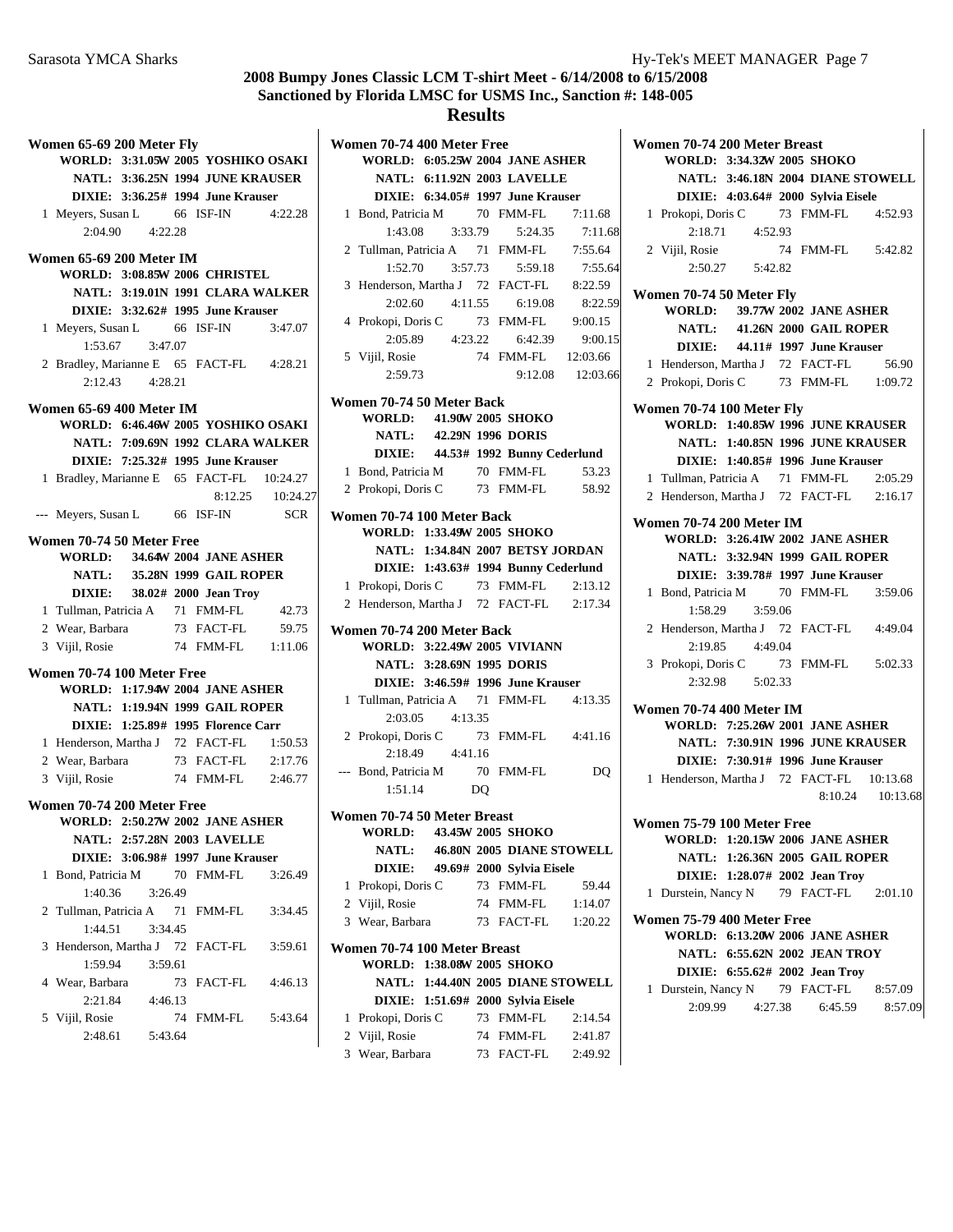**WORLD: 1:37.78 2002 W MARGERY**

**Women 80-84 100 Meter Free**

**Women 75-79 200 Meter Back WORLD: 3:34.35W 2006 JANE ASHER NATL: 3:39.41N 1999 DORIS DIXIE:** 3:57.56# 2001 **June Krauser** 1 Durstein, Nancy N 79 FACT-FL 5:04.42 2:33.14 5:04.42 **Women 75-79 50 Meter Breast WORLD:** 47.59W 2003 **EDITH BOEHM NATL:** 51.68N 2006 ANN HIRSCH **DIXIE:** 48.69# 2005 Sylvia Eisele 1 Durstein, Nancy N 79 FACT-FL 1:14.82 **Women 75-79 100 Meter Breast WORLD: 1:48.65W 2004 SYLVIA NATL: 1:50.28N 2006 ANN HIRSCH DIXIE: 1:57.62 2004 # Sylvia Eisele** 1 2:40.41 Durstein, Nancy N 79 FACT-FL **Women 75-79 50 Meter Fly WORLD:** 41.99W 2006 JANE ASHER **NATL:** 44.95N 2004 **GAIL ROPER DIXIE:** 47.74# 2002 **Jean Troy** 1 Durstein, Nancy N 79 FACT-FL 1:11.78 **Women 75-79 100 Meter Fly WORLD: 1:47.40W 2007 JUDIE OLIVER NATL: 1:54.14N 2004 GAIL ROPER DIXIE:** 1:56.07# 2001 June Krauser 1 2:48.82 Durstein, Nancy N 79 FACT-FL **Women 75-79 200 Meter Fly WORLD: 4:03.55W 2004 SYLVIA NATL: 4:10.69N 2001 JUNE KRAUSER DIXIE:** 4:10.69# 2001 **June Krauser** 1 Durstein, Nancy N 79 FACT-FL 6:03.42 3:02.29 6:03.42 **Women 75-79 200 Meter IM WORLD: 3:38.46W 2006 JANE ASHER NATL: 3:48.59N 2001 JUNE KRAUSER DIXIE:** 3:48.59# 2001 June Krauser 1 Durstein, Nancy N 79 FACT-FL 5:08.22 2:41.22 5:08.22 **Women 75-79 400 Meter IM WORLD: 7:39.96W 2006 JANE ASHER NATL: 7:51.71N 2001 JUNE KRAUSER DIXIE:** 7:51.71# 2001 June Krauser 1 Durstein, Nancy N 79 FACT-FL 10:57.83 **Women 80-84 50 Meter Free WORLD:** 40.45W 2005 **FLORENCE CARR NATL:** 40.45N 2005 **FLORENCE CARR DIXIE:** 40.45# 2005 **Florence Carr** 1 Troy, Jean D 81 FMM-FL 44.83 2 Gordon, Edna B 82 FACT-FL 1:01.37

**NATL: 1:35.64N 2007 JEAN TROY DIXIE:** 1:35.64# 2007 **Jean Troy** 1 Troy, Jean D 81 FMM-FL 1:41.64 **Women 80-84 200 Meter Free WORLD: 3:37.14W 2003 MARGERY NATL: 3:27.26N 2007 JEAN TROY DIXIE:** 3:27.26# 2007 **Jean Troy** 1 Troy, Jean D 81 FMM-FL 3:39.06 1:45.93 3:39.06 **Women 80-84 400 Meter Free WORLD: 7:30.36W 2003 MARGERY NATL: 7:24.53N 2007 JEAN TROY DIXIE:** 7:24.53# 2007 **Jean Troy** 1 Gordon, Edna B 82, FACT-FL 9:49.12 2:22.79 4:52.94 7:23.22 9:49.12 **Women 80-84 200 Meter Back WORLD: 3:59.73W 2002 BUNNY NATL: 3:59.73N 2002 BUNNY DIXIE: 3:59.73# 2002 Bunny Cederlund** 1 Gordon, Edna B 82 FACT-FL 5:29.22 2:26.45 5:29.22 2 Olsen, Gladys 82 FMM-FL 5:30.66 2:40.93 5:30.66 **Women 80-84 50 Meter Breast WORLD: 53.53 2005 W OLGA KOKORINA NATL:** 56.34N 2001 **BETTY DIXIE: 1:03.28 2003 # Regan Kenner** 1 Troy, Jean D 81 FMM-FL 1:05.61 **Women 80-84 100 Meter Breast WORLD: 2:01.21W 2005 OLGA KOKORINA NATL: 2:14.23N 2002 BETTY DIXIE: 2:19.06# 2003 Regan Kenner** 1 Troy, Jean D 81 FMM-FL 2:29.23 **Women 80-84 200 Meter Breast WORLD: 4:26.18W 2006 OLGA KOKORINA NATL: 4:51.40N 2002 BETTY DIXIE:** 4:56.18# 2003 Regan Kenner 1 6:42.10 Olsen, Gladys 82 FMM-FL 3:13.74 6:42.10 **Women 80-84 50 Meter Fly WORLD:** 57.43W 2004 LOIS NOCHMAN **NATL:** 57.43N 2004 LOIS NOCHMAN **DIXIE:** 59.08# 2007 Jean Troy 1 Troy, Jean D 81 FMM-FL 59.08# 2 Olsen, Gladys 82 FMM-FL 1:30.14

**Women 80-84 100 Meter Fly WORLD: 2:06.55W 2004 LOIS NOCHMAN NATL: 2:06.55N 2004 LOIS NOCHMAN DIXIE:** 2:31.88# 2007 **Jean Troy** 1 Olsen, Gladys 82 FMM-FL 3:18.35 **Women 80-84 200 Meter Fly WORLD: 4:34.86W 2004 LOIS NOCHMAN NATL: 4:34.86N 2004 LOIS NOCHMAN DIXIE:** 6:02.33# 2006 Gladys Olsen 1 Olsen, Gladys 82 FMM-FL 7:08.30 3:21.67 7:08.30 **Women 80-84 200 Meter IM WORLD: 4:25.05W 2005 M CUNNINGHAM NATL: 4:18.72N 2007 JEAN TROY DIXIE:** 4:18.72# 2007 **Jean Troy** 1 Troy, Jean D 81 FMM-FL 4:30.11 2:21.96 4:30.11 2 Olsen, Gladys 82 FMM-FL 5:50.09 2:53.11 5:50.09 **Women 80-84 400 Meter IM WORLD: 9:43.23W 2006 LOIS NOCHMAN NATL: 9:32.43N 2007 JEAN TROY DIXIE:** 9:32.43# 2007 **Jean Troy** 1 Troy, Jean D 81 FMM-FL 9:53.91 7:51.18 9:53.91 2 Olsen, Gladys 82 FMM-FL 12:43.47 3:25.17 6:21.97 9:53.72 12:43.47 **Women 85-89 100 Meter Back WORLD: 2:06.41W 2006 BUNNY NATL: 2:06.41N 2006 BUNNY DIXIE:** 2:06.41# 2006 **Bunny Cederlund** 1 Reynolds, June B 86 FMM-FL 3:07.62 **Women 85-89 200 Meter Back WORLD: 4:29.16W 2003 <b>EDITH THEIN NATL: 4:35.71N 2006 BUNNY DIXIE: 4:35.71# 2006 Bunny Cederlund** 1 Reynolds, June B 86 FMM-FL 7:07.09 3:34.78 7:07.09 **Women 85-89 50 Meter Breast WORLD: 1:05.98W 2005 LIS KNUTZEN NATL: 1:06.48N 2006 BETTY DIXIE:** 1:10.13# 2002 Gertrud Zint --- Reynolds, June B 86 FMM-FL DQ **Women 85-89 100 Meter Breast WORLD: 2:29.10W 2005 LIS KNUTZEN NATL: 2:36.19N 2006 BETTY DIXIE: 2:47.09# 2002 Gertrud Zint** 

--- Reynolds, June B 86 FMM-FL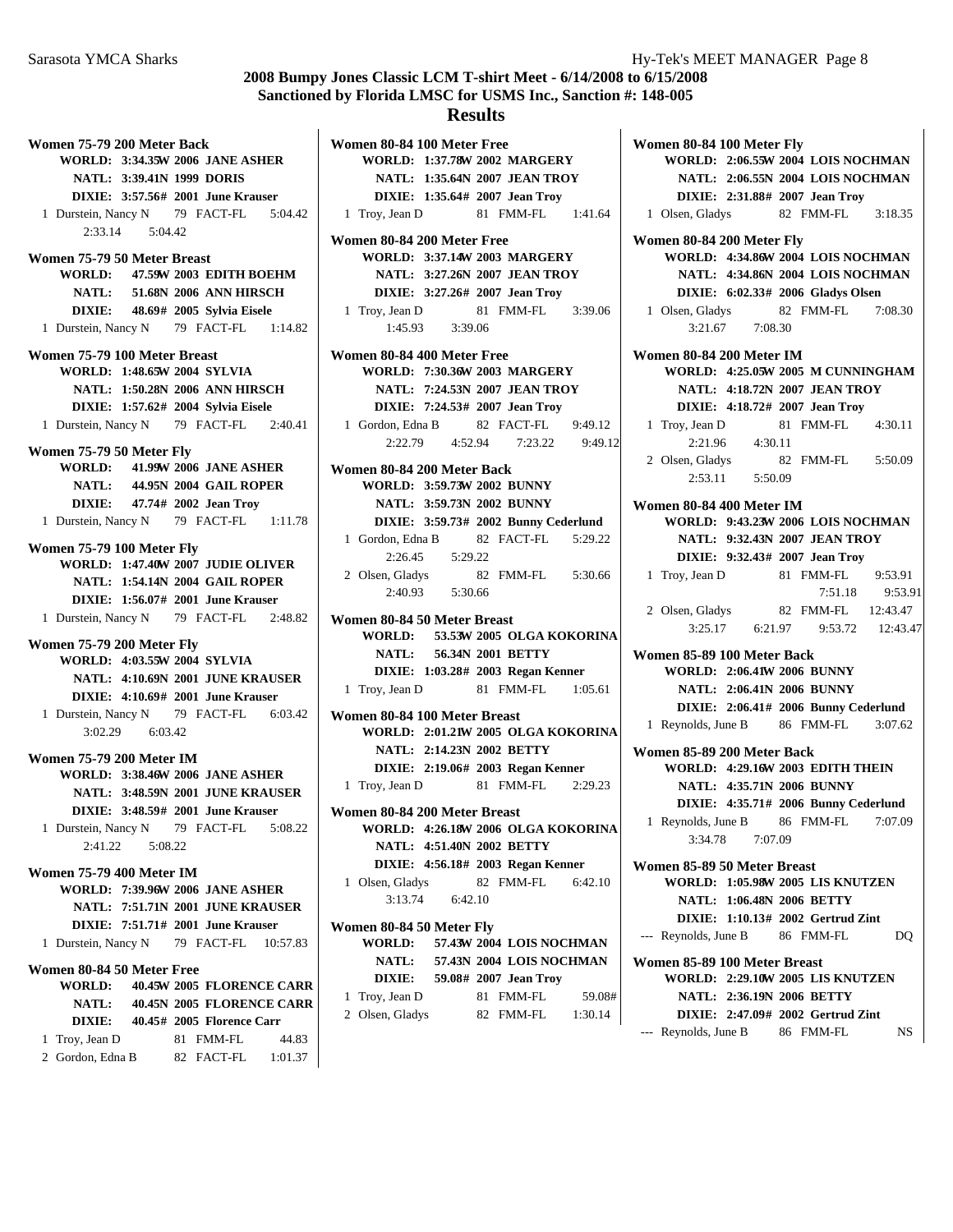## **Results**

**Men 18-24 100 Meter Back**

**Women 85-89 50 Meter Fly WORLD: 1:11.58W 1999 JEAN DURSTON NATL: 1:11.58N 1999 JEAN DURSTON DIXIE:** 1:27.40# 2002 **Gertrud Zint** 1 Reynolds, June B 86 FMM-FL 1:19.49# **Women 85-89 100 Meter Fly WORLD: 2:40.11W 1999 JEAN DURSTON NATL: 2:39.43N 2000 JEAN DURSTON DIXIE:** 3:51.78# 2002 **Kay Schimpf** 1 Reynolds, June B 86 FMM-FL 3:06.35# **Women 85-89 200 Meter Fly WORLD: 5:49.75W 1999 JEAN DURSTON NATL: 5:49.75N 1999 JEAN DURSTON DIXIE:** 6:35.92# 2007 June Reynolds --- Reynolds, June B 86 FMM-FL NS **Women 85-89 200 Meter IM WORLD: 5:16.68W 1999 JEAN DURSTON NATL: 5:16.68N 1999 JEAN DURSTON DIXIE:** 6:08.67# 2002 **Gertrud Zint** 1 Reynolds, June B 86 FMM-FL 5:59.50# 3:02.00 5:59.50 **Women 85-89 400 Meter IM WORLD: 11:10.37W 1999 JEAN DURSTON NATL: 11:10.37N 1999 JEAN DURSTON DIXIE: 13:38.34# 2003 Gertrud Zint** --- Reynolds, June B 86 FMM-FL NS 1:55.31 **Men 18-24 50 Meter Free NATL:** 23.19N 2001 **JERROD DIXIE:** 24.39# 2007 Leif Lyons 1 32.14 Weber, Bobby J 22 SWIM-FL **Men 18-24 100 Meter Free NATL:** 51.81N 1999 JOE TRISTAN **DIXIE:** 53.93# 2007 Leif Lyons 1 Brown, Scott V 20 AWJ-GA 1:02.30 2 Weber, Bobby J 22 SWIM-FL 1:10.95 **Men 18-24 200 Meter Free NATL: 1:52.74N 1998 JOE TRISTAN DIXIE:** 1:55.65# 2007 **Hyun Seung Lee** 1 Brown, Scott V 20 AWJ-GA 2:08.85 1:04.09 2:08.85 2 2:30.55 Weber, Bobby J 22 SWIM-FL 1:12.47 2:30.55 **Men 18-24 400 Meter Free NATL: 4:04.68N 2007 HYUN SEUNG LEE DIXIE:** 4:04.68# 2007 **Hyun Seung Lee** 1 Brown, Scott V 20 AWJ-GA 4:33.53  $1:08.20$   $2:17.47$   $3:26.23$   $4:33.53$ 

**NATL:** 58.92N 2007 LEIF LYONS **DIXIE:** 58.92# 2007 Leif Lyons 1 Weber, Bobby J 22 SWIM-FL 1:23.51 **Men 18-24 50 Meter Breast NATL:** 28.87N 2005 **DAVE ROLLINS DIXIE:** 30.10# 1987 **Josh Amato** 1 Weber, Bobby J 22 SWIM-FL 45.00 **Men 18-24 100 Meter Breast NATL: 1:05.76N 2005 DAVE ROLLINS DIXIE: 1:08.84 1991 # R. Fritscher** 1 Weber, Bobby J 22 SWIM-FL 1:32.18 **Men 18-24 200 Meter Breast NATL: 2:25.57N 1999 KEVIN RAAB DIXIE: 2:40.76# 1991 R. Fritscher** 1 Weber, Bobby J 22 SWIM-FL 3:24.34 1:40.08 3:24.34 **Men 18-24 50 Meter Fly NATL: 25.44N 2000 NEI-KUAN CHIA DIXIE:** 25.44# 2000 Nei-Kuan Chia 1 35.24 Weber, Bobby J 22 SWIM-FL **Men 18-24 100 Meter Fly NATL:** 56.16N 2007 **HYUN SEUNG LEE DIXIE:** 56.16# 2007 **Hyun Seung Lee** 1 Weber, Bobby J 22 SWIM-FL 1:19.76 **Men 18-24 200 Meter IM NATL: 2:09.30N 2005 DAVE ROLLINS DIXIE: 2:15.41# 2006 Edward Bradley** 1 Weber, Bobby J 22 SWIM-FL 2:56.56 1:25.64 2:56.56 **Men 30-34 50 Meter Free WORLD: 23.21W 1990 ROWDY GAINES NATL: 22.80N 1996 ROBERT PEEL DIXIE:** 23.27# 1998 T. Pace 1 Bried, Ryan J 31 CATM-FL 28.05 --- Madrigal, Francisco 32 SYSM-FL NS **Men 30-34 100 Meter Free WORLD:** 51.50W 1991 **ROWDY GAINES NATL:** 51.50N 1991 **ROWDY GAINES DIXIE:** 52.77# 1999 Jeff Murray --- Madrigal, Francisco 32 SYSM-FL NS **Men 30-34 200 Meter Free WORLD: 1:54.04W 1990 ROWDY GAINES NATL: 1:54.04N 1990 ROWDY GAINES DIXIE: 1:59.97 1996 # I. Vazhenin** --- Madrigal, Francisco 32 SYSM-FL NS

**Men 30-34 400 Meter Free WORLD: 4:05.61W 2002 ERIC HOCHSTEIN NATL: 4:05.61N 2002 ERIK HOCHSTEIN DIXIE:** 4:20.10# 1996 **I. Vazhenin** 1 Petrillo, Robert 32 BMSC-FL 6:17.14 1:31.86 3:09.87 4:45.25 6:17.14 **Men 30-34 50 Meter Back WORLD:** 26.64W 2002 MARTIN HARRIS **NATL: 27.26N 1994 SEAN MURPHY DIXIE:** 29.42# 2005 **Denis Kaltchev** 1 Bried, Ryan J 31 CATM-FL 33.82 **Men 30-34 100 Meter Back WORLD: 57.24W 2000 MARTIN HARRIS NATL:** 58.66N 1994 **SEAN MURPHY DIXIE:** 1:01.69# 1992 **Bill Specht** --- Bried, Ryan J 31 CATM-FL NS **Men 30-34 50 Meter Breast WORLD:** 29.01W 2006 JEFF COMMINGS **NATL:** 29.01N 2006 JEFF COMMINGS **DIXIE:** 29.54# 1998 **S. Van Neerden** --- Bried, Ryan J 31 CATM-FL NS **Men 30-34 100 Meter Breast WORLD: 1:04.40W 2003 P NATL: 1:05.10N 2007 JEFF COMMINGS DIXIE:** 1:05.64# 1998 **S. Van Neerden** --- Bried, Ryan J 31 CATM-FL NS **Men 30-34 50 Meter Fly WORLD:** 24.73W 2006 OSWALDO **NATL:** 24.73N 2006 OSWALDO **DIXIE:** 24.91# 2005 Gary Hall Jr. --- Madrigal, Francisco 32 SYSM-FL NS **Men 30-34 100 Meter Fly WORLD:** 56.25W 2004 **RAZVAN PETCU NATL:** 56.25N 2004 **RAZVAN PETCU DIXIE:** 56.25# 2004 **Razvan Petcu** --- Madrigal, Francisco 32 SYSM-FL NS **Men 30-34 200 Meter IM WORLD: 2:08.89W 2000 NICOLAS NATL: 2:09.69N 1991 DAVID DIXIE: 2:18.08# 1999 C. Michael Halfast** 1 Petrillo, Robert 32 BMSC-FL 3:09.58 1:28.31 3:09.58 **Men 35-39 50 Meter Free WORLD: 22.76W 2005 MARK FOSTER NATL:** 24.02N 1998 **JAMES LILLEY DIXIE:** 24.26# 2004 **Todd Pace** 1 Bowers, Mike A 38 SYSM-FL 27.95

2 Douglas, Gregory P 38 SYSM-FL 34.01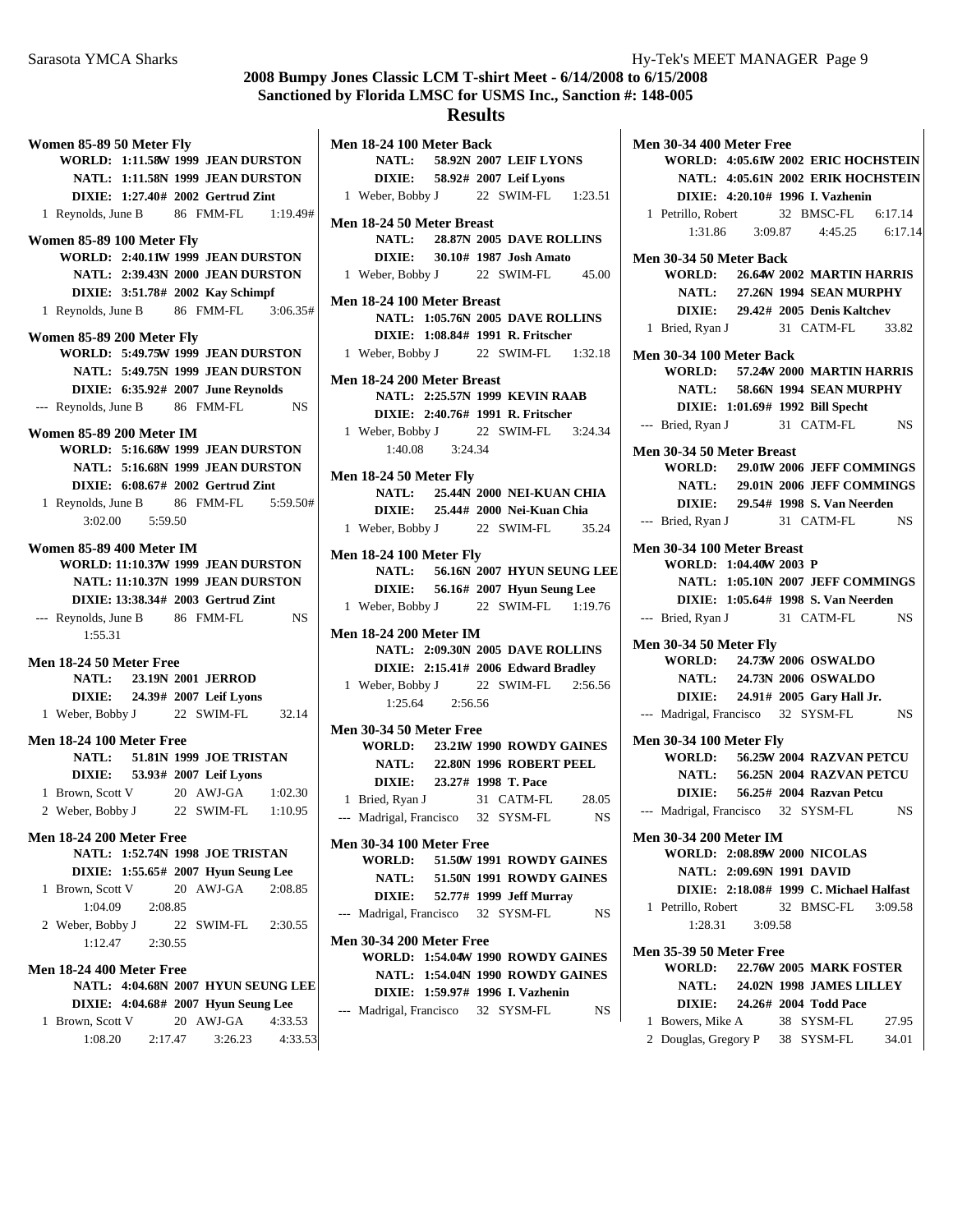**WORLD: 2:28.54W 2000 DAVID GUTHRIE** 

**Men 40-44 200 Meter Breast**

# **2008 Bumpy Jones Classic LCM T-shirt Meet - 6/14/2008 to 6/15/2008 Sanctioned by Florida LMSC for USMS Inc., Sanction #: 148-005**

| <b>Men 35-39 200 Meter Free</b>                                   |                          |    |                                      |         |
|-------------------------------------------------------------------|--------------------------|----|--------------------------------------|---------|
| WORLD: 1:52.84W 2006 VLAD                                         |                          |    |                                      |         |
|                                                                   | NATL: 1:52.84N 2006 VLAD |    |                                      |         |
|                                                                   |                          |    | DIXIE: 2:01.61# 2005 Lorenzo Benucci |         |
| 1 Douglas, Gregory P 38 SYSM-FL 2:53.97                           |                          |    |                                      |         |
|                                                                   | 1:27.07 2:53.97          |    |                                      |         |
|                                                                   |                          |    |                                      |         |
| Men 35-39 50 Meter Back                                           |                          |    |                                      |         |
| WORLD: 27.50W 2004 MICHAEL ROSS                                   |                          |    |                                      |         |
|                                                                   |                          |    | NATL: 27.50N 2004 MICHAEL ROSS       |         |
|                                                                   |                          |    | DIXIE: 28.04# 2000 Eric Ericson      |         |
| 1 Lockaby, Jay R 38 SYSM-FL 30.86                                 |                          |    |                                      |         |
| 2 Bowers, Mike A 38 SYSM-FL 32.59                                 |                          |    |                                      |         |
|                                                                   |                          |    |                                      |         |
| <b>Men 35-39 100 Meter Back</b>                                   |                          |    |                                      |         |
| WORLD: 59.18W 2006 MICHAEL ROSS                                   |                          |    |                                      |         |
|                                                                   |                          |    | NATL: 59.18N 2006 MICHAEL ROSS       |         |
|                                                                   |                          |    | DIXIE: 59.91# 2000 Eric Ericson      |         |
| 1 Lockaby, Jay R 38 SYSM-FL 1:09.28                               |                          |    |                                      |         |
|                                                                   |                          |    |                                      |         |
| <b>Men 35-39 200 Meter Back</b>                                   |                          |    |                                      |         |
| WORLD: 2:09.26W 2000 DANIEL VEATCH                                |                          |    |                                      |         |
|                                                                   |                          |    | NATL: 2:07.16N 2001 RON KARNAUGH     |         |
|                                                                   |                          |    | DIXIE: 2:15.03# 1994 Bill Specht     |         |
| 1 Bowers, Mike A 38 SYSM-FL 2:40.06                               |                          |    |                                      |         |
|                                                                   | $1:16.85$ $2:40.06$      |    |                                      |         |
| <b>Men 35-39 50 Meter Fly</b>                                     |                          |    |                                      |         |
|                                                                   |                          |    |                                      |         |
|                                                                   |                          |    |                                      |         |
| <b>WORLD: 24.70W 2005 MARK FOSTER</b>                             |                          |    |                                      |         |
|                                                                   |                          |    | NATL: 25.00N 2002 WADE KING          |         |
|                                                                   |                          |    | DIXIE: 25.00# 2002 Wade King         |         |
| 1 Lockaby, Jay R 38 SYSM-FL 28.46                                 |                          |    |                                      |         |
|                                                                   |                          |    |                                      |         |
| <b>Men 35-39 100 Meter Fly</b><br>WORLD: 56.07W 2004 MICHAEL ROSS |                          |    |                                      |         |
|                                                                   |                          |    |                                      |         |
|                                                                   |                          |    | NATL: 56.07N 2004 MICHAEL ROSS       |         |
|                                                                   |                          |    | DIXIE: 57.39# 1994 Bill Specht       |         |
| 1 Lockaby, Jay R 38 SYSM-FL 1:03.42                               |                          |    |                                      |         |
|                                                                   |                          |    |                                      |         |
| WORLD: 24.14W 2003 DAVID                                          |                          |    |                                      |         |
| Men 40-44 50 Meter Free                                           |                          |    |                                      |         |
| <b>DIXIE:</b>                                                     | NATL: 24.14N 2003 DAVID  |    | 25.41# 2004 Henry Stewart            |         |
|                                                                   |                          | 44 | SYSM-FL                              | 28.55   |
| 1 Pepe, Marshall<br>2 Bull, David                                 |                          | 43 | SYSM-FL                              | 31.48   |
|                                                                   |                          |    |                                      |         |
| 3 De, Tony                                                        |                          | 41 | SYSM-FL                              | 33.72   |
| Fong, Jonathan C<br>$---$                                         |                          | 44 | SYSM-FL                              | NS      |
| <b>Men 40-44 100 Meter Free</b>                                   |                          |    |                                      |         |
| WORLD:                                                            |                          |    | 53.45W 2006 RICHARD                  |         |
| NATL:                                                             |                          |    | 53.45N 2006 RICHARD                  |         |
| <b>DIXIE:</b>                                                     |                          |    | 54.87# 2007 Lorenzo Benucci          |         |
| Bokorney, Mark R<br>1                                             |                          |    | 44 SYSM-FL                           | 1:04.15 |
| Bull, David<br>2                                                  |                          | 43 | SYSM-FL                              | 1:09.94 |
| 3<br>De, Tony                                                     |                          | 41 | SYSM-FL                              | 1:16.12 |

|   |                                         |                     | <b>Results</b> |                                               |                 |
|---|-----------------------------------------|---------------------|----------------|-----------------------------------------------|-----------------|
|   | Men 40-44 200 Meter Free                |                     |                |                                               |                 |
|   | WORLD: 1:55.06W 2006 RICHARD            |                     |                |                                               |                 |
|   |                                         |                     |                | NATL: 1:55.06N 2006 RICH SAEGER               |                 |
|   |                                         |                     |                | DIXIE: 2:01.07# 1999 Joe Rhyne                |                 |
|   | 1 De, Tony                              |                     |                | 41 SYSM-FL 2:54.08                            |                 |
|   |                                         | $1:19.64$ $2:54.08$ |                |                                               |                 |
|   | --- Fong, Jonathan C 44 SYSM-FL NS      |                     |                |                                               |                 |
|   | <b>Men 40-44 400 Meter Free</b>         |                     |                |                                               |                 |
|   | WORLD: 4:12.26W 2005 DENNIS BAKER       |                     |                |                                               |                 |
|   |                                         |                     |                | NATL: 4:12.26N 2005 DENNIS BAKER              |                 |
|   |                                         |                     |                | DIXIE: 4:15.86# 1999 Joe Rhyne                |                 |
|   | 1 Fong, Jonathan C 44 SYSM-FL 5:22.48   |                     |                |                                               |                 |
|   |                                         |                     |                | $1:17.47$ $2:40.25$ $4:02.24$                 | 5:22.48         |
|   | 2 Farnell, Rob W                        |                     |                | 43 CATM-FL 5:30.29                            |                 |
|   |                                         | 1:18.17  2:41.99    |                | 4:06.47                                       | 5:30.29         |
|   | 3 Hillman, Allen F                      |                     |                | 41 SYSM-FL 5:43.90                            |                 |
|   |                                         | 1:19.89  2:48.91    |                |                                               | 4:19.06 5:43.90 |
|   | --- De, Tony                            |                     |                | 41 SYSM-FL                                    | NS              |
|   | --- Butcher, Paul G 40 SYSM-FL SCR      |                     |                |                                               |                 |
|   |                                         |                     |                |                                               |                 |
|   | Men 40-44 50 Meter Back                 |                     |                |                                               |                 |
|   | WORLD: 27.88W 2002 CLAY BRITT           |                     |                |                                               |                 |
|   |                                         |                     |                | NATL: 27.88N 2002 CLAY BRITT                  |                 |
|   |                                         |                     |                | DIXIE: 28.72# 2000 Fritz Lehman               |                 |
|   | 1 Pepe, Marshall 44 SYSM-FL 35.53       |                     |                |                                               |                 |
|   | 2 Fong, Jonathan C 44 SYSM-FL 35.62     |                     |                |                                               |                 |
|   | Men 40-44 100 Meter Back                |                     |                |                                               |                 |
|   | <b>WORLD: 1:00.64W 2006 RICH SAEGER</b> |                     |                |                                               |                 |
|   |                                         |                     |                | NATL: 1:00.64N 2006 RICH SAEGER               |                 |
|   |                                         |                     |                | DIXIE: 1:02.48# 1998 Bill Specht              |                 |
|   |                                         |                     |                | 1 Bokorney, Mark R 44 SYSM-FL 1:32.16         |                 |
|   |                                         |                     |                |                                               |                 |
|   |                                         |                     |                |                                               |                 |
|   | <b>Men 40-44 200 Meter Back</b>         |                     |                |                                               |                 |
|   | <b>WORLD: 2:13.37W 2006 SEAN MURPHY</b> |                     |                |                                               |                 |
|   |                                         |                     |                | NATL: 2:13.37N 2006 SEAN MURPHY               |                 |
|   |                                         |                     |                | DIXIE: 2:15.49# 1999 Bill Specht              |                 |
|   | --- Fong, Jonathan C 44 SYSM-FL         |                     |                |                                               | NS              |
|   | Men 40-44 50 Meter Breast               |                     |                |                                               |                 |
|   | WORLD: 30.48W 2005 V PYLYPCHENKO        |                     |                |                                               |                 |
|   |                                         |                     |                | NATL: 30.78N 2007 WALLY DICKS                 |                 |
|   |                                         |                     |                | DIXIE: 30.79# 2006 Mark Rutledge              |                 |
| 1 | Pepe, Marshall                          |                     |                | 44 SYSM-FL                                    | 34.43           |
|   | 2 Bokorney, Mark R                      |                     |                | 44 SYSM-FL                                    | 36.78           |
|   | 3 Butcher, Paul G                       |                     |                | 40 SYSM-FL                                    | 37.55           |
|   | 4 Hillman, Allen F                      |                     |                | 41 SYSM-FL                                    | 38.01           |
|   | 5 De, Tony                              |                     |                | 41 SYSM-FL                                    | 42.32           |
| 6 | Bull, David                             |                     |                | 43 SYSM-FL                                    | 46.96           |
|   |                                         |                     |                |                                               |                 |
|   | Men 40-44 100 Meter Breast              |                     |                | WORLD: 1:08.01W 2000 DAVID GUTHRIE            |                 |
|   |                                         |                     |                | NATL: 1:08.01N 2000 DAVID GUTHRIE             |                 |
|   |                                         |                     |                |                                               |                 |
| 1 | Hillman, Allen F                        |                     | 41             | DIXIE: 1:08.44# 2005 Mark Rutledge<br>SYSM-FL | 1:23.60         |

3 De, Tony 41 SYSM-FL 1:34.71

|   |                                                                  |                                  |            | NATL: 2:28.54N 2000 DAVID GUTHRIE                                                                      |
|---|------------------------------------------------------------------|----------------------------------|------------|--------------------------------------------------------------------------------------------------------|
|   |                                                                  | DIXIE: 2:38.09# 1997 D. Malcolm  |            |                                                                                                        |
|   |                                                                  |                                  |            | 1 Hillman, Allen F 41 SYSM-FL 3:09.84                                                                  |
|   |                                                                  | $1:30.63$ $3:09.84$              |            |                                                                                                        |
|   | 2 De, Tony                                                       |                                  |            | 41 SYSM-FL 3:37.47                                                                                     |
|   |                                                                  | $1:44.78$ $3:37.47$              |            |                                                                                                        |
|   | Men 40-44 50 Meter Fly                                           |                                  |            |                                                                                                        |
|   | WORLD: 25.87W 2000 PAUL SMITH                                    |                                  |            |                                                                                                        |
|   |                                                                  | NATL: 25.87N 2000 PAUL SMITH     |            |                                                                                                        |
|   |                                                                  | DIXIE: 26.33# 1998 Bill Specht   |            |                                                                                                        |
|   | 1 Pepe, Marshall 44 SYSM-FL                                      |                                  |            | 29.96                                                                                                  |
|   | 2 Butcher, Paul G 40 SYSM-FL                                     |                                  |            | 31.14                                                                                                  |
|   |                                                                  |                                  |            | 3 Hillman, Allen F 41 SYSM-FL 34.15                                                                    |
|   |                                                                  |                                  |            | --- Bokorney, Mark R 44 SYSM-FL NS                                                                     |
|   | <b>Men 40-44 100 Meter Fly</b>                                   |                                  |            |                                                                                                        |
|   | WORLD: 57.57W 2001 PAUL CARTER                                   |                                  |            |                                                                                                        |
|   |                                                                  |                                  |            | NATL: 57.57N 2001 PAUL CARTER                                                                          |
|   |                                                                  | DIXIE: 57.79# 1999 Bill Specht   |            |                                                                                                        |
|   |                                                                  |                                  |            |                                                                                                        |
|   |                                                                  |                                  |            |                                                                                                        |
|   |                                                                  |                                  |            | 1 Famell, Rob W<br>2 Hillman, Allen F<br>41 SYSM-FL 1:19.27<br>--- Butcher, Paul G<br>40 SYSM-FL<br>NS |
|   |                                                                  |                                  |            |                                                                                                        |
|   | <b>Men 40-44 200 Meter Fly</b>                                   |                                  |            | WORLD: 2:05.55W 2004 DENNIS BAKER                                                                      |
|   |                                                                  |                                  |            | NATL: 2:05.55N 2004 DENNIS BAKER                                                                       |
|   |                                                                  | DIXIE: 2:09.47# 1998 Bill Specht |            |                                                                                                        |
|   |                                                                  |                                  |            | 1 Hillman, Allen F 41 SYSM-FL 3:18.93                                                                  |
|   |                                                                  | 1:29.48 3:18.93                  |            |                                                                                                        |
|   |                                                                  |                                  |            |                                                                                                        |
|   | <b>Men 40-44 200 Meter IM</b><br>WORLD: 2:15.10W 2004 JENS-PETER |                                  |            |                                                                                                        |
|   |                                                                  | NATL: 2:14.39N 2007 LORENZO      |            |                                                                                                        |
|   |                                                                  |                                  |            | DIXIE: 2:14.39# 2007 Lorenzo Benucci                                                                   |
|   |                                                                  |                                  |            | 1 Hillman, Allen F 41 SYSM-FL 2:53.80                                                                  |
|   |                                                                  | $1:24.35$ $2:53.80$              |            |                                                                                                        |
|   | 2 Farnell, Rob W                                                 |                                  |            | 43 CATM-FL 2:54.94                                                                                     |
|   |                                                                  | $1:21.25$ $2:54.94$              |            |                                                                                                        |
|   |                                                                  |                                  |            |                                                                                                        |
|   | <b>Men 40-44 400 Meter IM</b>                                    |                                  |            |                                                                                                        |
|   |                                                                  |                                  |            | WORLD: 4:49.42W 2005 DENNIS BAKER                                                                      |
|   |                                                                  |                                  |            | NATL: 4:49.42N 2005 DENNIS BAKER                                                                       |
|   |                                                                  |                                  |            | DIXIE: 4:50.97# 2007 Lorenzo Benucci                                                                   |
| 1 |                                                                  |                                  |            | Hillman, Allen F 41 SYSM-FL 6:16.41                                                                    |
|   |                                                                  | $1:29.05$ $3:09.02$              | 40 SYSM-FL | 4:50.91 6:16.41                                                                                        |
|   | --- Butcher, Paul G                                              |                                  |            | <b>SCR</b>                                                                                             |
|   | <b>Men 45-49 50 Meter Free</b>                                   |                                  |            |                                                                                                        |
|   |                                                                  |                                  |            | WORLD: 24.26W 2004 BRENT BARNES                                                                        |

| <b>NATL:</b>        |  | 24.29N 2006 PAUL SMITH       |       |
|---------------------|--|------------------------------|-------|
| DIXIE:              |  | 25.42# 2003 Steve Allbritton |       |
| 1 Calvert, Mark A   |  | 49 FACT-FL                   | 27.34 |
| 2 Smith, Michael D  |  | 46 FACT-FL                   | 29.16 |
| 3 Grossman, Steve W |  | 47 SYSM-FL                   | 29.54 |
| 4 Maglich, Rick G   |  | 49 SYSM-FL                   | 31.26 |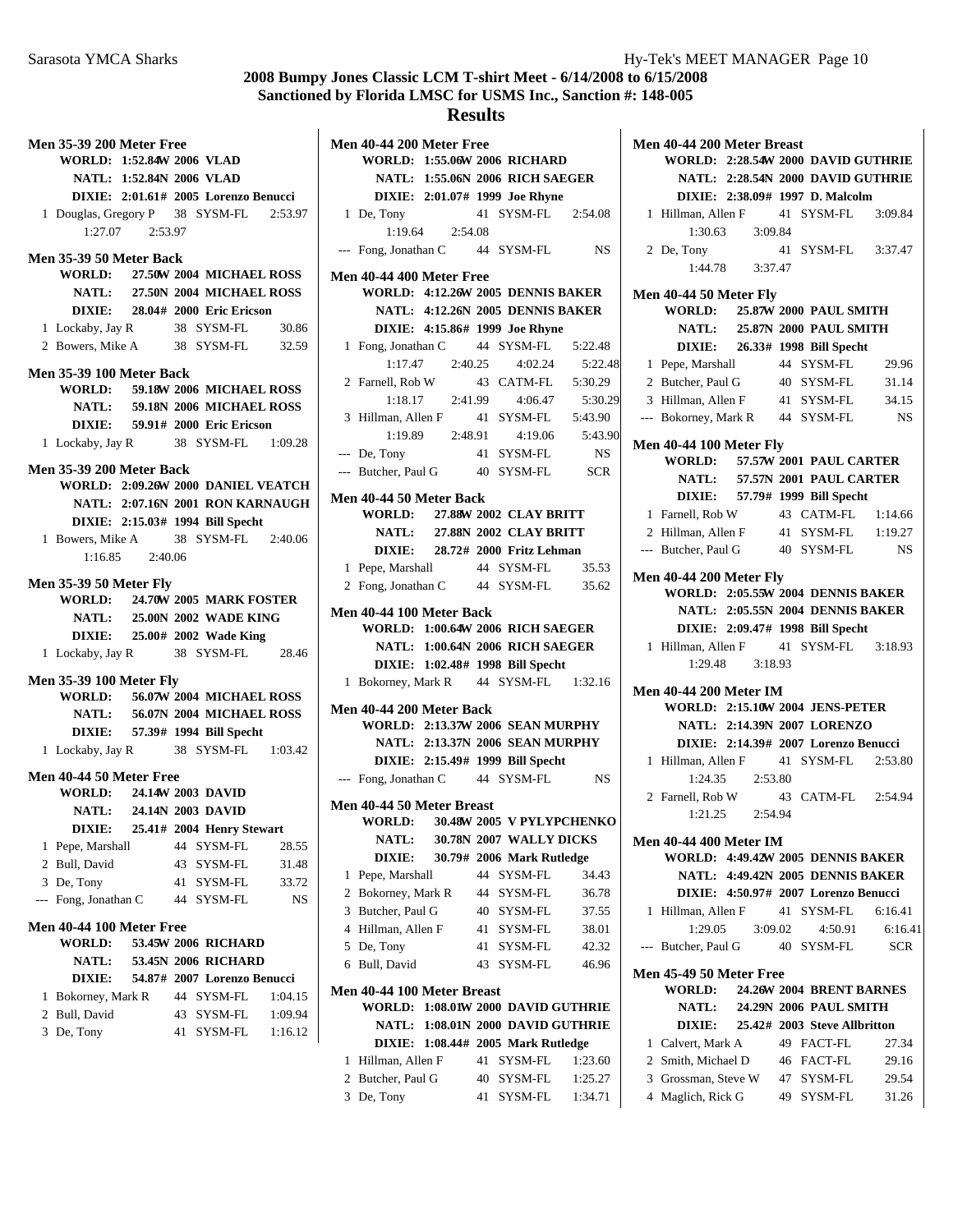### **(Men 45-49 50 Meter Free)** 5 Bennett, Ted J 49 BMSC-FL 32.65 6 34.20 Scoville, Paul R 49 SPM-FL **Men 45-49 100 Meter Free WORLD:** 53.77W 2005 MARCO **NATL:** 53.90N 1999 JACK GROSELLE **DIXIE:** 56.31# 2004 Bob Bugg 1 Smith, Michael D 46 FACT-FL 1:04.94 --- Schwartz, Tom L 48 SYSM-FL NS --- Calvert, Mark A 49 FACT-FL NS **Men 45-49 200 Meter Free WORLD: 1:59.56 2006 W MARCUS NATL: 2:00.44N 2006 PAUL SMITH DIXIE:** 2:01.99# 2004 **Bob Bugg** 1 Calvert, Mark A 49 FACT-FL 2:12.23 1:04.25 2:12.23 2 Peters, Gary S 48 FACT-FL 2:18.24 1:07.01 2:18.24 3 Maglich, Rick G 49 SYSM-FL 2:39.62 1:19.69 2:39.62 **Men 45-49 400 Meter Free WORLD: 4:14.81W 2006 MARCUS NATL: 4:15.16N 2006 DENNIS BAKER DIXIE: 4:27.17# 2004 Mark Drennen** 1 Calvert, Mark A 49 FACT-FL 4:41.99 1:08.60 2:20.49 3:31.84 4:41.99 2 Peters, Gary S 48 FACT-FL 4:57.45 1:12.09 2:29.05 3:44.64 4:57.45 3 Grossman, Steve W 47 SYSM-FL 5:21.88 1:17.97 1:37.56 4:02.18 5:21.88 --- Schwartz, Tom L 48 SYSM-FL SCR **Men 45-49 50 Meter Back WORLD: 28.74W 2006 CLAY BRITT NATL:** 28.60N 2007 **STEVE WOOD DIXIE:** 29.25# 2004 **Fritz Lehman** 1 Maglich, Rick G 49 SYSM-FL 42.86 --- Bennett, Ted J 49 BMSC-FL NS --- Calvert, Mark A 49 FACT-FL NS **Men 45-49 100 Meter Back WORLD: 1:01.73W 2006 STEVE WOOD NATL: 1:01.73N 2006 STEVE WOOD DIXIE:** 1:02.62# 2003 **Fritz Lehman** --- Calvert, Mark A 49 FACT-FL NS **Men 45-49 200 Meter Back WORLD: 2:18.61W 2003 WIESLAW NATL: 2:19.07N 2003 FRITZ LEHMAN DIXIE:** 2:19.07# 2003 **Fritz Lehman** 1 Calvert, Mark A 49 FACT-FL 2:33.92 1:15.02 2:33.92 2 2:44.75 Peters, Gary S 48 FACT-FL 1:19.75 2:44.75 3:05.48 3:05.48 Steve W 47 SYSM-FL 3:05.48

|                | Men 45-49 50 Meter Breast      |                     |    |                                                                |         |
|----------------|--------------------------------|---------------------|----|----------------------------------------------------------------|---------|
|                |                                |                     |    | WORLD: 30.41W 2002 G CHRISTIANSEN                              |         |
|                |                                |                     |    | NATL: 31.03N 2006 JON BLANK                                    |         |
|                |                                |                     |    | DIXIE: 31.03# 2006 Jon Blank                                   |         |
|                | 1 Smith, Michael D 46 FACT-FL  |                     |    |                                                                | 36.45   |
|                |                                |                     |    | 2 Scoville, Paul R 49 SPM-FL 41.10                             |         |
|                |                                |                     |    | --- Calvert, Mark A 49 FACT-FL                                 | NS      |
|                | Men 45-49 100 Meter Breast     |                     |    |                                                                |         |
|                |                                |                     |    | WORLD: 1:09.38W 2002 G CHRISTIANSEN                            |         |
|                |                                |                     |    | NATL: 1:09.67N 2005 DAVID GUTHRIE                              |         |
|                |                                |                     |    | DIXIE: 1:10.23# 2006 Jon Blank                                 |         |
|                | 1 Smith, Michael D             |                     |    | 46 FACT-FL 1:22.53                                             |         |
|                |                                |                     |    | 2 Grossman, Steve W 47 SYSM-FL<br>3 Scoville, Paul R 49 SPM-FL | 1:26.23 |
|                |                                |                     |    |                                                                | 1:31.66 |
|                |                                |                     |    | 4 Bennett, Ted J 49 BMSC-FL 1:41.40                            |         |
|                | Men 45-49 200 Meter Breast     |                     |    |                                                                |         |
|                |                                |                     |    | WORLD: 2:31.42W 2006 DAVID GUTHRIE                             |         |
|                |                                |                     |    | NATL: 2:31.42N 2006 DAVID GUTHRIE                              |         |
|                |                                |                     |    | DIXIE: 2:36.36# 2006 Jon Blank                                 |         |
|                |                                |                     |    | 1 Grossman, Steve W 47 SYSM-FL 3:05.87                         |         |
|                |                                |                     |    |                                                                |         |
|                | 2 Scoville, Paul R             |                     |    | 49 SPM-FL 3:21.72                                              |         |
|                |                                | $1:36.89$ $3:21.72$ |    |                                                                |         |
|                |                                |                     |    |                                                                |         |
|                | <b>Men 45-49 50 Meter Fly</b>  |                     |    |                                                                |         |
|                |                                |                     |    | WORLD: 25.90W 2006 PAUL SMITH                                  |         |
|                |                                |                     |    | NATL: 25.90N 2006 PAUL SMITH                                   |         |
|                |                                |                     |    | DIXIE: 27.03# 2003 William Specht                              |         |
|                |                                |                     |    | 1 Smith, Michael D 46 FACT-FL                                  | 30.92   |
|                | <b>Men 45-49 100 Meter Fly</b> |                     |    |                                                                |         |
|                |                                |                     |    | WORLD: 56.85W 2002 PAUL CARTER                                 |         |
|                |                                |                     |    | NATL: 56.42N 2002 PAUL CARTER                                  |         |
|                |                                |                     |    | DIXIE: 59.38# 2003 William Specht                              |         |
|                |                                |                     |    | 1 Smith, Michael D 46 FACT-FL 1:16.27                          |         |
|                | <b>Men 45-49 200 Meter IM</b>  |                     |    |                                                                |         |
|                |                                |                     |    | WORLD: 2:16.12W 2006 DENNIS BAKER                              |         |
|                |                                |                     |    | NATL: 2:16.12N 2006 DENNIS BAKER                               |         |
|                |                                |                     |    | DIXIE: 2:20.67# 2006 Roger Von Jouanne                         |         |
| 1              | Peters, Gary S                 |                     |    | 48 FACT-FL                                                     | 2:43.41 |
|                |                                | $1:16.77$ 2:43.41   |    |                                                                |         |
|                |                                |                     |    | 2 Smith, Michael D 46 FACT-FL                                  | 2:48.25 |
|                | 1:22.51                        | 2:48.25             |    |                                                                |         |
| $\overline{3}$ |                                |                     |    | Grossman, Steve W 47 SYSM-FL                                   | 2:55.41 |
|                | 1:28.57                        | 2:55.41             |    |                                                                |         |
|                | 4 Bennett, Ted J               |                     | 49 | BMSC-FL 3:26.80                                                |         |
|                |                                | 1:32.68 3:26.80     |    |                                                                |         |
|                |                                |                     |    |                                                                |         |
|                | <b>Men 50-54 50 Meter Free</b> |                     |    | <b>WORLD: 24.60W 1998 RICHARD</b>                              |         |
|                |                                |                     |    |                                                                |         |

|                    | WORLD: 24.60W 1998 RICHARD |       |
|--------------------|----------------------------|-------|
| NATL:              | 24.60N 1998 RICHARD        |       |
| DIXIE:             | 25.39# 2006 John Fields    |       |
| 1 Groselle, Jack R | 54 $O*H*-LE$               | 26.11 |

|                                                                    | 2 Hefner, David S                     |                 |  | 54 SYSM-FL                        | 26.84                                 |  |  |  |
|--------------------------------------------------------------------|---------------------------------------|-----------------|--|-----------------------------------|---------------------------------------|--|--|--|
|                                                                    | 3 Specht, William L                   |                 |  | 50 SPM-FL                         | 28.46                                 |  |  |  |
|                                                                    | 4 Ewell, Bill J                       |                 |  | 54 UNAT-FL                        | 30.31                                 |  |  |  |
|                                                                    | 5 Plackis, Paul                       |                 |  | 54 FACT-FL                        | 37.76                                 |  |  |  |
|                                                                    | 6 Cajka, Paul                         |                 |  | 51 SYSM-FL                        | 59.05                                 |  |  |  |
|                                                                    |                                       |                 |  |                                   |                                       |  |  |  |
| <b>Men 50-54 100 Meter Free</b><br>WORLD: 55.38W 2006 TRIP HEDRICK |                                       |                 |  |                                   |                                       |  |  |  |
|                                                                    |                                       |                 |  |                                   |                                       |  |  |  |
|                                                                    |                                       |                 |  | NATL: 54.93N 2004 JACK GROSELLE   |                                       |  |  |  |
|                                                                    |                                       |                 |  | DIXIE: 56.47# 2006 John Fields    |                                       |  |  |  |
|                                                                    | 1 Groselle, Jack R                    |                 |  | 54 O*H*-LE                        | 57.31                                 |  |  |  |
|                                                                    | 2 Cajka, Paul                         |                 |  | 51 SYSM-FL 2:02.94                |                                       |  |  |  |
|                                                                    | --- Plackis, Paul                     |                 |  | 54 FACT-FL                        | <b>NS</b>                             |  |  |  |
|                                                                    | --- Ewell, Bill J                     |                 |  | 54 UNAT-FL                        | <b>NS</b>                             |  |  |  |
|                                                                    | <b>Men 50-54 200 Meter Free</b>       |                 |  |                                   |                                       |  |  |  |
|                                                                    | WORLD: 2:02.50W 2000 JIM MCCONICA     |                 |  |                                   |                                       |  |  |  |
|                                                                    | NATL: 2:00.34N 2007 DAN               |                 |  |                                   |                                       |  |  |  |
|                                                                    |                                       |                 |  | DIXIE: 2:05.73# 2007 Bob Bugg     |                                       |  |  |  |
|                                                                    | 1 Ewell, Bill J                       |                 |  | 54 UNAT-FL 2:37.94                |                                       |  |  |  |
|                                                                    |                                       | 1:16.67 2:37.94 |  |                                   |                                       |  |  |  |
|                                                                    | 2 Cajka, Paul                         |                 |  | 51 SYSM-FL 4:23.80                |                                       |  |  |  |
|                                                                    |                                       | 2:10.60 4:23.80 |  |                                   |                                       |  |  |  |
|                                                                    |                                       |                 |  |                                   |                                       |  |  |  |
|                                                                    | <b>Men 50-54 400 Meter Free</b>       |                 |  |                                   |                                       |  |  |  |
|                                                                    | WORLD: 4:19.47W 2000 JIM MCCONICA     |                 |  |                                   |                                       |  |  |  |
|                                                                    | NATL: 4:16.61N 2007 DAN               |                 |  |                                   |                                       |  |  |  |
|                                                                    |                                       |                 |  | DIXIE: 4:27.07# 2006 Mark Drennen |                                       |  |  |  |
|                                                                    | 1 Ewell, Bill J                       |                 |  | 54 UNAT-FL                        | 5:47.85                               |  |  |  |
|                                                                    |                                       |                 |  | $1:22.62$ $2:51.56$ $4:21.46$     | 5:47.85                               |  |  |  |
|                                                                    | 2 Rotole, Gregory S 54 FMM-FL         |                 |  |                                   | 7:56.51                               |  |  |  |
|                                                                    |                                       |                 |  | 5:58.71                           | 7:56.51                               |  |  |  |
|                                                                    | 3 Cajka, Paul                         |                 |  | 51 SYSM-FL 8:31.30                |                                       |  |  |  |
|                                                                    |                                       |                 |  |                                   | 2:02.13   4:12.28   6:23.04   8:31.30 |  |  |  |
|                                                                    | <b>Men 50-54 50 Meter Back</b>        |                 |  |                                   |                                       |  |  |  |
|                                                                    | <b>WORLD: 29.81W 2004 TOM WOLF</b>    |                 |  |                                   |                                       |  |  |  |
|                                                                    |                                       |                 |  | NATL: 29.81N 2004 TOM WOLF        |                                       |  |  |  |
|                                                                    |                                       |                 |  | DIXIE: 30.36# 2003 Casey Claflin  |                                       |  |  |  |
|                                                                    | 1 Hefner, David S 54 SYSM-FL          |                 |  |                                   | 33.17                                 |  |  |  |
|                                                                    | 2 Plackis, Paul                       |                 |  | 54 FACT-FL                        | 50.56                                 |  |  |  |
|                                                                    | --- Specht, William L 50 SPM-FL       |                 |  |                                   | <b>NS</b>                             |  |  |  |
|                                                                    |                                       |                 |  |                                   |                                       |  |  |  |
|                                                                    | Men 50-54 50 Meter Breast             |                 |  |                                   |                                       |  |  |  |
|                                                                    | <b>WORLD:</b>                         |                 |  | 31.97W 2006 RONNY OLTNER          |                                       |  |  |  |
|                                                                    | <b>NATL:</b>                          |                 |  | 31.37N 2007 DOUG MALCOLM          |                                       |  |  |  |
|                                                                    | <b>DIXIE:</b>                         |                 |  | 31.37# 2007 Doug Malcolm          |                                       |  |  |  |
| 1                                                                  | Hefner, David S                       |                 |  | 54 SYSM-FL                        | 34.82                                 |  |  |  |
|                                                                    | 2 Groselle, Jack R 54 O*H*-LE         |                 |  |                                   | 34.83                                 |  |  |  |
|                                                                    | 3 Plackis, Paul                       |                 |  | 54 FACT-FL                        | 45.65                                 |  |  |  |
|                                                                    | 4 Cajka, Paul                         |                 |  | 51 SYSM-FL                        | 1:12.59                               |  |  |  |
|                                                                    | Men 50-54 100 Meter Breast            |                 |  |                                   |                                       |  |  |  |
|                                                                    | WORLD: 1:11.49W 2004 JACK GROSELLE    |                 |  |                                   |                                       |  |  |  |
|                                                                    |                                       |                 |  | NATL: 1:11.49N 2004 JACK GROSELLE |                                       |  |  |  |
|                                                                    |                                       |                 |  | DIXIE: 1:11.59# 2007 Doug Malcolm |                                       |  |  |  |
|                                                                    |                                       |                 |  |                                   |                                       |  |  |  |
|                                                                    | 1 Groselle, Jack R<br>2 Plackis, Paul |                 |  | 54 O*H*-LE                        | 1:17.29                               |  |  |  |
|                                                                    |                                       |                 |  | 54 FACT-FL                        | 1:41.47                               |  |  |  |
|                                                                    | 3 Cajka, Paul                         |                 |  | 51 SYSM-FL 2:28.04                |                                       |  |  |  |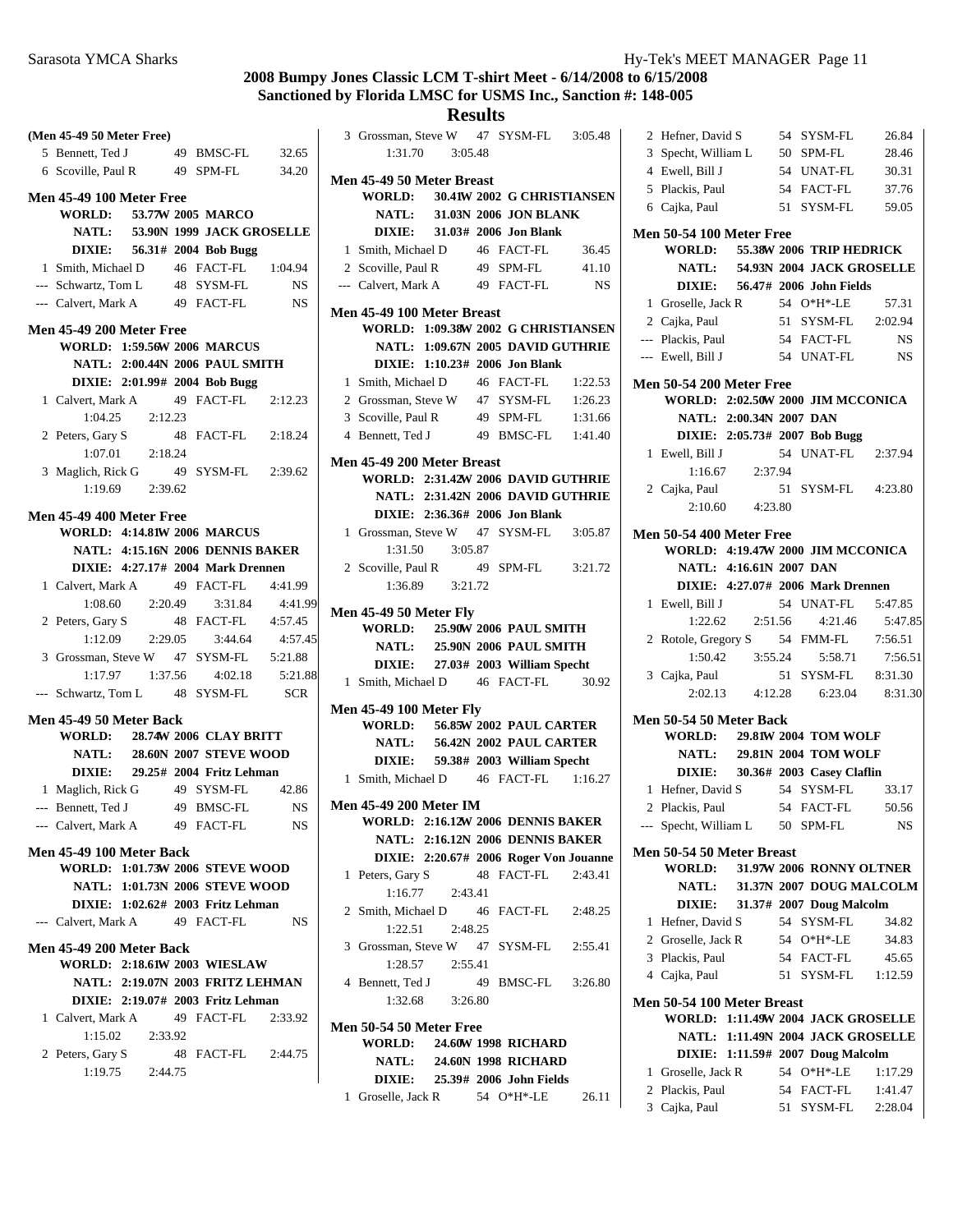**Results** 5 31.36 Donnelly, James M 59 FACT-FL

|              | Men 50-54 200 Meter Breast                      |                   |                                    |                                    |
|--------------|-------------------------------------------------|-------------------|------------------------------------|------------------------------------|
|              | WORLD: 2:35.08W 2004 LORENZO                    |                   |                                    |                                    |
|              |                                                 |                   | NATL: 2:39.08N 2001 RICK COLELLA   |                                    |
|              |                                                 |                   | DIXIE: 2:44.60# 2002 Timothy Shead |                                    |
|              | 1 Plackis, Paul                                 |                   | 54 FACT-FL  4:04.05                |                                    |
|              |                                                 | 1:59.80 4:04.05   |                                    |                                    |
|              | 2 Cajka, Paul                                   |                   | 51 SYSM-FL 5:22.33                 |                                    |
|              |                                                 | 2:42.22   5:22.33 |                                    |                                    |
|              |                                                 |                   |                                    |                                    |
|              | Men 50-54 50 Meter Fly                          |                   |                                    |                                    |
|              | WORLD:                                          |                   | 26.23W 2004 TRIP HEDRICK           |                                    |
|              |                                                 |                   | NATL: 26.23N 2004 TRIP HEDRICK     |                                    |
|              |                                                 |                   | DIXIE: 27.12# 2007 John Fields     |                                    |
|              | 1 Specht, William L 50 SPM-FL                   |                   |                                    | 27.78                              |
|              | 2 Hefner, David S 54 SYSM-FL 28.77              |                   |                                    |                                    |
|              | --- Ewell, Bill J                               |                   | 54 UNAT-FL NS                      |                                    |
|              | <b>Men 50-54 100 Meter Fly</b>                  |                   |                                    |                                    |
|              | WORLD: 59.49W 2004 TRIP HEDRICK                 |                   |                                    |                                    |
|              |                                                 |                   | NATL: 59.49N 2004 TRIP HEDRICK     |                                    |
|              |                                                 |                   | DIXIE: 1:01.93# 2003 John McCall   |                                    |
| $\mathbf{1}$ | Specht, William L 50 SPM-FL 1:01.54#            |                   |                                    |                                    |
|              |                                                 |                   |                                    |                                    |
|              | <b>Men 50-54 200 Meter Fly</b>                  |                   |                                    | WORLD: 2:21.40W 2004 SCOTT LAUTMAN |
|              |                                                 |                   |                                    | NATL: 2:21.40N 2004 SCOTT LAUTMAN  |
|              |                                                 |                   | DIXIE: 2:30.86# 2007 Tim Erickson  |                                    |
|              |                                                 |                   |                                    |                                    |
|              | 1 Specht, William L 50 SPM-FL 2:24.76#          | 1:09.34 2:24.76   |                                    |                                    |
|              | 2 Rotole, Gregory S 54 FMM-FL 4:26.14           |                   |                                    |                                    |
|              |                                                 | 2:09.71 4:26.14   |                                    |                                    |
|              |                                                 |                   |                                    |                                    |
|              | <b>Men 50-54 200 Meter IM</b>                   |                   |                                    |                                    |
|              | WORLD: 2:23.06W 2004 LORENZO                    |                   |                                    |                                    |
|              |                                                 |                   | NATL: 2:23.45N 2001 RICK COLELLA   |                                    |
|              |                                                 |                   | DIXIE: 2:26.38# 2002 Timothy Shead |                                    |
|              | 1 Groselle, Jack R 54 O*H*-LE 2:33.16           |                   |                                    |                                    |
|              |                                                 | 1:14.15 2:33.16   |                                    |                                    |
|              | 2 Ewell, Bill J                                 |                   | 54 UNAT-FL 3:03.74                 |                                    |
|              |                                                 | 1:28.92 3:03.74   |                                    |                                    |
|              | <b>Men 50-54 400 Meter IM</b>                   |                   |                                    |                                    |
|              | WORLD: 5:03.27W 2004 LORENZO                    |                   |                                    |                                    |
|              |                                                 |                   | NATL: 5:05.82N 2001 RICK COLELLA   |                                    |
|              |                                                 |                   | DIXIE: 5:10.94# 2006 Mark Drennen  |                                    |
| 1            | Hefner, David S                                 |                   | 54 SYSM-FL                         | 5:55.68                            |
|              | 1:23.90                                         | 2:58.60           | 4:39.78                            | 5:55.68                            |
|              | 2 Rotole, Gregory S 54 FMM-FL                   |                   |                                    | 9:25.59                            |
|              |                                                 |                   | 7:25.46                            | 9:25.59                            |
|              |                                                 |                   |                                    |                                    |
|              | <b>Men 55-59 50 Meter Free</b><br><b>WORLD:</b> |                   | 25.53W 2002 RICHARD                |                                    |
|              |                                                 |                   | NATL: 25.53N 2002 RICHARD          |                                    |
|              |                                                 |                   | DIXIE: 27.22# 2005 George Schmidt  |                                    |
| 1            | Hawkins, Carl W                                 |                   | 56 FACT-FL                         | 28.19                              |
|              | 2 Walker, Rick B                                |                   | 58 SYSM-FL                         | 29.40                              |
|              | 3 Corrigan, George C                            |                   | 56 FACT-FL                         | 29.84                              |
|              | 4 Vazmina, Rudy J                               |                   |                                    |                                    |
|              |                                                 |                   | 58 SYSM-FL                         | 30.08                              |

|                | 6 Howle, Gary A                                                  |         | 57 | SYSM-FL                                          | 32.54         |
|----------------|------------------------------------------------------------------|---------|----|--------------------------------------------------|---------------|
|                | 7 Highsmith, William H 55 UNAT-FL                                |         |    |                                                  | 37.25         |
|                | --- Davie, Robert                                                |         |    | 56 LBG-33                                        | <b>NS</b>     |
|                | --- Patterson, Cliff M                                           |         |    | 56 CATM-FL                                       | <b>NS</b>     |
|                | <b>Men 55-59 100 Meter Free</b>                                  |         |    |                                                  |               |
|                | WORLD: 57.85W 2006 ALEXANDER                                     |         |    |                                                  |               |
|                |                                                                  |         |    | NATL: 58.07N 2006 PAUL TREVISAN                  |               |
|                |                                                                  |         |    | DIXIE: 59.93# 2006 Gary Hall Sr.                 |               |
|                | 1 Walker, Rick B                                                 |         |    | 58 SYSM-FL                                       | 1:04.28       |
|                | 2 Highsmith, William H 55 UNAT-FL                                |         |    |                                                  | 1:29.22       |
|                | --- Davie, Robert                                                |         |    | 56 LBG-33                                        | <b>NS</b>     |
|                | --- Corrigan, George C 56 FACT-FL                                |         |    |                                                  | <b>NS</b>     |
|                | --- Hawkins, Carl W                                              |         |    | 56 FACT-FL                                       | NS            |
|                | <b>Men 55-59 200 Meter Free</b>                                  |         |    |                                                  |               |
|                | WORLD: 2:08.03W 2005 JIM MCCONICA                                |         |    |                                                  |               |
|                |                                                                  |         |    | NATL: 2:08.03N 2005 JIM MCCONICA                 |               |
|                |                                                                  |         |    | DIXIE: 2:16.30# 2005 Rick Walker                 |               |
|                | 1 Corrigan, George C 56 FACT-FL                                  |         |    |                                                  | 2:24.63       |
|                | $1:09.61$ $2:24.63$                                              |         |    |                                                  |               |
|                |                                                                  |         |    |                                                  |               |
|                | 2 Highsmith, William H 55 UNAT-FL 3:26.27<br>$1:36.20$ $3:26.27$ |         |    |                                                  |               |
| $\overline{a}$ | Davie, Robert                                                    |         |    | 56 LBG-33                                        | NS            |
|                |                                                                  |         |    |                                                  |               |
|                | <b>Men 55-59 400 Meter Free</b>                                  |         |    |                                                  |               |
|                |                                                                  |         |    |                                                  |               |
|                | WORLD: 4:25.34W 2005 JIM MCCONICA                                |         |    |                                                  |               |
|                |                                                                  |         |    | NATL: 4:25.34N 2005 JIM MCCONICA                 |               |
|                |                                                                  |         |    | DIXIE: 4:52.12# 2005 Rick Walker                 |               |
|                | 1 Corrigan, George C 56 FACT-FL                                  |         |    |                                                  | 5:15.89       |
|                | 1:19.39                                                          | 2:39.55 |    | 3:59.92                                          | 5:15.89       |
|                | 2 Highsmith, William H 55 UNAT-FL                                |         |    |                                                  | 7:14.94       |
|                | $1:35.88$ $3:29.42$                                              |         |    | 5:22.08                                          | 7:14.94       |
| $\overline{a}$ | Davie, Robert                                                    |         |    | 56 LBG-33                                        | <b>SCR</b>    |
|                | Men 55-59 50 Meter Back                                          |         |    |                                                  |               |
|                | WORLD: 30.37W 2006 GARY HALL                                     |         |    |                                                  |               |
|                |                                                                  |         |    | NATL: 30.37N 2006 GARY HALL                      |               |
|                |                                                                  |         |    | DIXIE: 30.37# 2006 Gary Hall Sr.                 |               |
|                | 1 Hawkins, Carl W                                                |         |    | 56 FACT-FL                                       | 36.95         |
|                | 2 Donnelly, James M 59 FACT-FL                                   |         |    |                                                  | 39.70         |
|                | Davie, Robert 56 LBG-33                                          |         |    |                                                  | <b>NS</b>     |
|                | --- Patterson, Cliff M                                           |         |    | 56 CATM-FL                                       | NS            |
|                |                                                                  |         |    |                                                  |               |
|                | <b>Men 55-59 100 Meter Back</b><br><b>WORLD:</b>                 |         |    | 1:06.16W 2006 GARY HALL                          |               |
|                |                                                                  |         |    | NATL: 1:06.16N 2006 GARY HALL                    |               |
|                |                                                                  |         |    |                                                  |               |
| 1              | Donnelly, James M                                                |         |    | DIXIE: 1:06.16# 2006 Gary Hall Sr.<br>59 FACT-FL | 1:25.59       |
| 2              |                                                                  |         |    |                                                  |               |
|                | Highsmith, William H 55 UNAT-FL<br>--- Davie, Robert             |         |    |                                                  | 2:06.90<br>NS |
|                | --- Corrigan, George C                                           |         |    | 56 LBG-33<br>56 FACT-FL                          | NS            |

| Men 55-59 200 Meter Back                  |                 |  |                                                     |                                   |
|-------------------------------------------|-----------------|--|-----------------------------------------------------|-----------------------------------|
| WORLD: 2:25.89W 2005 JIM MCCONICA         |                 |  |                                                     |                                   |
|                                           |                 |  | NATL: 2:25.89N 2005 JIM MCCONICA                    |                                   |
|                                           |                 |  | DIXIE: 2:34.85# 2006 Richard Bober                  |                                   |
| 1 Corrigan, George C 56 FACT-FL 2:55.91   |                 |  |                                                     |                                   |
|                                           | 1:25.12 2:55.91 |  |                                                     |                                   |
| --- Davie, Robert 56 LBG-33               |                 |  |                                                     | <b>NS</b>                         |
| Men 55-59 50 Meter Breast                 |                 |  |                                                     |                                   |
| WORLD: 33.03W 2006 KOTEGAWA/MIL           |                 |  |                                                     |                                   |
|                                           |                 |  |                                                     | NATL: 33.32N 2002 ROBERT STRAND   |
|                                           |                 |  | DIXIE: 34.20# 1988 John Kortheuer                   |                                   |
| Vazmina, Rudy J 58 SYSM-FL<br>1           |                 |  |                                                     | 37.95                             |
| 2 Highsmith, William H 55 UNAT-FL         |                 |  |                                                     | 55.52                             |
| --- Walker, Rick B                        |                 |  | 58 SYSM-FL NS                                       |                                   |
| --- Donnelly, James M 59 FACT-FL NS       |                 |  |                                                     |                                   |
| --- Hawkins, Carl W 56 FACT-FL NS         |                 |  |                                                     |                                   |
| Men 55-59 100 Meter Breast                |                 |  |                                                     |                                   |
| WORLD: 1:14.80W 2001 ROBERT STRAND        |                 |  |                                                     |                                   |
|                                           |                 |  |                                                     | NATL: 1:14.80N 2001 ROBERT STRAND |
|                                           |                 |  | DIXIE: 1:17.87# 1988 John Kortheuer                 |                                   |
| Brown, Robert V 56 AWJ-GA 1:21.67<br>1    |                 |  |                                                     |                                   |
| 2 Donnelly, James M 59 FACT-FL 1:30.12    |                 |  |                                                     |                                   |
| 3 Highsmith, William H 55 UNAT-FL 2:04.11 |                 |  |                                                     |                                   |
| --- Walker, Rick B 58 SYSM-FL             |                 |  |                                                     | NS <sub>N</sub>                   |
| Men 55-59 200 Meter Breast                |                 |  |                                                     |                                   |
|                                           |                 |  |                                                     |                                   |
| WORLD: 2:46.31W 2001 ROBERT STRAND        |                 |  |                                                     |                                   |
|                                           |                 |  |                                                     | NATL: 2:46.31N 2001 ROBERT STRAND |
|                                           |                 |  | DIXIE: 2:56.71# 2005 Rick Walker                    |                                   |
| Brown, Robert V 56 AWJ-GA 3:00.68<br>1    |                 |  |                                                     |                                   |
| 1:29.09                                   | 3:00.68         |  |                                                     |                                   |
| 2 Highsmith, William H 55 UNAT-FL 4:29.51 |                 |  |                                                     |                                   |
|                                           | 2:09.92 4:29.51 |  |                                                     |                                   |
| Donnelly, James M 59 FACT-FL              |                 |  |                                                     | <b>NS</b>                         |
| <b>Men 55-59 50 Meter Fly</b>             |                 |  |                                                     |                                   |
| <b>WORLD:</b>                             |                 |  | 27.43W 2002 RICHARD                                 |                                   |
| <b>NATL:</b>                              |                 |  | 27.08N 2007 GREG SHAW                               |                                   |
|                                           |                 |  | DIXIE: 28.29# 2006 Gary Hall Sr.                    |                                   |
| 1 Vazmina, Rudy J 58 SYSM-FL 30.54        |                 |  |                                                     |                                   |
| 2 Highsmith, William H 55 UNAT-FL         |                 |  |                                                     | 51.72                             |
| --- Patterson, Cliff M                    |                 |  |                                                     | NS                                |
| --- Davie, Robert                         |                 |  | 56 CATM-FL<br>56 LBG-33                             | NS                                |
| --- Corrigan, George C                    |                 |  | 56 FACT-FL                                          | NS                                |
|                                           |                 |  |                                                     |                                   |
| <b>Men 55-59 100 Meter Fly</b>            |                 |  |                                                     |                                   |
| WORLD: 1:01.05W 2006 GREG SHAW            |                 |  | NATL: 1:01.05N 2006 GREG SHAW                       |                                   |
|                                           |                 |  |                                                     |                                   |
| Howle, Gary A<br>1                        |                 |  | DIXIE: 1:05.58# 2002 Robert Poiletman<br>57 SYSM-FL | 1:25.85                           |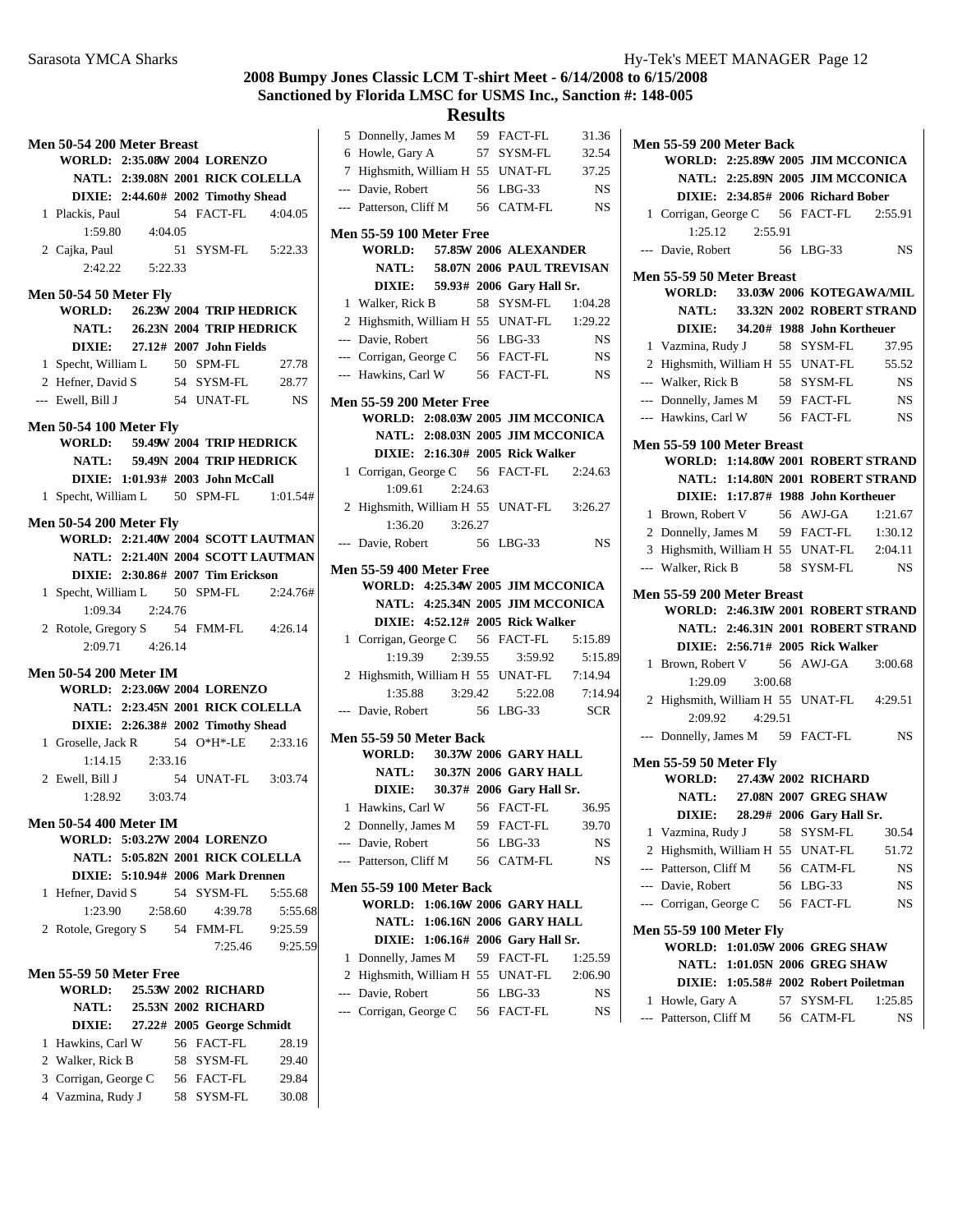## **Results**

| <b>Men 55-59 200 Meter Fly</b>                       |                 |                                          |           |
|------------------------------------------------------|-----------------|------------------------------------------|-----------|
|                                                      |                 | WORLD: 2:28.62W 2006 JIM MCCONICA        |           |
|                                                      |                 | NATL: 2:25.35N 2006 GREG SHAW            |           |
|                                                      |                 | DIXIE: 2:33.32# 2002 Robert Poiletman    |           |
| --- Patterson, Cliff M 56 CATM-FL                    |                 |                                          | <b>NS</b> |
|                                                      |                 |                                          |           |
| <b>Men 55-59 200 Meter IM</b>                        |                 |                                          |           |
|                                                      |                 | <b>WORLD: 2:27.92W 2006 ALEXANDER</b>    |           |
|                                                      |                 | NATL: 2:27.60N 2006 GREG SHAW            |           |
|                                                      |                 | DIXIE: 2:36.22# 2004 Steve Heck          |           |
| 1 Brown, Robert V 56 AWJ-GA 2:45.12                  |                 |                                          |           |
|                                                      | 1:19.61 2:45.12 |                                          |           |
| 2 Howle, Gary A 57 SYSM-FL 3:15.09                   |                 |                                          |           |
|                                                      |                 |                                          |           |
| --- Corrigan, George C 56 FACT-FL                    |                 |                                          | <b>NS</b> |
| --- Highsmith, William H 55 UNAT-FL                  |                 |                                          | <b>NS</b> |
|                                                      |                 |                                          |           |
| Men 60-64 50 Meter Free                              |                 |                                          |           |
|                                                      |                 | WORLD: 25.23W 2006 RICHARD               |           |
|                                                      |                 | NATL: 25.23N 2006 RICHARD                |           |
|                                                      |                 | DIXIE: 27.60# 2004 David Quiggin         |           |
| 1 Soderstrom, Jan 63 SYSM-FL 30.09                   |                 |                                          |           |
| --- Parsons, Roger L 61 GOLD-FG NS                   |                 |                                          |           |
|                                                      |                 |                                          |           |
| Men 60-64 200 Meter Free                             |                 |                                          |           |
|                                                      |                 | <b>WORLD: 2:13.32W 2006 JAMES DELACY</b> |           |
|                                                      |                 | NATL: 2:13.32N 2006 JAMES DELACY         |           |
|                                                      |                 | DIXIE: 2:21.30# 2004 David Quiggin       |           |
| --- Soderstrom, Jan 63 SYSM-FL                       |                 |                                          | <b>NS</b> |
| Men 60-64 50 Meter Back                              |                 |                                          |           |
|                                                      |                 | WORLD: 32.11W 2003 RICHARD BURNS         |           |
|                                                      |                 | NATL: 31.46N 2007 HUGH WILDER            |           |
|                                                      |                 | DIXIE: 31.46# 2007 Hugh Wilder           |           |
|                                                      |                 | 63 SYSM-FL                               | 36.76     |
| 1 Soderstrom, Jan<br>--- Parsons, Roger L 61 GOLD-FG |                 |                                          | <b>NS</b> |
|                                                      |                 |                                          |           |
| Men 60-64 100 Meter Back                             |                 |                                          |           |
|                                                      |                 | WORLD: 1:11.89W 2006 RICHARD BURNS       |           |
|                                                      |                 | NATL: 1:08.77N 2007 HUGH WILDER          |           |
|                                                      |                 | DIXIE: 1:08.77# 2007 Hugh Wilder         |           |
| --- Parsons, Roger L 61 GOLD-FG                      |                 |                                          | NS        |
| Men 60-64 200 Meter Back                             |                 |                                          |           |
|                                                      |                 | <b>WORLD: 2:39.01W 2006 JOHN CALVERT</b> |           |
|                                                      |                 | NATL: 2:39.01N 2006 JOHN CALVERT         |           |
|                                                      |                 | DIXIE: 2:41.60# 2007 Hugh Wilder         |           |
|                                                      |                 |                                          |           |
| --- Parsons, Roger L 61 GOLD-FG                      |                 |                                          | NS        |
| Men 60-64 50 Meter Breast                            |                 |                                          |           |
| <b>WORLD:</b>                                        |                 | 34.20W 2006 ROBERT STRAND                |           |
| <b>NATL:</b>                                         |                 | 34.04N 2006 ROBERT STRAND                |           |
| <b>DIXIE:</b>                                        |                 | 35.91# 1992 John Kortheuer               |           |
|                                                      |                 |                                          |           |
|                                                      |                 | --- Parsons, Roger L 61 GOLD-FG          | NS.       |

|                | Men 65-69 50 Meter Free                |         |    |                                    |           |
|----------------|----------------------------------------|---------|----|------------------------------------|-----------|
|                | <b>WORLD:</b>                          |         |    | 27.15W 2002 JEFF FARRELL           |           |
|                | <b>NATL:</b>                           |         |    | 27.15N 2002 JEFF FARRELL           |           |
|                | <b>DIXIE:</b>                          |         |    | 28.29# 2001 Cav Cavanaugh          |           |
| 1              | Trimble, Gary                          |         | 66 | SYSM-FL                            | 32.52     |
| 2              | Oakes, David W                         |         | 68 | SYSM-FL                            | 33.27     |
| 3              | Messineo, Doug                         |         | 68 | FACT-FL                            | 37.35     |
| $\overline{4}$ | Enyart, James N                        |         | 67 | FMM-FL                             | 37.98     |
| 5              | Rodenfels, Bill                        |         | 66 | <b>FACT-FL</b>                     | 38.53     |
|                | 6 Kaighin, David                       |         | 66 | SYSM-FL                            | 38.77     |
|                | 7 Trevison, Rick                       |         | 66 | FACT-FL                            | 40.97     |
| ---            | Dye, Dean                              |         | 67 | SYSM-FL                            | <b>NS</b> |
|                | <b>Men 65-69 100 Meter Free</b>        |         |    |                                    |           |
|                | WORLD: 1:02.79W 2002 JEFF FARRELL      |         |    |                                    |           |
|                |                                        |         |    | NATL: 1:02.76N 2007 TOM LANDIS     |           |
|                |                                        |         |    | DIXIE: 1:02.93# 2001 Cav Cavanaugh |           |
| 1              | Trimble, Gary                          |         | 66 | SYSM-FL                            | 1:15.58   |
| $\overline{2}$ | Oakes, David W                         |         |    | 68 SYSM-FL 1:19.68                 |           |
| 3              | Rodenfels, Bill                        |         |    | 66 FACT-FL 1:27.23                 |           |
| $\overline{4}$ | Messineo, Doug                         |         | 68 | FACT-FL                            | 1:27.42   |
|                |                                        |         |    |                                    |           |
|                | <b>Men 65-69 200 Meter Free</b>        |         |    |                                    |           |
|                | WORLD: 2:18.54W 2007 TOM LANDIS        |         |    |                                    |           |
|                |                                        |         |    | NATL: 2:18.54N 2007 TOM LANDIS     |           |
|                |                                        |         |    | DIXIE: 2:23.84# 2001 Cav Cavanaugh |           |
| 1              | Oakes, David W                         |         | 68 | SYSM-FL                            | 3:10.59   |
|                | 1:30.30                                | 3:10.59 |    |                                    |           |
| 2              | Rodenfels, Bill                        |         | 66 | FACT-FL                            | 3:18.46   |
|                | 1:33.02                                | 3:18.46 |    |                                    |           |
| 3              | Enyart, James N                        |         | 67 | FMM-FL                             | 3:19.36   |
|                | 1:36.32                                | 3:19.36 |    |                                    |           |
| 4              | Trevison, Rick                         |         | 66 | FACT-FL                            | 3:30.72   |
|                | 1:42.68                                | 3:30.72 |    |                                    |           |
|                | <b>Men 65-69 400 Meter Free</b>        |         |    |                                    |           |
|                | <b>WORLD: 5:00.26W 2007 TOM LANDIS</b> |         |    |                                    |           |
|                |                                        |         |    | NATL: 5:00.26N 2007 TOM LANDIS     |           |
|                |                                        |         |    | DIXIE: 5:25.09# 2002 Jerry Clark   |           |
| 1              | Rodenfels, Bill                        |         | 66 | <b>FACT-FL</b>                     | 7:14.10   |
|                | 1:39.84                                | 3:31.25 |    | 5:26.98                            | 7:14.10   |
| $\mathbf{2}$   | Enyart, James N                        |         | 67 | FMM-FL                             | 7:16.06   |
|                | 1:43.65                                | 3:36.11 |    | 5:30.34                            | 7:16.06   |
| 3              | Trevison, Rick                         |         | 66 | FACT-FL                            | 7:39.14   |
|                | 1:52.02                                | 3:51.41 |    | 5:48.98                            | 7:39.14   |
|                |                                        |         |    |                                    |           |
|                | Men 65-69 50 Meter Back                |         |    |                                    |           |
|                | <b>WORLD:</b>                          |         |    | 33.54W 1999 YOSHI OYAKAWA          |           |
|                | <b>NATL:</b>                           |         |    | 33.54N 1999 YOSHI OYAKAWA          |           |
|                | <b>DIXIE:</b>                          |         |    | 35.22# 2003 John Smith             |           |
| 1              | Trimble, Gary                          |         |    | 66 SYSM-FL                         | 40.42     |
| 2              | Oakes, David W                         |         | 68 | SYSM-FL                            | 41.80     |
| 3              | Dye, Dean                              |         | 67 | SYSM-FL                            | 42.28     |

| 5 Dye, Dean       | 07 - 21 J.M-LL | 44.40 |
|-------------------|----------------|-------|
| 4 Rodenfels, Bill | 66 FACT-FL     | 49.66 |

| Men 65-69 100 Meter Back                       |                     |                           |                                     |
|------------------------------------------------|---------------------|---------------------------|-------------------------------------|
| WORLD: 1:15.69W 2006 LUIZ                      |                     |                           |                                     |
|                                                |                     |                           | NATL: 1:16.78N 1999 YOSHI OYAKAWA   |
| DIXIE: 1:19.35# 2003 John Smith                |                     |                           |                                     |
| 1 Dye, Dean                                    |                     |                           | 67 SYSM-FL 1:30.40                  |
| 2 Oakes, David W 68 SYSM-FL 1:43.86            |                     |                           |                                     |
| 3 Rodenfels, Bill                              |                     |                           | 66 FACT-FL 1:52.55                  |
| Men 65-69 200 Meter Back                       |                     |                           |                                     |
| <b>WORLD: 2:44.20W 2004 BARRY YOUNG</b>        |                     |                           |                                     |
|                                                |                     |                           | NATL: 2:51.11N 2007 RICHARD TODD    |
| DIXIE: 2:58.84# 2003 John Smith                |                     |                           |                                     |
| 1 Dye, Dean                                    |                     |                           | 67 SYSM-FL 3:17.77                  |
|                                                | $1:38.48$ $3:17.77$ |                           |                                     |
| 2 Oakes, David W                               |                     |                           | 68 SYSM-FL 3:42.17                  |
|                                                | $1:46.01$ $3:42.17$ |                           |                                     |
|                                                |                     |                           |                                     |
| Men 65-69 50 Meter Breast                      |                     |                           |                                     |
| WORLD: 35.56W 2004 YOSHIHIKO                   |                     |                           |                                     |
| NATL:                                          |                     | <b>36.42N 1998 MANUEL</b> |                                     |
| DIXIE: 37.32# 1997 John Kortheuer              |                     |                           |                                     |
| 1 Trimble, Gary<br>2 Messineo, Doug 68 FACT-FL |                     | 66 SYSM-FL                | 40.63                               |
|                                                |                     |                           | 46.31                               |
| Men 65-69 100 Meter Breast                     |                     |                           |                                     |
| <b>WORLD: 1:23.88W 2002 THOMAS</b>             |                     |                           |                                     |
| NATL: 1:24.16N 1998 MANUEL                     |                     |                           |                                     |
| DIXIE: 1:26.19# 1996 John Kortheuer            |                     |                           |                                     |
| 1 Trimble, Gary 66 SYSM-FL 1:32.50             |                     |                           |                                     |
| 2 Messineo, Doug 68 FACT-FL 1:42.75            |                     |                           |                                     |
| Men 65-69 200 Meter Breast                     |                     |                           |                                     |
| WORLD: 3:02.13W 2004 MICHAEL                   |                     |                           |                                     |
|                                                |                     |                           | NATL: 3:03.47N 2007 RICHARD TODD    |
|                                                |                     |                           | DIXIE: 3:13.68# 2006 Karl Wiedamann |
| 1 Messineo, Doug 68 FACT-FL 3:52.58            |                     |                           |                                     |
|                                                | 1:52.74 3:52.58     |                           |                                     |
|                                                |                     |                           |                                     |
| <b>Men 65-69 50 Meter Fly</b>                  |                     |                           | WORLD: 30.33W 2006 TOMOYASU IIDA    |
| NATL: 30.81N 1998 RONALD                       |                     |                           |                                     |
| DIXIE: 32.52# 2000 Cav Cavanaugh               |                     |                           |                                     |
| 1 Trimble, Gary                                |                     | 66 SYSM-FL                | 38.11                               |
| 2 Rodenfels, Bill 66 FACT-FL                   |                     |                           | 43.16                               |
| 3 Messineo, Doug                               |                     | 68 FACT-FL                | 47.90                               |
|                                                |                     |                           |                                     |
| Men 65-69 200 Meter IM                         |                     |                           |                                     |
| WORLD: 2:45.17W 2004 BARRY YOUNG               |                     |                           |                                     |
| NATL: 2:48.63N 2007 TOM LANDIS                 |                     |                           |                                     |
| DIXIE: 3:03.69# 2000 Cav Cavanaugh             |                     |                           |                                     |
| 1 Messineo, Doug                               |                     | 68 FACT-FL                | 3:47.96                             |
| 1:58.80                                        | 3:47.96             |                           |                                     |
| Men 70-74 50 Meter Free                        |                     |                           |                                     |
|                                                |                     |                           | WORLD: 28.65W 2005 CAV CAVANAUGH    |
|                                                |                     |                           | NATL: 28.53N 2007 JEFF FARRELL      |
| DIXIE: 28.65# 2005 Cav Cavanaugh               |                     |                           |                                     |
| 1 McIntyre, David                              |                     | 71 GOLD-FG                | 32.31                               |
| Browne, James F 70 FMM-FL<br>2                 |                     |                           | 37.90                               |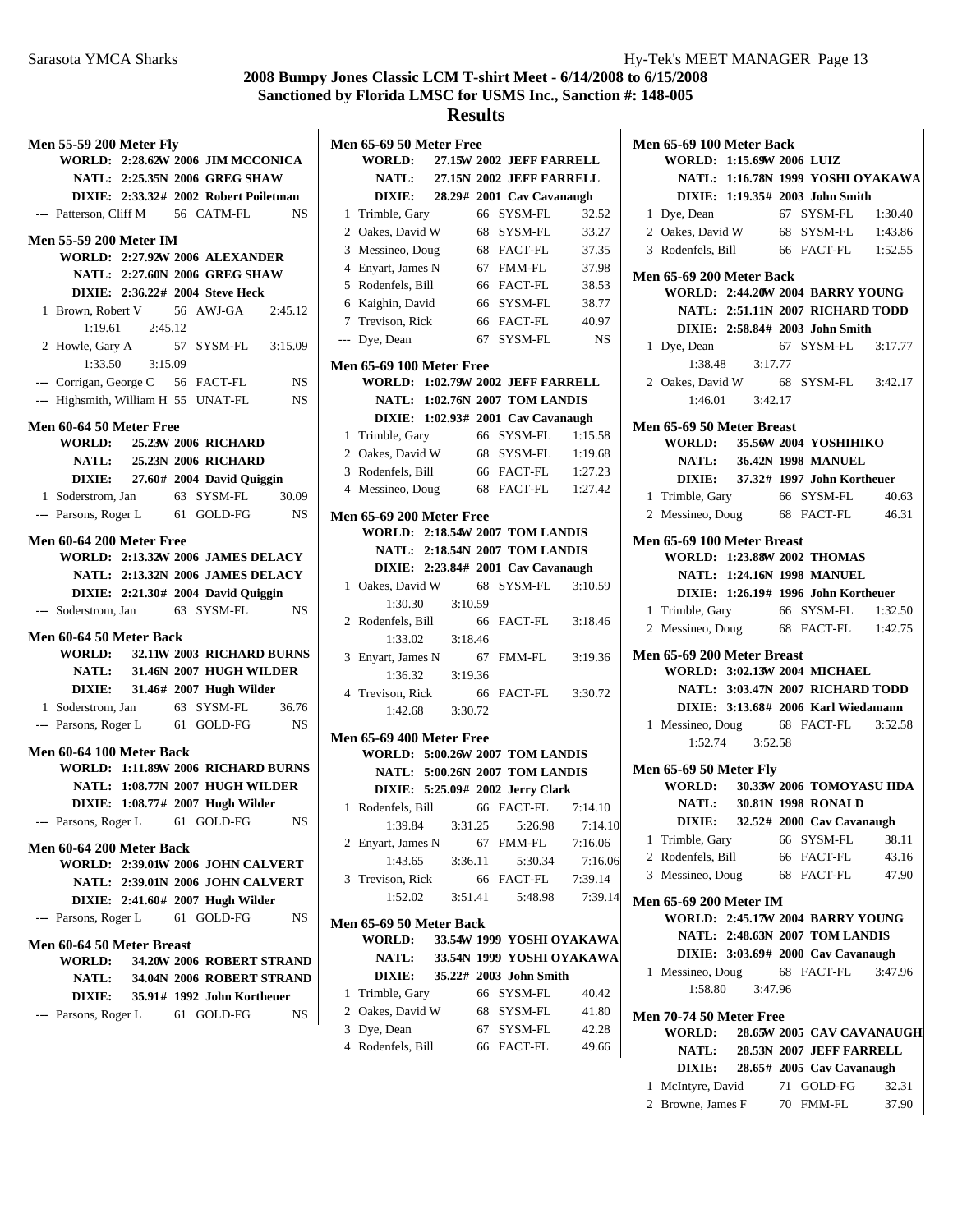#### **Results**

**(Men 70-74 50 Meter Free)** 3 Schaefer, Gerhard 74 SYSM-FL 44.27 **Men 70-74 100 Meter Free WORLD: 1:05.40W 2005 CAV CAVANAUGH NATL: 1:05.40N 2005 CAV CAVANAUGH DIXIE:** 1:05.40# 2005 Cav Cavanaugh 1 Browne, James F 70 FMM-FL 1:27.86 2 Schaefer, Gerhard 74 SYSM-FL 1:41.72 **Men 70-74 200 Meter Free WORLD: 2:27.27W 2006 DAVID RADCLIFF NATL: 2:27.27N 2006 DAVID RADCLIFF DIXIE: 2:28.37# 2005 Cav Cavanaugh** 1 Browne, James F 70 FMM-FL 3:16.68  $1:34.40$   $3:16.68$ 2 Schaefer, Gerhard 74 SYSM-FL 4:00.55  $1:53.96$   $4:00.55$ **Men 70-74 400 Meter Free WORLD: 5:12.05W 2001 GRAHAM NATL: 5:12.05N 2001 GRAHAM DIXIE:** 5:28.64# 2005 **Burwell Jones** 1 Browne, James F 70 FMM-FL 7:08.63 1:43.39 3:33.89 7:08.63 5:23.88 **Men 70-74 50 Meter Back WORLD:** 35.31W 2003 **YOSHI OYAKAWA NATL:** 35.31N 2003 **YOSHI OYAKAWA DIXIE:** 37.10# 1995 Paul Hutinger 1 McIntyre, David 71 GOLD-FG 38.56 **Men 70-74 100 Meter Back WORLD: 1:19.12W 2004 YOSHI OYAKAWA NATL: 1:19.12N 2004 YOSHI OYAKAWA DIXIE:** 1:19.14# 2003 **Burwell Jones** --- McIntyre, David 71 GOLD-FG NS **Men 70-74 50 Meter Breast WORLD:** 37.93W 2004 AKIO SUGIYAMA **NATL: 37.96N 2000 CHARLES DIXIE:** 37.98# 2001 John Kortheuer 1 McIntyre, David 71 GOLD-FG 45.18 **Men 70-74 50 Meter Fly WORLD:** 31.84W 2006 HIROSHI **NATL:** 32.11N 2001 **RONALD DIXIE:** 35.21# 2006 Cav Cavanaugh 1 McIntyre, David 71 GOLD-FG 35.70 2 Browne, James F 70 FMM-FL 50.22 **Men 70-74 100 Meter Fly WORLD: 1:19.44W 2002 WOLFRAM NATL: 1:21.64N 2001 RONALD DIXIE: 1:24.84# 1996 Joe Kurtzman** 1 Browne, James F 70 FMM-FL 2:04.50

**Men 70-74 200 Meter Fly WORLD: 3:16.06W 2003 WERNER NATL: 3:20.84N 2001 RONALD DIXIE:** 3:26.05# 1996 Joe Kurtzman 1 Browne, James F 70 FMM-FL 5:00.11 2:27.29 5:00.11 **Men 70-74 400 Meter IM WORLD: 6:32.11W 2003 BURWELL JONES NATL: 6:32.11N 2003 BURWELL JONES DIXIE:** 6:32.11# 2003 **Burwell Jones** 1 Browne, James F 70 FMM-FL 9:31.70 7:35.29 9:31.70 **Men 75-79 50 Meter Free WORLD:** 31.05W 2006 **SHINGO NATL: 31.19N 2000 FRANK PIEMME DIXIE:** 32.77# 2007 **Clarke Mitchell** 1 Lindsley, Phil 75 FACT-FL 38.68 2 Johnson, Ralph H 77 FMM-FL 40.60 3 Miller, Harold K 79 FMM-FL 43.67 **Men 75-79 100 Meter Free WORLD: 1:10.38W 2006 GRAHAM NATL: 1:10.38N 2006 GRAHAM DIXIE:** 1:19.42# 2005 Dick Webber 1 Johnson, Ralph H 77 FMM-FL 1:38.34 **Men 75-79 200 Meter Free WORLD: 2:36.30W 2006 GRAHAM NATL: 2:36.30N 2006 GRAHAM DIXIE:** 3:04.02# 2005 Robert Beach 1 Lindsley, Phil 75 FACT-FL 3:51.53 1:53.67 3:51.53 **Men 75-79 400 Meter Free WORLD: 5:32.06W 2006 GRAHAM NATL: 5:32.06N 2006 GRAHAM DIXIE:** 6:33.96# 2006 Robert Beach 1 Jones, Burwell 75 SYSM-FL 5:38.17# 1:22.17 2:49.51 4:16.02 5:38.17 2 Lindsley, Phil 75 FACT-FL 8:31.74 2:05.89 4:22.20 6:37.16 8:31.74 **Men 75-79 50 Meter Back WORLD: 37.51W 1998 KEIJIRO NATL:** 38.08N 2007 **CLARKE DIXIE:** 38.08# 2007 Clarke Mitchell 1 Coulter, Robert G 75 FACT-FL 46.13 2 Miller, Harold K 79 FMM-FL 1:01.91 **Men 75-79 100 Meter Back WORLD: 1:26.00 1998 W KEIJIRO NATL: 1:26.00N 2007 CLARKE DIXIE:** 1:26.00# 2007 Clarke Mitchell 1 Jones, Burwell 75 SYSM-FL 1:23.14V

2 Coulter, Robert G 75 FACT-FL 1:49.69 3 Weatherbee, Charles E 76 FMM-FL 1:52.49

| <b>Men 75-79 200 Meter Back</b>            |
|--------------------------------------------|
| <b>WORLD: 3:10.25W 2002 ROGER FRANKS</b>   |
| <b>NATL: 3:10.25N 2002 ROGER FRANKS</b>    |
| DIXIE: 3:20.04# 2007 Clarke Mitchell       |
| 75 SYSM-FL 3:00.32W<br>1 Jones, Burwell    |
| 3:00.32<br>1:27.80                         |
| 2 Weatherbee, Charles E 76 FMM-FL 4:08.69  |
| 2:05.25<br>4:08.69                         |
| 3 Coulter, Robert G 75 FACT-FL 4:14.72     |
| 2:03.73 4:14.72                            |
| 4 Miller, Harold K 79 FMM-FL 4:38.74       |
|                                            |
| Men 75-79 50 Meter Breast                  |
| WORLD: 40.38W 2001 TOSHIO TAJIMA           |
| NATL: 40.82N 2006 JOHN                     |
| DIXIE: 40.82# 2006 John Kortheuer          |
| 1 Weatherbee, Charles E 76 FMM-FL<br>49.76 |
| 77 FMM-FL<br>2 Johnson, Ralph H<br>56.44   |
| 3 Coulter, Robert G 75 FACT-FL 1:02.38     |
|                                            |
| Men 75-79 100 Meter Breast                 |
| WORLD: 1:32.69W 2007 SHUNSAKU              |
| NATL: 1:34.93N 2006 JOHN                   |
| DIXIE: 1:34.93# 2006 John Kortheuer        |
| 1 Weatherbee, Charles E 76 FMM-FL 2:01.77  |
| 2 Johnson, Ralph H 77 FMM-FL 2:11.93       |
| Men 75-79 200 Meter Breast                 |
| <b>WORLD: 3:29.59W 2007 SHUNSAKU</b>       |
| <b>NATL: 3:32.60N 2004 ROBERT</b>          |
| DIXIE: 3:32.60# 2004 Robert MacDonald      |
| 1 Weatherbee, Charles E 76 FMM-FL 4:26.75  |
| 2:09.80 4:26.75                            |
|                                            |
| <b>Men 75-79 100 Meter Fly</b>             |
| WORLD: 1:35.81W 2000 FRANK PIEMME          |
| NATL: 1:35.81N 2000 FRANK PIEMME           |
| DIXIE: 1:38.81# 2004 Robert MacDonald      |
| 1 Weatherbee, Charles E 76 FMM-FL 1:57.24  |
| <b>Men 75-79 200 Meter IM</b>              |
| WORLD: 3:13.53W 2006 GRAHAM                |
| NATL: 3:13.53N 2006 GRAHAM                 |
| DIXIE: 3:33.49# 2004 Robert MacDonald      |
|                                            |
| 75 SYSM-FL 3:09.97W<br>1 Jones, Burwell    |
| 1:30.38 3:09.97                            |
| 2 Weatherbee, Charles E 76 FMM-FL 3:47.61  |
| $1:54.34$ $3:47.61$                        |
| <b>Men 75-79 400 Meter IM</b>              |
| WORLD: 7:17.61W 2006 GRAHAM                |
| NATL: 7:13.14N 2007 GRAHAM                 |
| DIXIE: 7:56.72# 2007 Herb Kern             |
| 1 Jones, Burwell<br>75 SYSM-FL 6:52.51N    |
| $1:42.62$ $3:26.17$ $5:31.06$<br>6:52.51   |
|                                            |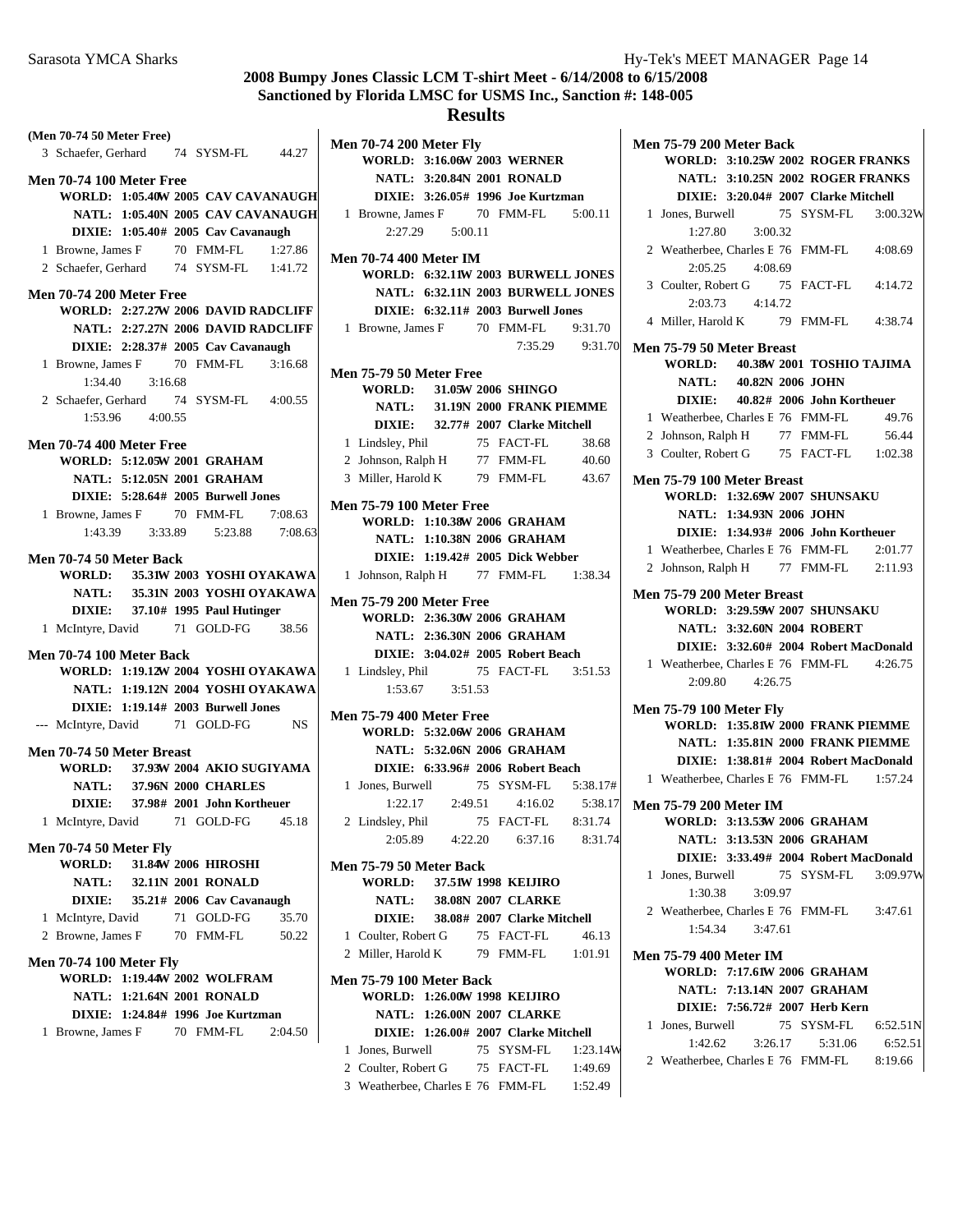## **Results**

**WORLD: 1:41.02W 2005 TOSHIO TAJIMA** 

**Men 80-84 100 Meter Breast**

|   | <b>Men 80-84 50 Meter Free</b>                       |         |  |                                         |                    |  |
|---|------------------------------------------------------|---------|--|-----------------------------------------|--------------------|--|
|   | <b>WORLD:</b>                                        |         |  | 32.73W 2002 B SCHLUERIKE                |                    |  |
|   | <b>NATL:</b>                                         |         |  | 33.09N 2005 FRANK PIEMME                |                    |  |
|   | <b>DIXIE:</b>                                        |         |  | 36.99# 2004 Robert Blake                |                    |  |
|   | 1 Randall, Charlie P 80 SYSM-FL 47.69                |         |  |                                         |                    |  |
|   |                                                      |         |  |                                         |                    |  |
|   | <b>Men 80-84 100 Meter Free</b>                      |         |  |                                         |                    |  |
|   |                                                      |         |  | <b>WORLD: 1:17.11W 2003 KEIJIRO</b>     |                    |  |
|   |                                                      |         |  | NATL: 1:18.77N 2005 FRANK PIEMME        |                    |  |
|   |                                                      |         |  | DIXIE: 1:28.10# 2004 Robert Blake       |                    |  |
|   | 1 Williams, Robert M 81 FMM-FL                       |         |  |                                         | 1:53.38            |  |
|   | 2 Randall, Charlie P 80 SYSM-FL                      |         |  |                                         | 1:57.93            |  |
|   | 3 Burbridge, Keith 80 BLUE-FL 3:06.02                |         |  |                                         |                    |  |
|   | <b>Men 80-84 200 Meter Free</b>                      |         |  |                                         |                    |  |
|   |                                                      |         |  | <b>WORLD: 3:03.45W 1995 HIKOJI UEKI</b> |                    |  |
|   |                                                      |         |  | NATL: 3:04.65N 2005 FRANK PIEMME        |                    |  |
|   |                                                      |         |  | DIXIE: 3:28.94# 2004 Robert Blake       |                    |  |
|   | 1 Randall, Charlie P 80 SYSM-FL 4:27.70              |         |  |                                         |                    |  |
|   | 2:13.53                                              | 4:27.70 |  |                                         |                    |  |
|   | --- Burbridge, Keith 80 BLUE-FL                      |         |  |                                         | <b>NS</b>          |  |
|   | <b>Men 80-84 400 Meter Free</b>                      |         |  |                                         |                    |  |
|   |                                                      |         |  | WORLD: 6:39.26W 2003 KEVIN VICKERY      |                    |  |
|   |                                                      |         |  | NATL: 6:36.12N 2005 FRANK PIEMME        |                    |  |
|   |                                                      |         |  | DIXIE: 7:20.49# 2004 Robert Blake       |                    |  |
|   | --- Burbridge, Keith 80 BLUE-FL SCR                  |         |  |                                         |                    |  |
|   |                                                      |         |  |                                         |                    |  |
|   | Men 80-84 50 Meter Back                              |         |  |                                         |                    |  |
|   |                                                      |         |  | WORLD: 38.41W 2003 KEIJIRO              |                    |  |
|   | <b>NATL:</b>                                         |         |  | 41.40N 2004 PAUL HUTINGER               |                    |  |
|   | <b>DIXIE:</b>                                        |         |  | 41.40# 2004 Paul Hutinger               |                    |  |
|   |                                                      |         |  |                                         |                    |  |
|   | 1 Williams, Robert M 81 FMM-FL                       |         |  |                                         | 57.26              |  |
|   | --- Hutinger, Paul                                   |         |  | 84 FMM-FL                               | NS                 |  |
|   | --- Burbridge, Keith                                 |         |  | 80 BLUE-FL                              | <b>NS</b>          |  |
|   | <b>Men 80-84 100 Meter Back</b>                      |         |  |                                         |                    |  |
|   |                                                      |         |  | WORLD: 1:26.97W 2003 KEIJIRO            |                    |  |
|   |                                                      |         |  | NATL: 1:35.36N 1999 RAY TAFT            |                    |  |
|   |                                                      |         |  | DIXIE: 1:35.42# 2004 Paul Hutinger      |                    |  |
|   |                                                      |         |  |                                         | 2:12.43            |  |
|   | 1 Williams, Robert M 81 FMM-FL<br>2 Burbridge, Keith |         |  |                                         | 3:24.51            |  |
|   | --- Hutinger, Paul                                   |         |  | 80 BLUE-FL<br>84 FMM-FL                 | NS                 |  |
|   |                                                      |         |  |                                         |                    |  |
|   | Men 80-84 200 Meter Back                             |         |  |                                         |                    |  |
|   |                                                      |         |  | WORLD: 3:16.82W 2004 KEIJIRO            |                    |  |
|   |                                                      |         |  | NATL: 3:30.76N 2004 PAUL HUTINGER       |                    |  |
|   |                                                      |         |  | DIXIE: 3:30.76# 2004 Paul Hutinger      |                    |  |
| 1 | Williams, Robert M 81 FMM-FL                         |         |  |                                         | 4:49.26            |  |
|   | 2:18.49                                              | 4:49.26 |  |                                         |                    |  |
|   | --- Hutinger, Paul                                   |         |  | 84 FMM-FL                               | NS                 |  |
|   | --- Burbridge, Keith                                 |         |  | 80 BLUE-FL                              | NS                 |  |
|   | Men 80-84 50 Meter Breast                            |         |  |                                         |                    |  |
|   | <b>WORLD:</b>                                        |         |  | 41.68W 2006 TOSHIO TAJIMA               |                    |  |
|   | <b>NATL:</b>                                         |         |  | 46.09N 2004 BARTON                      |                    |  |
|   | <b>DIXIE:</b>                                        |         |  | 48.11# 2004 Paul Hutinger               |                    |  |
| 1 | Williams, Robert M 81 FMM-FL<br>2 Burbridge, Keith   |         |  | 80 BLUE-FL                              | 1:12.52<br>1:27.68 |  |

|                                                              |                     | NATL: 1:43.74N 2007 AL CRAIG            |                 |
|--------------------------------------------------------------|---------------------|-----------------------------------------|-----------------|
|                                                              |                     | DIXIE: 2:01.07# 1999 Brud Cleaveland    |                 |
| 1 Williams, Robert M 81 FMM-FL 2:53.07                       |                     |                                         |                 |
| --- Burbridge, Keith 80 BLUE-FL                              |                     |                                         | <b>NS</b>       |
|                                                              |                     |                                         |                 |
| Men 80-84 200 Meter Breast                                   |                     | WORLD: 3:47.98W 2005 KARL HAUTER        |                 |
|                                                              |                     | NATL: 3:47.81N 2007 AL CRAIG            |                 |
|                                                              |                     | DIXIE: 4:27.49# 1998 Don McCullough     |                 |
| 1 Williams, Robert M 81 FMM-FL                               |                     |                                         | 6:08.48         |
|                                                              | 2:58.19 6:08.48     |                                         |                 |
| 2 Burbridge, Keith                                           |                     | 80 BLUE-FL 6:46.31                      |                 |
|                                                              | $3:16.61$ $6:46.31$ |                                         |                 |
|                                                              |                     |                                         |                 |
| Men 80-84 50 Meter Fly                                       |                     |                                         |                 |
|                                                              |                     | WORLD: 40.92W 2005 FRANK PIEMME         |                 |
|                                                              |                     | NATL: 40.65N 2005 FRANK PIEMME          |                 |
|                                                              |                     | DIXIE: 46.93# 2003 Rogers Holmes        |                 |
| 1 Williams, Robert M 81 FMM-FL                               |                     |                                         | 1:15.51         |
| --- Hutinger, Paul 84 FMM-FL                                 |                     |                                         | <b>NS</b>       |
| <b>Men 80-84 100 Meter Fly</b>                               |                     |                                         |                 |
|                                                              |                     | WORLD: 1:45.50W 2006 THOMAS MAINE       |                 |
|                                                              |                     | NATL: 1:45.50N 2006 THOMAS MAINE        |                 |
|                                                              |                     | DIXIE: 2:15.10# 2006 Paul Hutinger      |                 |
|                                                              |                     |                                         |                 |
| 1 Williams, Robert M 81 FMM-FL 3:25.62<br>--- Hutinger, Paul |                     | 84 FMM-FL                               | NS <sub>N</sub> |
|                                                              |                     |                                         |                 |
| <b>Men 80-84 200 Meter IM</b>                                |                     |                                         |                 |
|                                                              |                     | WORLD: 3:32.82W 2005 JAN ZIEGLER        |                 |
|                                                              |                     | NATL: 3:34.94N 2005 FRANK PIEMME        |                 |
|                                                              |                     | DIXIE: 4:48.16# 1999 Brud Cleaveland    |                 |
| 1 Williams, Robert M 81 FMM-FL 5:30.72                       |                     |                                         |                 |
|                                                              | 2:46.47 5:30.72     |                                         |                 |
| <b>Men 85-89 50 Meter Free</b>                               |                     |                                         |                 |
|                                                              |                     | WORLD: 35.77W 1998 WOODROW              |                 |
|                                                              |                     | NATL: 35.77N 1998 WOODROW               |                 |
|                                                              |                     | DIXIE: 40.47# 2002 Brud Cleaveland      |                 |
| --- Eastwood, Cliff 87 FMM-FL                                |                     |                                         | <b>NS</b>       |
|                                                              |                     |                                         |                 |
| <b>Men 85-89 100 Meter Free</b>                              |                     |                                         |                 |
| WORLD: 1:26.48W 2002 GORO                                    |                     |                                         |                 |
|                                                              |                     | NATL: 1:23.87N 2001 JIM EUBANK          |                 |
|                                                              |                     | DIXIE: 1:39.66# 2002 Brud Cleaveland    |                 |
| --- Eastwood, Cliff                                          |                     | 87 FMM-FL                               | NS              |
| <b>Men 85-89 200 Meter Free</b>                              |                     |                                         |                 |
|                                                              |                     | <b>WORLD: 3:13.78W 2000 HIKOJI UEKI</b> |                 |
|                                                              |                     | NATL: 3:17.30N 2001 JIM EUBANK          |                 |
|                                                              |                     | DIXIE: 4:00.83# 2005 Alfredo Utrilla    |                 |
| --- Eastwood, Cliff                                          |                     | 87 FMM-FL                               | NS              |
|                                                              |                     |                                         |                 |

| <b>Men 85-89 400 Meter Free</b>                                       |                                             |  |  |  |  |
|-----------------------------------------------------------------------|---------------------------------------------|--|--|--|--|
|                                                                       | WORLD: 7:05.53W 2000 HIKOJI UEKI            |  |  |  |  |
|                                                                       | <b>NATL: 7:12.16N 2001 JIM EUBANK</b>       |  |  |  |  |
|                                                                       | DIXIE: 9:24.56# 1998 Fred Walbolt           |  |  |  |  |
| --- Eastwood, Cliff                                                   | 87 FMM-FL<br><b>SCR</b>                     |  |  |  |  |
| Men 85-89 50 Meter Back                                               |                                             |  |  |  |  |
| WORLD: 42.17W 2001 GORO                                               |                                             |  |  |  |  |
|                                                                       | NATL: 44.52N 2006 FRED VAN DYKE             |  |  |  |  |
|                                                                       | DIXIE: 52.48# 1999 Dave Malbrough           |  |  |  |  |
| --- Brainin, Abrasha 86 SPM-FL                                        | <b>NS</b>                                   |  |  |  |  |
| Men 85-89 50 Meter Breast                                             |                                             |  |  |  |  |
|                                                                       | WORLD: 46.23W 2002 Y MIYAMOTO               |  |  |  |  |
|                                                                       | <b>NATL: 50.74N 2002 PAUL KRUP</b>          |  |  |  |  |
|                                                                       | DIXIE: 54.29# 2002 Brud Cleaveland          |  |  |  |  |
|                                                                       | 1 Brainin, Abrasha 86 SPM-FL 1:13.11        |  |  |  |  |
|                                                                       |                                             |  |  |  |  |
| Men 85-89 100 Meter Breast                                            |                                             |  |  |  |  |
| WORLD: 1:53.70W 2000 HIROMU                                           |                                             |  |  |  |  |
|                                                                       | NATL: 2:00.89N 2003 ALDO DA ROSA            |  |  |  |  |
|                                                                       | DIXIE: 2:13.14# 2002 Brud Cleaveland        |  |  |  |  |
| --- Brainin, Abrasha 86 SPM-FL                                        | <b>NS</b>                                   |  |  |  |  |
| Men 85-89 200 Meter Breast                                            |                                             |  |  |  |  |
| <b>WORLD: 4:22.99W 2000 HIROMU</b>                                    |                                             |  |  |  |  |
|                                                                       | <b>NATL: 4:25.31N 2003 ALDO DA ROSA</b>     |  |  |  |  |
|                                                                       | DIXIE: 5:19.47# 2002 Brud Cleaveland        |  |  |  |  |
| 1 Brainin, Abrasha                                                    | 86 SPM-FL 6:02.99                           |  |  |  |  |
| 3:03.27 6:02.99                                                       |                                             |  |  |  |  |
| Women 120-159 800 Meter Free Relay                                    |                                             |  |  |  |  |
|                                                                       | NATL: 9:41.97N 1999 GOLD COAST              |  |  |  |  |
|                                                                       | T MOLL, G DERKS-GARDNER, J HERRINGTON,      |  |  |  |  |
| DIXIE: 9:41.97# 1999 GOLD                                             |                                             |  |  |  |  |
| Moll, Gardner, Herrington, Victoria                                   |                                             |  |  |  |  |
| 1 FACT-FL                                                             | 11:09.53<br>A                               |  |  |  |  |
|                                                                       | Cunningham, Jennifer A Wilson, Meegan J W60 |  |  |  |  |
| Cunningham, Jill W50 Wilson, Marly J W24                              |                                             |  |  |  |  |
| 2:24.73<br>1:09.95                                                    | 5:32.47<br>3:54.80                          |  |  |  |  |
|                                                                       | 7:02.82 8:38.19 9:50.52 11:09.53            |  |  |  |  |
|                                                                       |                                             |  |  |  |  |
| Women 160-199 800 Meter Free Relay<br><b>NATL: 9:51.60N 2006 MOST</b> |                                             |  |  |  |  |
| A BREWER, S INGRAHAM, T ELIAS, E FINCHAM                              |                                             |  |  |  |  |
| DIXIE: 10:20.09# 1997 SPM                                             |                                             |  |  |  |  |
| Nauta, Orlando, Tibma, Powell                                         |                                             |  |  |  |  |
| SYSM-FL<br>1                                                          | A<br>10:09.47#                              |  |  |  |  |
| Buxton, Sylvia W43<br>Bennett, Ellen K W45                            |                                             |  |  |  |  |
| Fedako, Cathy A W47                                                   | Carmichael, Larissa W4                      |  |  |  |  |
|                                                                       |                                             |  |  |  |  |
| 1:12.78                                                               | 5:04.57<br>2:34.20<br>3:48.02               |  |  |  |  |